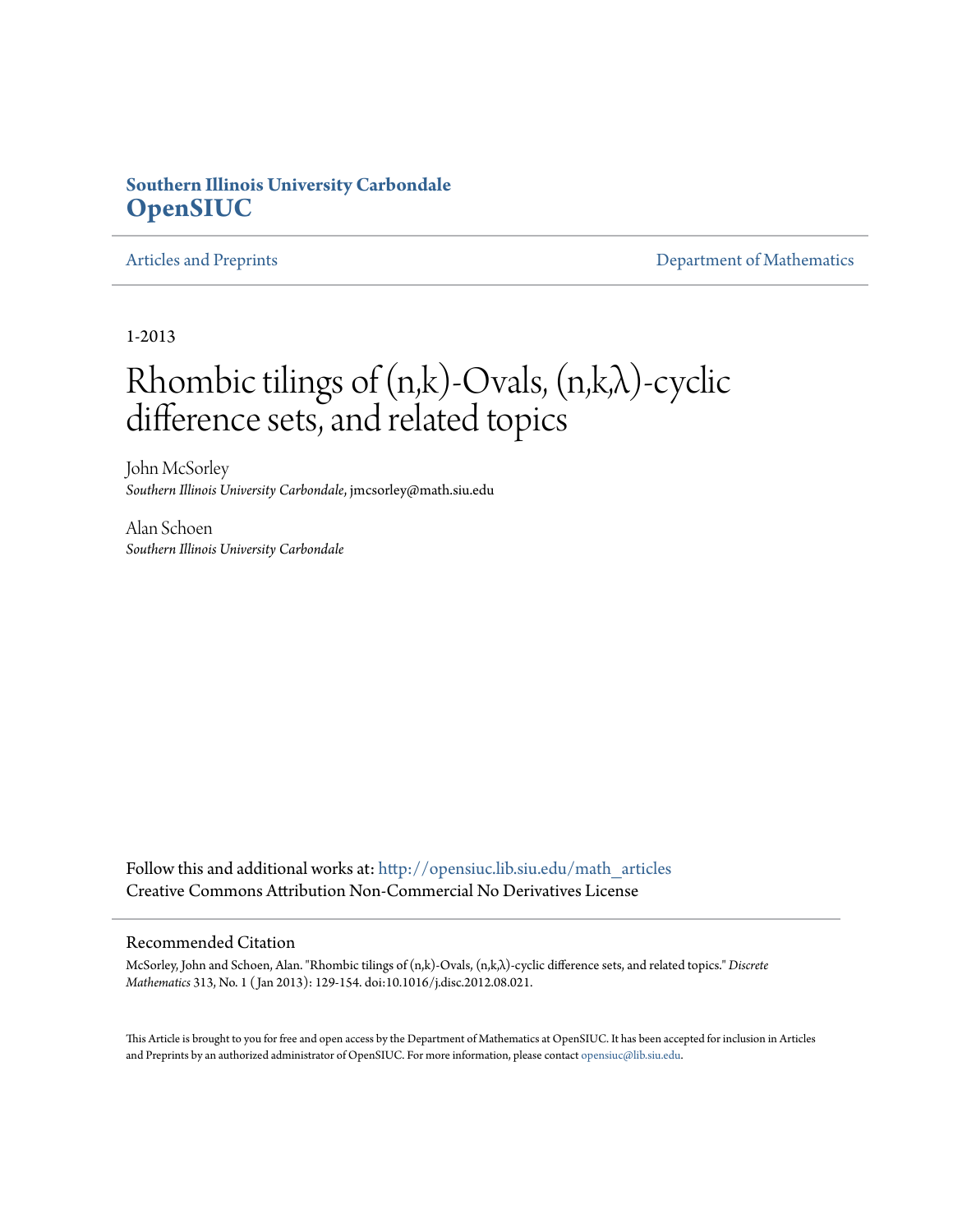# Rhombic tilings of (*n, k*)-Ovals,  $(n, k, \lambda)$ -cyclic difference sets, and related topics

John P. McSorley<sup>∗</sup>, Alan H. Schoen Department of Mathematics Mailcode 4408 Southern Illinois University Carbondale, IL 62901-4408 mcsorley60@hotmail.com alan schoen@frontier.com <sup>∗</sup> Corresponding author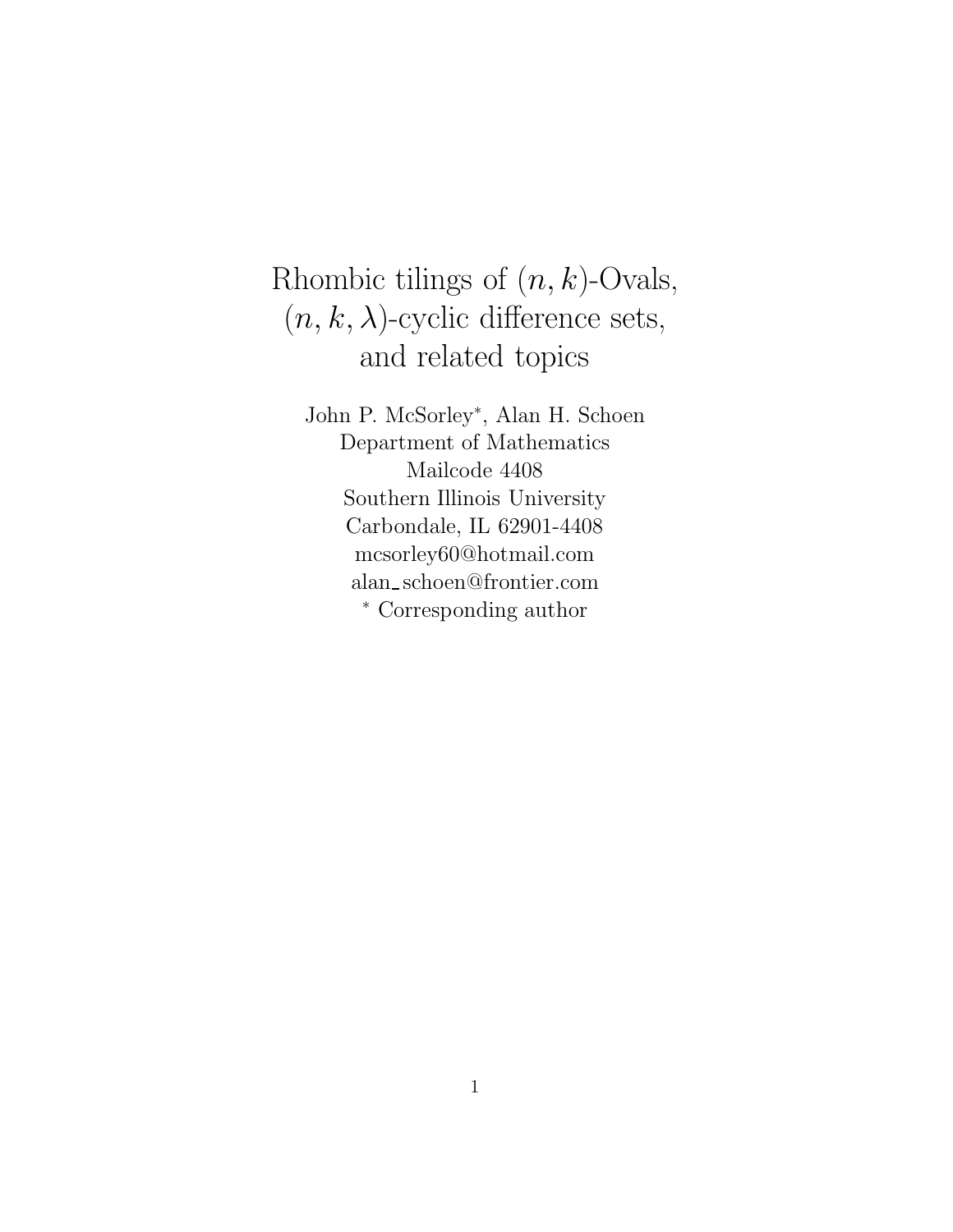#### **Abstract**

Each fixed integer *n* has associated with it  $\lfloor \frac{n}{2} \rfloor$  rhombs:  $\rho_1, \rho_2, \ldots, \rho_{\lfloor \frac{n}{2} \rfloor}$ , where, for each  $1 \leq h \leq \lfloor \frac{n}{2} \rfloor$ , rhomb  $\rho_h$  is a parallelogram with all sides of unit length and with smaller face angle equal to  $h \times \frac{\pi}{n}$  radians.

An Oval is a centro-symmetric convex polygon all of whose sides are of unit length, and each of whose turning angles equals  $\ell \times \frac{\pi}{n}$ for some positive integer  $\ell$ . An  $(n, k)$ -Oval is an Oval with 2k sides tiled with rhombs  $\rho_1, \rho_2, \ldots, \rho_{\lfloor \frac{n}{2} \rfloor}$ ; it is defined by its Turning Angle Index Sequence, a k-composition of n. For any fixed pair  $(n, k)$  we count and generate all  $(n, k)$ -Ovals up to translations and rotations, and, using multipliers, we count and generate all  $(n, k)$ -Ovals up to congruency. For odd n if an  $(n, k)$ -Oval contains a fixed number  $\lambda$  of each type of rhomb  $\rho_1, \rho_2, \ldots, \rho_{\lfloor \frac{n}{2} \rfloor}$  then it is called a magic  $(n, k, \lambda)$ -Oval. We prove that a magic  $(n, k, \lambda)$ -Oval is equivalent to a  $(n, k, \lambda)$ -Cyclic Difference Set. For even  $n$  we prove a similar result. Using tables of Cyclic Difference Sets we find all magic  $(n, k, \lambda)$ -Ovals up to congruency for  $n \leq 40$ .

Many related topics including lists of  $(n, k)$ -Ovals, partitions of the regular 2n-gon into Ovals, Cyclic Difference Families, partitions of triangle numbers, *u*-equivalence of  $(n, k)$ -Ovals, etc., are also considered.

*Keywords:* rhomb; tiling; polygon; oval; cyclic difference set; multiplier.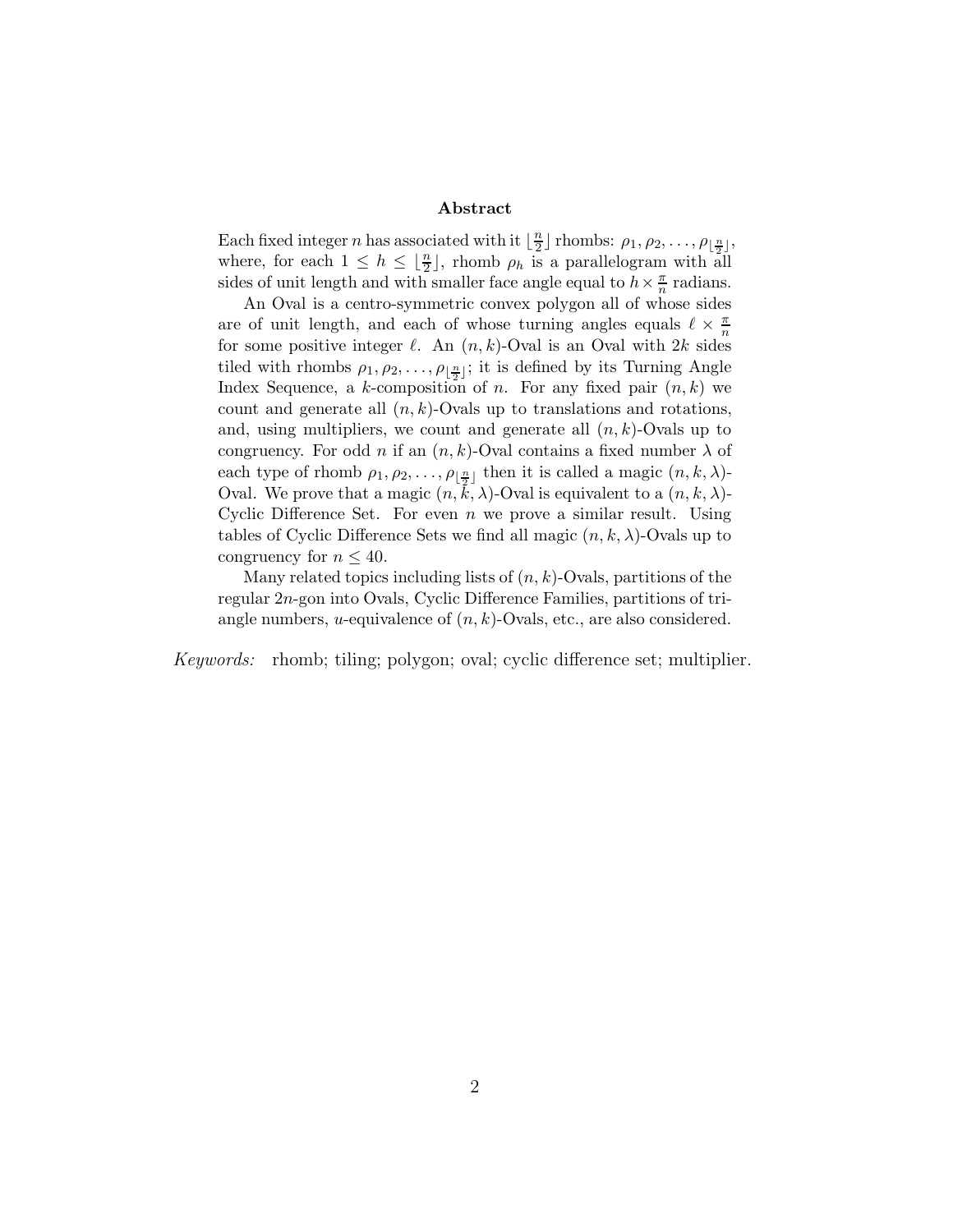# **1 Introduction**

An (*n, k*)-Oval is a centro-symmetric convex polygon all of whose sides are of unit length, and which is tiled by rhombs; see p.141 of Ball and Coxeter [1] and Section 3.1 of Schoen [8]. In this paper we investigate (*n, k*)-Ovals; it appears that this is the first significant piece of research concerning (*n, k*)- Ovals to be published in the mathematical literature. A preliminary version of some of this research first appeared in Schoen [8]. See Fig. 1 for an example of a (15*,* 6)-Oval.



Figure 1: A  $(15, 6)$ -Oval,  $\mathcal{X}$ , its TAIS and RIV.

In Section 2 of this paper we define an (*n, k*)-Oval using its Turning Angle Index Sequence (TAIS); we count all (*n, k*)-Ovals equivalent up to translations and rotations. We introduce the concept of a multiplier for an (*n, k*)-Oval and show how to generate all (*n, k*)-Ovals using multipliers.

In Section 3 we show the geometrical meaning of multiplier −1 for an  $(n, k)$ -Oval. We count those  $(n, k)$ -Ovals with multiplier  $-1$ , and those without multiplier −1. We define congruency for (*n, k*)-Ovals and count (*n, k*)- Ovals up to congruency.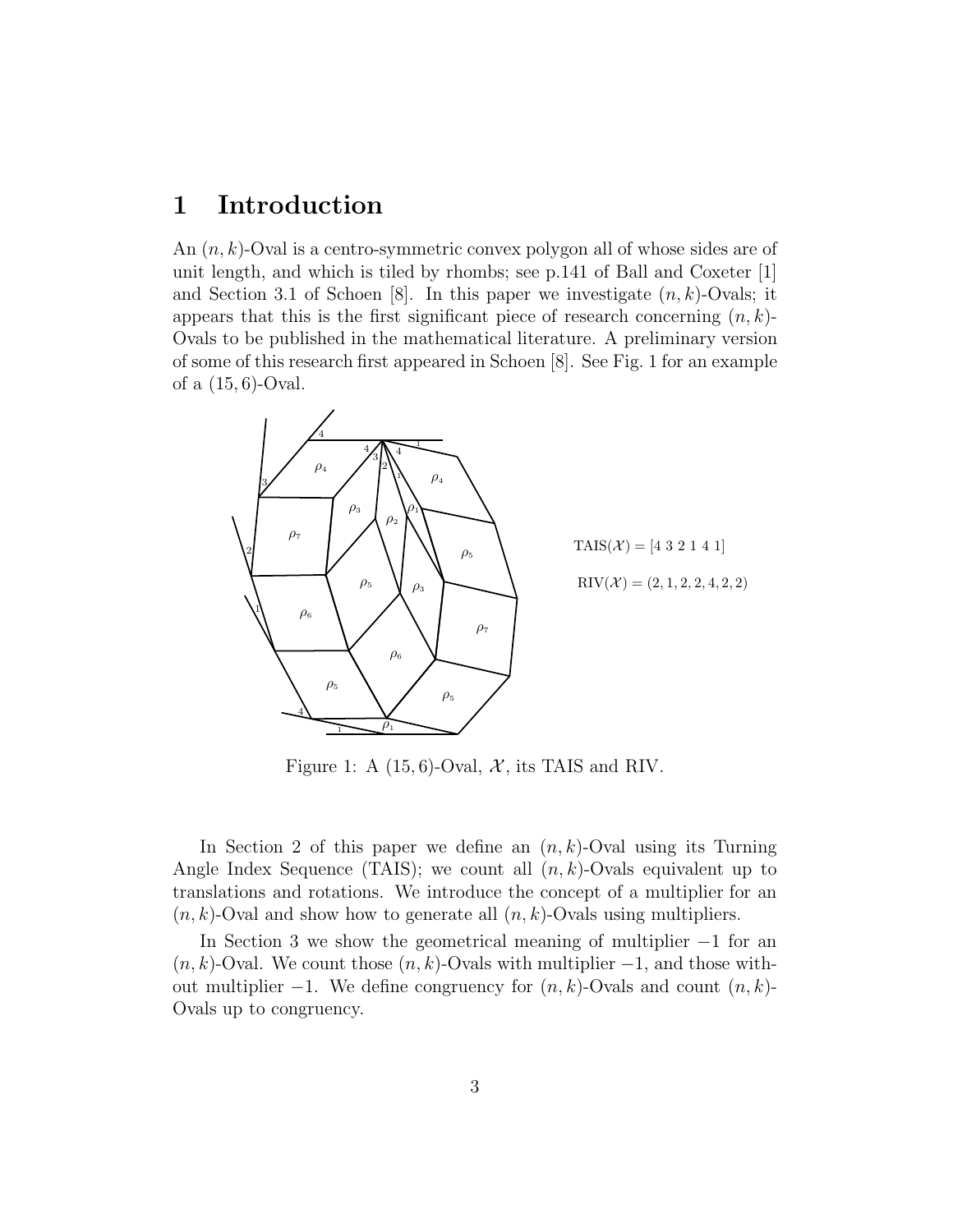In Section 4 we define the Rhombic Inventory Vector (RIV) of an (*n, k*)- Oval. This vector contains the number of each type of rhomb that an (*n, k*)- Oval contains. For each  $2 \leq n \leq 10$  we list all  $(n, k)$ -Ovals up to congruency, and compute their RIVs.

In Section 5 we study magic  $(n, k, \lambda)$ -Ovals. For odd *n* a magic  $(n, k, \lambda)$ -Oval contains a fixed number  $\lambda \geq 1$  of each type of rhomb  $\rho_1, \rho_2, \ldots, \rho_{\lfloor \frac{n}{2} \rfloor};$ there is a similar definition for even *n*. We prove that a magic  $(n, k, \lambda)$ -Oval is equivalent to a  $(n, k, \lambda)$ -Cyclic Difference Set. Using tables of Cyclic Difference Sets we find all non-trivial magic  $(n, k, \lambda)$ -Ovals up to congruency for  $n \leq 40$ .

In Section 6 the rhombs of the regular 2*n*-gon are partitioned into Ovals. Cyclic Difference Families are introduced and are shown to be equivalent to various Oval partitions; we also consider relevant integer partitions of the triangular number  $\binom{n}{2}$ .

In Section 7 we define *u*-equivalence for (*n, k*)-Ovals. The RIV's of two *u*equivalent  $(n, k)$ -Ovals are closely related to each other. For each  $2 \leq n \leq 10$ we list all (*n, k*)-Ovals up to *u*-equivalence .

# **2** (*n, k*)**-Ovals, TAIS, the number of** (*n, k*)**-Ovals, multipliers, generating all** (*n, k*)**-Ovals**

Each fixed integer  $n \geq 2$  has associated with it  $\lfloor \frac{n}{2} \rfloor$  *rhombs*:  $\rho_1, \rho_2, \ldots, \rho_{\lfloor \frac{n}{2} \rfloor}$ . For each  $1 \leq h \leq \lfloor \frac{n}{2} \rfloor$  rhomb  $\rho_h$  is a parallelogram with all sides of unit length and with smaller face angle equal to  $h \times \frac{\pi}{n}$  radians; *h* is the *principal index* of the rhomb. The index of an adjacent face angle is  $n - h$ . The 7 rhombs for  $n = 15$  are shown in Fig. 2.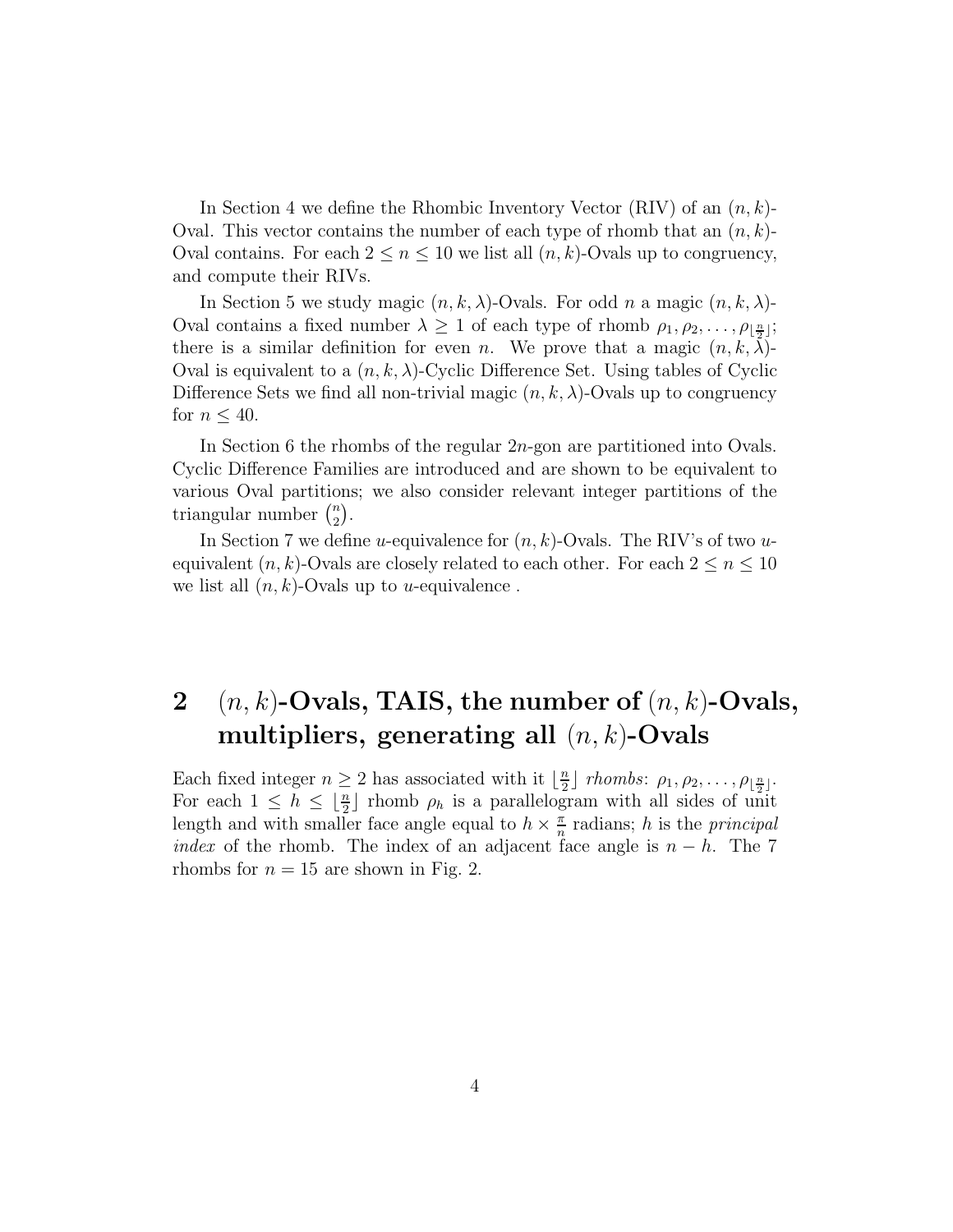**Definitions 2.1** Centro-symmetric, turning angle, Oval

- (1) A polygon is *centro-symmetric* if it is unchanged by a rotation of *π* radians (half a circle).
- (2) The *turning angle* at a vertex of a polygon is the supplement of the interior angle at that vertex.
- (3) An *Oval* is a centro-symmetric convex polygon all of whose sides are of unit length, and each of whose turning angles equals  $\ell \times \frac{\pi}{n}$  for some positive integer  $\ell$ .

Every Oval necessarily has an even number of sides, which are arranged in *k* parallel pairs.

**Definitions 2.2** (*n, k*)-Oval, Turning Angle Index Sequence –TAIS

- (1) An *(n,k)-Oval* is an Oval with 2*k* sides; it is described by the pair (*n, k*) and by its
- (2) *Turning Angle Index Sequence* (TAIS), a list of the turning angle indices for any *k* consecutive vertices.

We denote an arbitrary  $(n, k)$ -Oval by  $\mathcal O$  and specify a *stem* vertex of  $\mathcal O$ ; the TAIS of  $\mathcal O$  is then the list of turning angle indices at the  $k$  consecutive vertices taken in a counter-clockwise direction starting from the first vertex after the stem vertex.

**Remark 2.3** The TAIS *T* of an (*n, k*)-Oval is simply a *k*-composition of *n*, *i.e.*, an ordered list of *k* positive integers that sum to *n*:  $T = [t_1 t_2 \cdots t_k]$ with each  $t_i \geq 1$  and  $\sum_{i=1}^k t_i = n$ .



Figure 2: The 7 rhombs, and their principal indices, corresponding to *<sup>n</sup>* <sup>=</sup> 15.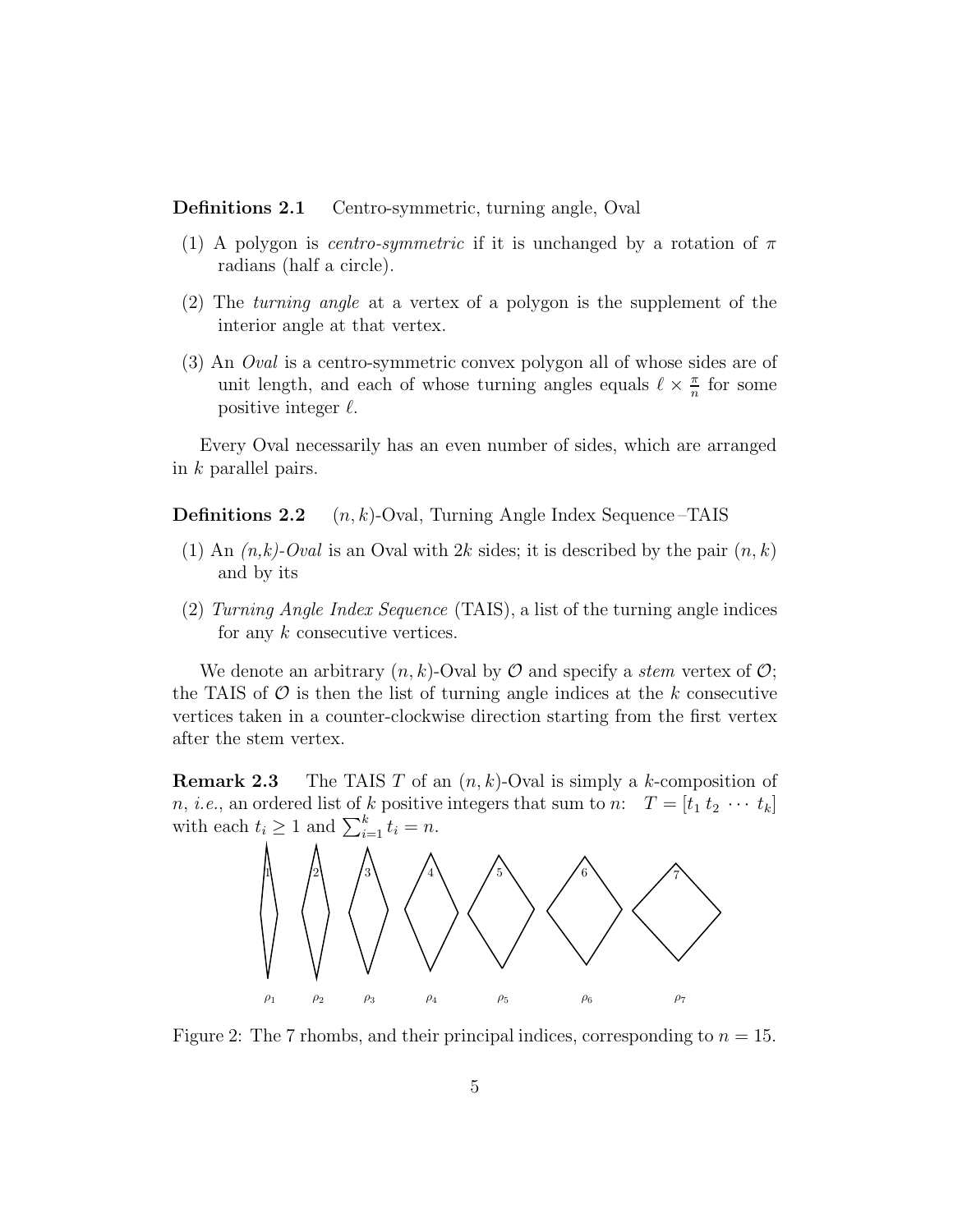**Example 2.4** The regular 2*n*-gon,  $\{2n\}$ , is an  $(n, n)$ -Oval with TAIS= $\underbrace{[1 \ 1 \ \cdots \ 1]}_{n}$ . See Fig. 5 for a picture of the regular 12-gon, {12}.

**Example 2.5**  $(n, k) = (15, 6)$ . In Fig. 3(a) we show the  $(15, 6)$ -Oval X with TAIS  $T = [4 \ 3 \ 2 \ 1 \ 4 \ 1]$ . We write  $\mathcal{X} = \mathcal{O}(T) = \mathcal{O}([4 \ 3 \ 2 \ 1 \ 4 \ 1])$ . In (b) the turning angle index at each vertex of  $X$  is shown, as well as all indices of the  $\binom{6}{2} = 15$  rhombs in X. Note that the indices along the straight line at an 'external' vertex sum to  $n = 15$ , and the indices around an 'internal' vertex sum to  $2n = 30$ .



Figure 3: See Fig. 1. The (15,6)-Oval  $\mathcal X$  with TAIS  $T = [4 \ 3 \ 2 \ 1 \ 4 \ 1]$ .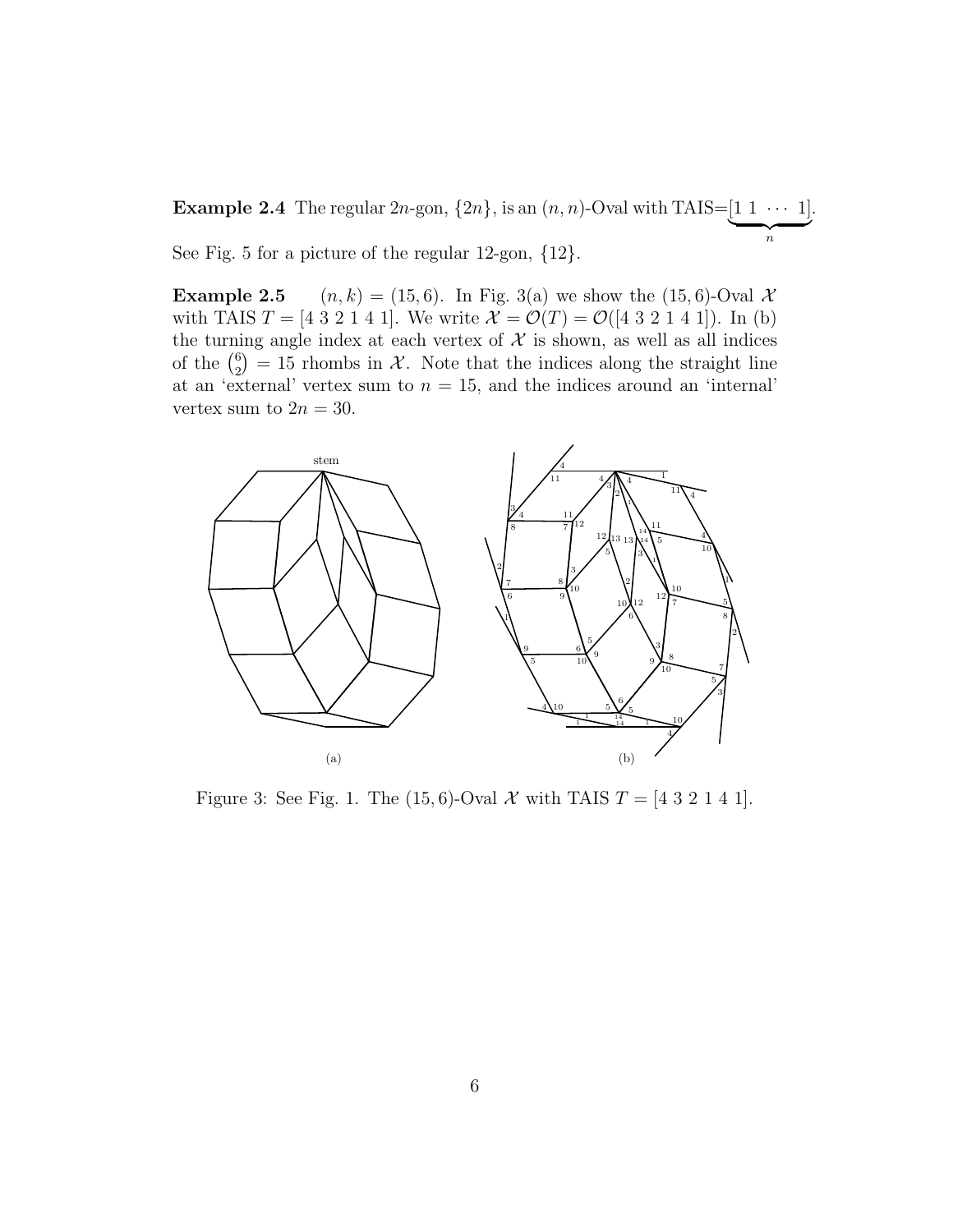Let  $S = \{s_1, s_2, \ldots, s_k\}$  where  $0 \leq s_1 < s_2 < \cdots < s_k$  be a *k*-subset of  $\mathbb{Z}_n$  with increasing elements. Throughout this paper the elements of  $S$  will always be written in increasing order.

Let  $U(n)$  denote the group of units modulo *n*, *i.e.*, the multiplicative group of elements relatively prime to *n*.

**Definitions 2.6** *uS*+*z*, *z*−equivalent and  $\equiv$ <sub>z</sub>, cyclically-equivalent and  $\equiv$ <sub>cyc</sub>

- (1)  $uS + z = \{us_1 + z, us_2 + z, \ldots, us_k + z \} \subseteq \mathbb{Z}_n$  for  $u \in U(n)$  and  $z \in \mathbb{Z}_n$ .
- (2) Two *k*-subsets *S* and *S'* of  $\mathbb{Z}_n$  are *z*-equivalent,  $S \equiv_z S'$ , if there exists  $z \in \mathbb{Z}_n$  such that  $S = S' + z$ .
- (3) Two TAIS's *T* and *T*<sup>*'*</sup> are *cyclically-equivalent*,  $T \equiv_{\text{cyc}} T'$ , if *T'* is a cyclic permutation of *T*.

**Remark 2.7** As an example of (3) above:

 $[t_1 \ t_2 \ t_3 \ t_4] \equiv_{\text{cyc}} [t_4 \ t_1 \ t_2 \ t_3] \equiv_{\text{cyc}} [t_3 \ t_4 \ t_1 \ t_2] \equiv_{\text{cyc}} [t_2 \ t_3 \ t_4 \ t_1].$ 

Sometimes we use = in place of  $\equiv_z$  or  $\equiv_{\rm cyc}$  for convenience.

Let  $\mathcal{S}^*(n,k)$  denote the set of all *k*-subsets  $S = \{s_1, s_2, \ldots, s_k\} \subseteq \mathbb{Z}_n$ where  $0 \leq s_1 < s_2 < \cdots < s_k$ . Then  $\equiv_z$  is an equivalence relation on  $\mathcal{S}^*(n,k)$ . We denote the set of equivalences classes of  $\equiv_z$  by  $\mathcal{S}^*_{\equiv_z}(n,k)$ . In an equivalence class  $[S]_{\equiv_z}$  or  $[S]$  we often use as representative the lowest member of [*S*] in lexicographic ordering.

Let  $\mathcal{T}^*(n,k)$  denote the set of all *k*-compositions of *n*, *i.e.*, the set of TAIS *T* for all  $(n, k)$ -Ovals. Then  $\equiv_{\text{cyc}}$  is an equivalence relation on  $\mathcal{T}^*(n, k)$ . We denote the set of equivalences classes of  $\equiv_{\text{cyc}}$  by  $\mathcal{T}^*_{\equiv_{\text{cyc}}}(n,k)$ , and a typical equivalences class by  $[T]_{\equiv_{\text{cyc}}}$  or  $[T]$ .

Theorem 2.12 below gives a bijection between the sets  $S^*_{\equiv z}(n, k)$  and  $\mathcal{T}^*_{\equiv_{\text{cyc}}}(n,k).$ 

**Definitions 2.8** *α*(*S*) and  $\mathcal{O}(\alpha(S))$  or  $\mathcal{O}(T)$ ,  $\beta(T)$ Let  $S = \{s_1, s_2, \ldots, s_k\} \subseteq \mathbb{Z}_n$  where  $0 \le s_1 < s_2 < \cdots < s_k$ .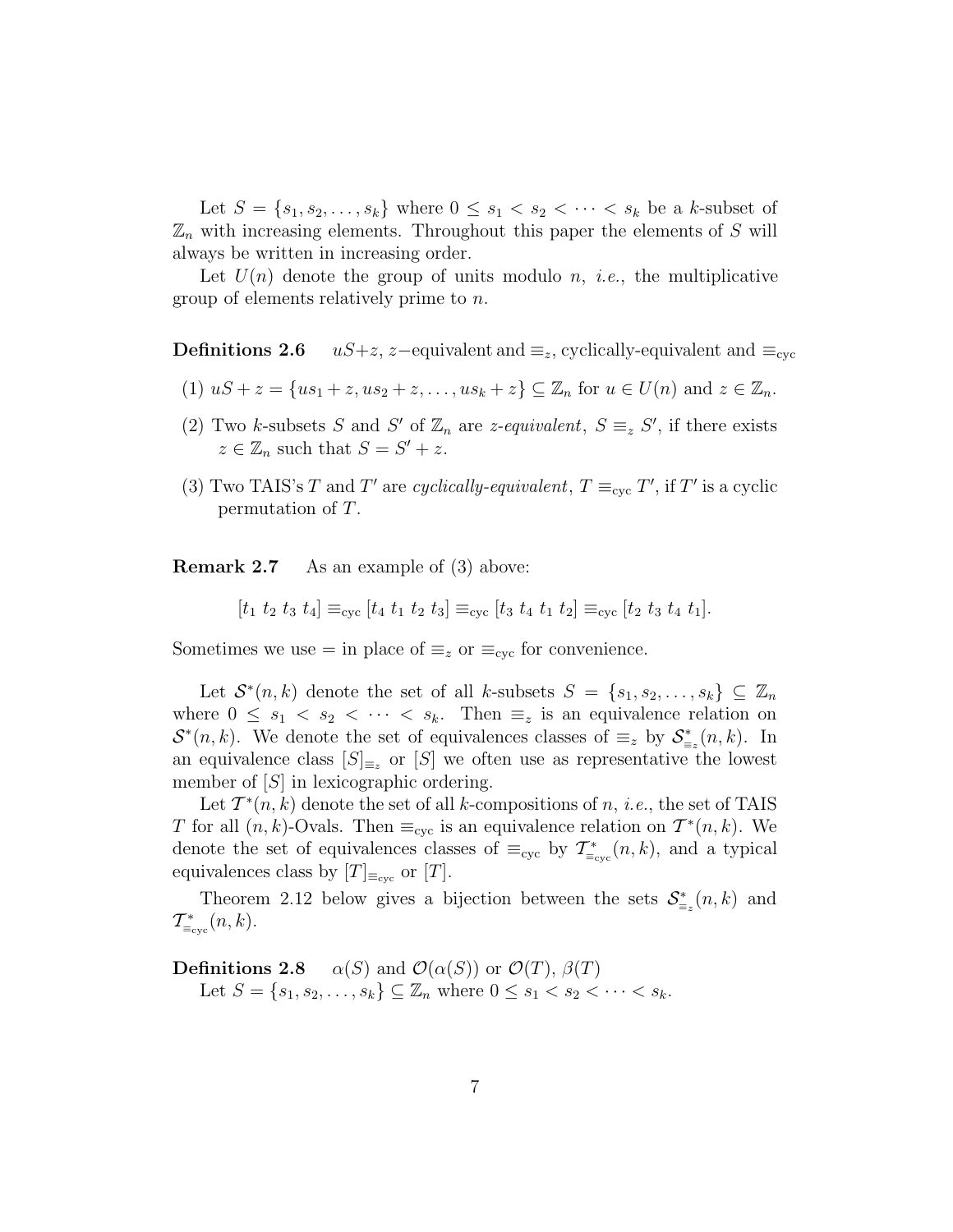(1)  $\alpha(S)$  is the ordered *k*-tuple

$$
\alpha(S) = [s_2 - s_1, s_3 - s_2, \dots, s_k - s_{k-1}, s_1 - s_k],
$$

(note that  $s_1 - s_k$  will be negative, it must be replaced with  $n - s_1 + s_k$ ). Then  $\mathcal{O}(\alpha(S)) = \mathcal{O}(T)$  is the  $(n, k)$ -Oval with TAIS  $\alpha(S) = T$ .

Let  $T = [t_1 \ t_2 \cdots t_k]$  be the TAIS of an  $(n, k)$ -Oval.

(2)  $\beta(T)$  is the increasing *k*-subset of  $\mathbb{Z}_n$ 

$$
\beta(T) = \beta([t_1 \ t_2 \cdots t_k]) = \{0, t_1, t_1 + t_2, \ldots, t_1 + t_2 + \cdots + t_{k-1}\}.
$$

**Remark 2.9** See similar definitions on p.221 of Beth, Jungnickel, and Lenz  $[3]$ .

**Example 2.10**  $(n, k) = (15, 6)$ . For the  $(15, 6)$ -Oval X of Example 2.5 with TAIS  $T = \{4 \ 3 \ 2 \ 1 \ 4 \ 1\}$  we have  $X = S = \beta(T) = \{0, 4, 7, 9, 10, 14\}$ , then  $\alpha(X) = T$ .

Compare the following Theorem with Lemma 9.8, p.221 of [3].

**Theorem 2.11** *Let S and S' be k-subsets of*  $\mathbb{Z}_n$ *. Then*  $S \equiv_z S'$  *if and only if*  $\alpha(S) \equiv_{\text{cyc}} \alpha(S')$ *.* 

**Proof.** Necessity: as usual let  $S = \{s_1, s_2, \ldots, s_k\}$  where  $0 \le s_1 < s_2 <$  $\ldots$  <  $s_k$  and  $\alpha(S) = [s_2 - s_1, \ldots, s_k - s_{k-1}, s_1 - s_k]$ . Suppose  $S \equiv_z S'$  then there exists  $z \in \mathbb{Z}_n$  with

$$
S' = S + z = \{s_1 + z, s_2 + z, \dots, s_k + z\}
$$
  
= 
$$
\{s_i + z, s_{i+1} + z, \dots, s_k + z, s_1 + z, s_2 + z, \dots, s_{i-1} + z\}
$$

where  $0 \leq s_i + z < s_{i+1} + z < \ldots < s_{i-1} + z$  is an increasing sequence for some  $i = 1, 2, ..., k$ . So

$$
\alpha(S') = [s_{i+1} - s_i, \dots, s_1 - s_k, s_2 - s_1, \dots, s_{i-1} - s_{i-2}, s_i - s_{i-1}]
$$
  
\n
$$
\equiv_{\text{cyc}} [s_2 - s_1, \dots, s_{i-1} - s_{i-2}, s_i - s_{i-1}, s_{i+1} - s_i, \dots, s_1 - s_k]
$$
  
\n
$$
= \alpha(S), \text{ as required.}
$$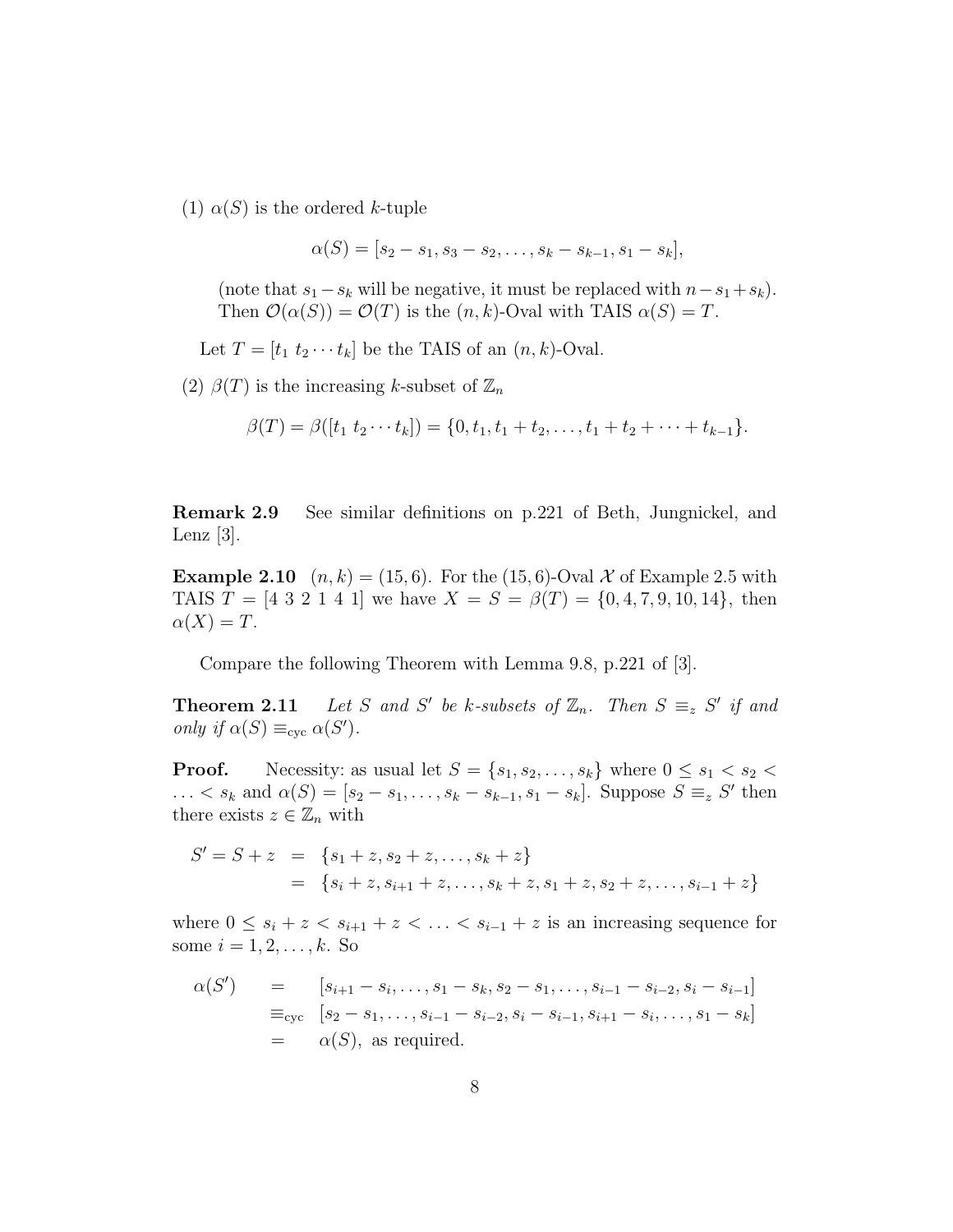Sufficiency: if  $\alpha(S) \equiv_{\text{cyc}} \alpha(S')$  then  $\alpha(S')$  is a cyclic permutation of  $\alpha(S)$ . Without loss of generality let  $\alpha(S) = [t_1 t_2 \cdots t_k]$  and  $\alpha(S') = [t_i t_{i+1} \cdots t_k t_1 \cdots t_{i-1}]$ for some  $i = 1, 2, ..., k$ . Then  $\beta(\alpha(S)) = \{0, t_1, t_1 + t_2, ..., t_1 + \cdots + t_{k-1}\}\$ and

$$
\beta(\alpha(S')) = \{0, t_i, t_i + t_{i+1}, \dots, t_i + \dots + t_k + t_1 + \dots + t_{i-2}\}\
$$
  
=  $\beta(\alpha(S)) + (t_i + \dots + t_k)$   
=  $z$   $\beta(\alpha(S)).$ 

So  $\beta(\alpha(S')) \equiv_z \beta(\alpha(S))$ , but from Definitions 2.8 we have  $\beta(\alpha(S)) = S$  $s_1 \equiv z S$  for any *S*, and so  $S \equiv z S'$  as required.

**Theorem 2.12** *Let*  $\alpha_{\equiv} : \mathcal{S}^*_{\equiv z}(n,k) \leftrightarrow \mathcal{T}^*_{\equiv_{\text{cyc}}}(n,k)$  *be given by*  $\alpha_{\equiv}([S]) \leftrightarrow$  $[\alpha(S)]$ *. Then*  $\alpha_{\equiv}$  *is a bijection, and*  $|\mathcal{S}_{\equiv_{z}}^{*}(n, k)| = |\mathcal{T}_{\equiv_{\text{cyc}}}^{*}(n, k)|$ *.* 

**Remark 2.13** Geometrically speaking, if two TAIS's  $T$  and  $T'$  are cyclicallyequivalent, then the Ovals  $\mathcal{O}(T)$  and  $\mathcal{O}(T')$  can be 'moved' to one another in the plane using translations and rotations, a reflection is not required; we write  $\mathcal{O}(T) = \mathcal{O}(T')$ . The converse is also true. Thus  $T \equiv_{\text{cyc}} T'$  if and only if  $\mathcal{O}(T) = \mathcal{O}(T')$ .

**Definitions 2.14**  $\mathcal{O}^*(n,k)$ ,  $\mathcal{O}(n,k)$ 

- (1) O<sup>∗</sup>(*n, k*) is the set of (*n, k*)-Ovals equivalent up to translations and rotations.
- (2)  $\mathcal{O}(n,k) = |\mathcal{O}^*(n,k)|$  is the number of  $(n,k)$ -Ovals equivalent up to translations and rotations.

Each Oval in  $\mathcal{O}^*(n,k)$  has associated with it an equivalence class [*T*] in  $\mathcal{T}^*_{\equiv_{\text{cyc}}}(n,k)$ , and conversely each equivalence class [*T*] in  $\mathcal{T}^*_{\equiv_{\text{cyc}}}(n,k)$  gives an Oval  $\mathcal{O}(T)$  in  $\mathcal{O}^*(n,k)$ . So  $\mathcal{O}(n,k) = |T^*_{\equiv_{\text{cyc}}}(n,k)|$ . This function is wellknown to be the number of necklaces of size *n* with  $k$  white and  $n - k$ black beads; for an explicit calculation of  $\mathcal{O}(n, k)$  see p.468 of Van Lint and Wilson [10]. Thus, letting  $gcd(n, k)$  denote the greatest common divisor of *n* and *k*, and  $\phi(x)$  denote Euler's totient function, we have the following.

**Theorem 2.15** *For*  $n \geq 2$  *and*  $k \geq 2$ *, the number of*  $(n, k)$ *-Ovals is* 

$$
\mathcal{O}(n,k) = \frac{1}{n} \sum_{d \mid \gcd(n,k)} \phi(d) \left(\frac{\frac{n}{d}}{\frac{k}{d}}\right).
$$
 (1)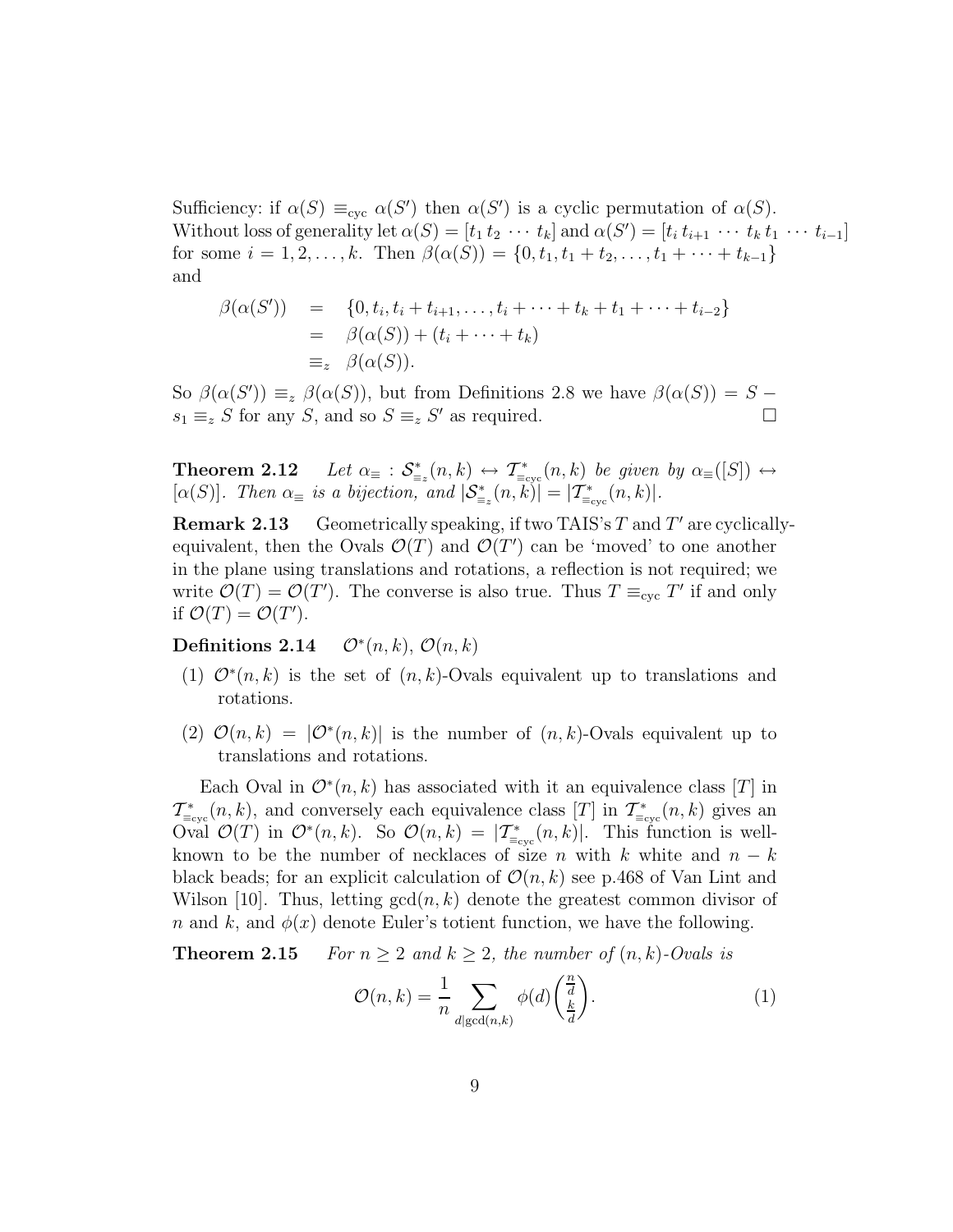### **2.1 Multipliers, generating all** (*n, k*)**-Ovals**

We wish to generate all Ovals in  $\mathcal{O}^*(n,k)$ . To do this we find a representative of each equivalence class [*S*] in  $S^*_{\equiv z}(n, k)$  and then use Theorem 2.12 to find a representative of each equivalence class [*T*] in  $\mathcal{T}^*_{\equiv_{\text{cyc}}}(n,k)$ .

**Definitions 2.16** multiplier *m* and mult(*S*), mult(*C*) Let *S* be a *k*-subset of  $\mathbb{Z}_n$ :

(1)  $m \in U(n)$  is a *multiplier* of *S* if  $S \equiv_{z} mS$ , *i.e.*, if there exists  $z \in \mathbb{Z}_n$ with  $S = mS + z$ . The set of multipliers of *S* is mult(*S*).

Let  $\mathcal{O}(T)$  be a  $(n, k)$ -Oval with TAIS *T*:

 $(2)$  *m*  $\in$  *U*(*n*) is a *multiplier* of  $\mathcal{O}(T)$  if *m* is a multiplier of  $S = \beta(T)$ . The set of multipliers of  $\mathcal{O}(T)$  is mult $(\mathcal{O}(T)) = \text{mult}(S)$ .

**Remark 2.17** See Chapter VI of [3] for examples of how multipliers are used in the theory of Cyclic Difference Sets; see also Section 5 of this paper. The set mult(*S*) is a subgroup of  $U(n)$ , and if  $S \equiv z S'$  then mult(*S*) = mult(*S*<sup> $\prime$ </sup>). Let *T* and *T*<sup> $\prime$ </sup> be two different TAIS of an  $(n, k)$ -Oval  $\mathcal{O}$ . Then  $T \equiv_{\text{cyc}} T'$  and so  $\beta(T) \equiv_z \beta(T')$  by Theorem 2.11, and then mult( $\beta(T)$ ) = mult $(\beta(T'))$ . Hence mult $(\mathcal{O})$  is independent of the TAIS of  $\mathcal{O}$ .

**Example 2.18**  $(n, k) = (15, 6)$ . For the  $(15, 6)$ -Oval X of Examples 2.5 and 2.10 we have  $X = \{0, 4, 7, 9, 10, 14\}$  and so mult $(X) = \text{mult}(X) = \{1\},\$ the trivial group. For an example of a 6-set of  $\mathbb{Z}_{15}$  with non-trivial multiplier group consider  $Y = \{0, 1, 4, 7, 10, 13\}$ , here mult $(Y) = \{1, 4, 7, 13\}$ .

Now  $m \in \text{mult}(S)$  if and only if  $S \equiv_{z} mS$ . Hence the number of zinequivalent sets in  $\{uS : u \in U(n)\}$  equals the index of mult(*S*) in  $U(n)$ , *i.e.*, equals  $|U(n) : \text{mult}(S)| = \frac{|U(n)|}{|\text{mult}(S)|}.$ 

As an example of how to generate all Ovals in  $\mathcal{O}^*(n,k)$  we generate all Ovals in  $\mathcal{O}^*(7,3)$ .

We have  $U(7) = \{1, 2, 3, 4, 5, 6\}$  and so  $|U(7)| = 6$ .

Start with  $A = \{0, 1, 2\}$ . So mult $(A) = \{1, -1\}$  and  $|U(7) : \text{mult}(A)| = 3$ . The 3 cosets of mult(*A*) in  $U(7)$  are mult(*A*), 2 mult(*A*), and 3 mult(*A*). Hence the 3 *z*-inequivalent sets in  $\{uA : u \in U(n)\}\$  are  $A_1 = A, A_2 = 2A =$  $\{0, 2, 4\}$ , and  $A_3 = 3A = \{0, 3, 6\} \equiv_z \{0, 1, 4\}.$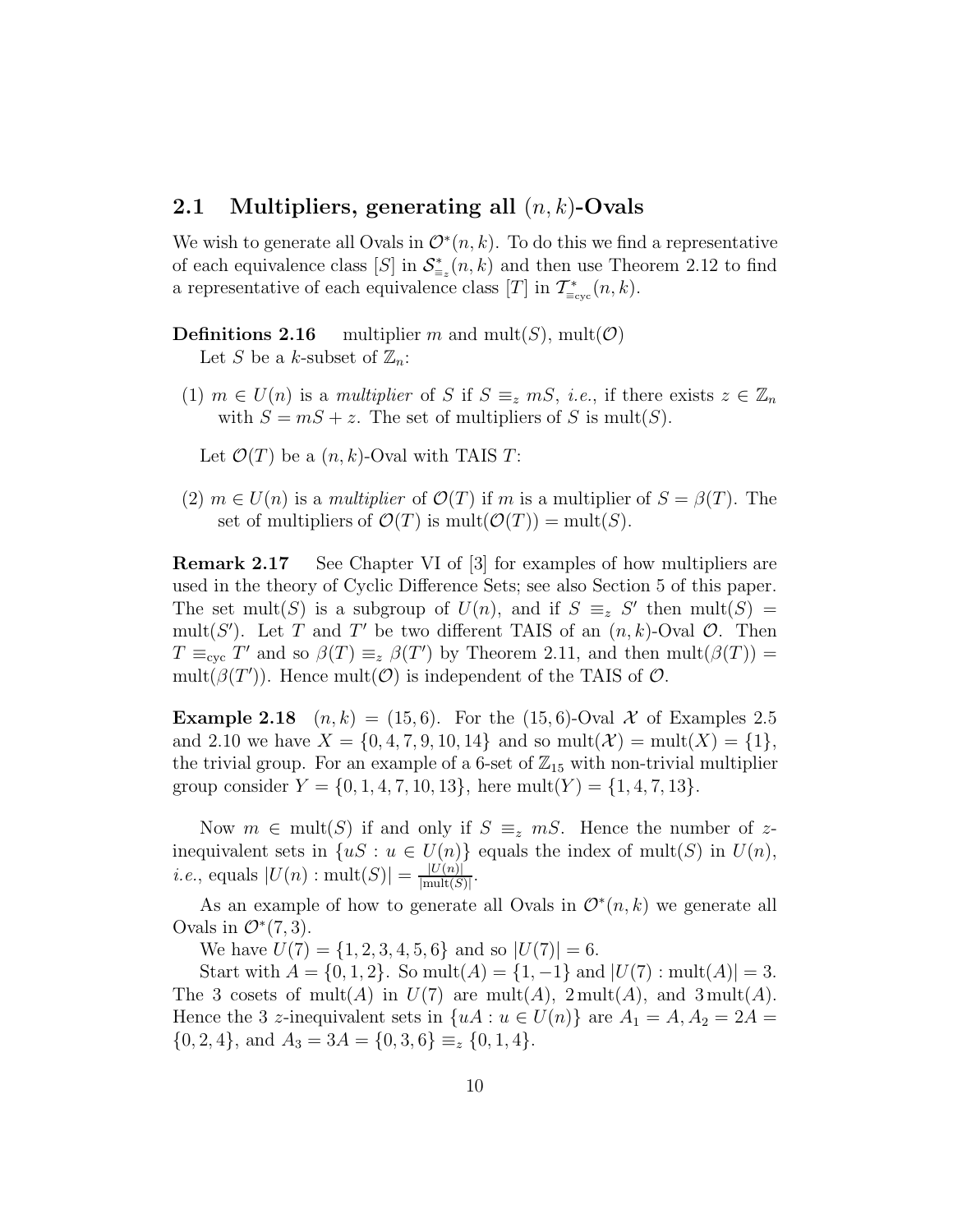Then choose  $A' = \{0, 1, 3\}$  from  $S^*(7, 3) \setminus ([A_1] \cup [A_2] \cup [A_3])$ . We have  $mult(A') = \{1, 2, 4\}$  and  $|U(7) : mult(A')| = 2$ . The 2 cosets of  $mult(A')$ in  $U(7)$  are mult $(A')$  and  $3 \text{ mult}(A')$ . Hence the 2 *z*-inequivalent sets in  ${uA' : u \in U(n)}$  are  $A'_1 = A'$  and  $A'_2 = 3A' = {3, 5, 6} \equiv_z {0, 1, 5}.$ 

Now  $S^*(7,3)\setminus([A_1] \cup [A_2] \cup [A_3] \cup [A'_1] \cup [A'_2]) = ∅$ , so we stop. See Example 2.19.

**Example 2.19**  $(n, k) = (7, 3)$ . Equation (1) gives  $\mathcal{O}(7, 3) = |\mathcal{T}^*_{\equiv_{\text{cyc}}}(7, 3)| =$  $\frac{1}{7}\phi(1)(\frac{7}{3})$ = 5. Representatives of the 5 equivalence classes in both  $S_{\equiv_z}^*(7,3)$ and  $\mathcal{T}^*_{\equiv_{\text{cyc}}}$  (7, 3), and the bijection between them, are given in the table below. The 5 (7,3)-Ovals up to translations and rotations are  $\mathcal{O}^*(7,3)$  =  $\{\mathcal{O}(T_1), \mathcal{O}(T_2), \mathcal{O}(T_3), \mathcal{O}(T_4), \mathcal{O}(T_5)\}\)$ , see Fig. 4 below. We will see that multiplier  $-1$  plays an important role in this paper. We use ' $A_i$ ' for a set with multiplier  $-1$ , and ' $B_i$ ' for a set without multiplier  $-1$ .

|                                                                                                                        |  | mult(S) | mult(S) |
|------------------------------------------------------------------------------------------------------------------------|--|---------|---------|
| $A_1 = \{0, 1, 2\} \leftrightarrow T_1 = \begin{bmatrix} 1 & 1 & 5 \end{bmatrix} \begin{bmatrix} 1, -1 \end{bmatrix}$  |  |         |         |
| $A_2 = \{0, 2, 4\} \leftrightarrow T_2 = [2 \ 2 \ 3] \mid \{1, -1\}$                                                   |  |         |         |
| $A_3 = \{0, 1, 4\} \leftrightarrow T_3 = \begin{bmatrix} 1 & 3 & 3 \end{bmatrix} \begin{bmatrix} 1 & -1 \end{bmatrix}$ |  |         |         |
| $B_1 = \{0, 1, 3\} \leftrightarrow T_4 = [1 \ 2 \ 4]   \{1, 2, 4\}$                                                    |  |         |         |
| $B_2 = \{0, 1, 5\} \leftrightarrow T_5 = [1 \ 4 \ 2]   \{1, 2, 4\}$                                                    |  |         |         |



Figure 4: The  $\mathcal{O}(7,3) = 5(7,3)$ -Ovals up to translations and rotations. The last 2 form a congruent enantiomorphic pair.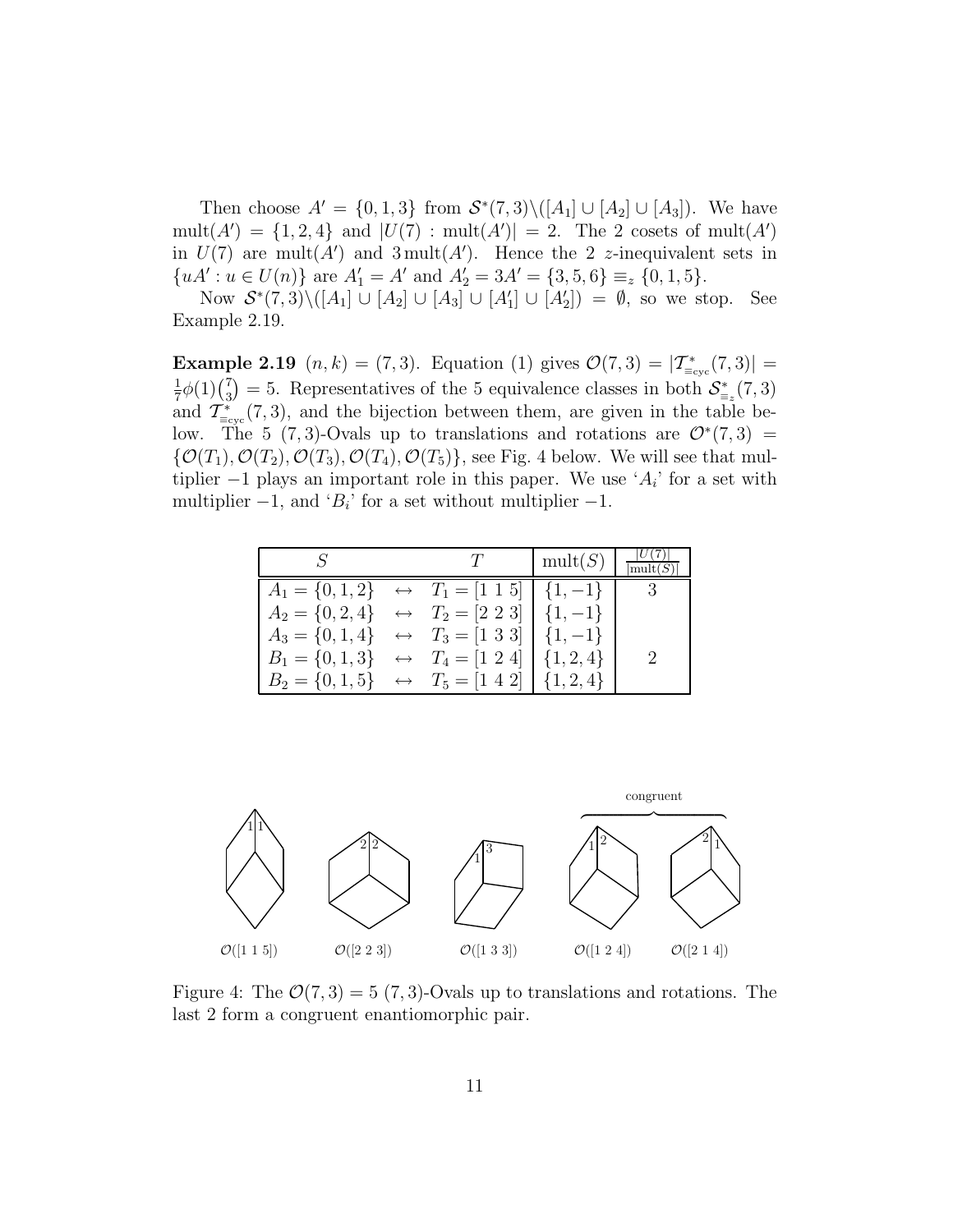It is clear how to generalize Example 2.19 to generate all Ovals in  $\mathcal{O}^*(n,k)$ , *i.e.*, all  $(n, k)$ -Ovals up to translations and rotations, for an arbitrary  $(n, k)$ starting with  $A = \{0, 1, ..., k - 1\}.$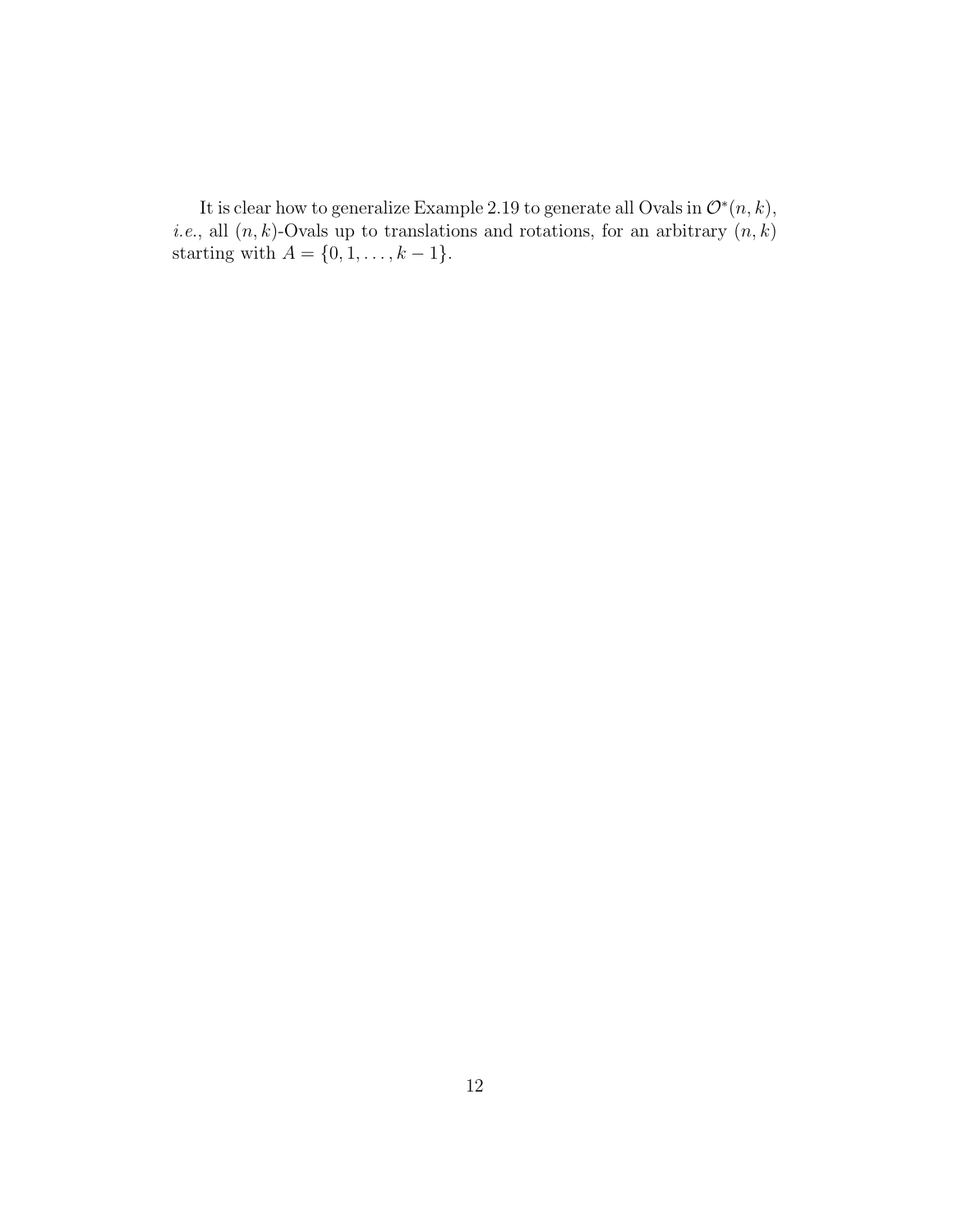# **3 Multiplier** −1**, reversible** *T***, congruent Ovals, various counts**

In this Section we consider multiplier −1 of an (*n, k*)-Oval O. We will return to consideration of multiplier −1 in Section 5.

Let  $T = [t_1 \ t_2 \ \cdots \ t_k]$  be a TAIS of an  $(n, k)$ -Oval  $\mathcal{O}$ .

Definition 3.1  $\overline{T}$ =  $[t_k \ t_{k-1} \cdots t_1]$  is the *reverse* of *T*.

**Lemma 3.2** *Let S and S' be k-subsets of*  $\mathbb{Z}_n$ *. Then* 

*(i) α*(−*S*) ≡cyc ←− *α*(*S*)*.*

*(ii)*  $S \equiv_z -S'$  *if and only if*  $\alpha(S) \equiv_{\text{cyc}} \alpha(S')$ *.* 

**Proof.** (i) Let  $S = \{s_1, s_2, \ldots, s_k\}$ , where  $0 \le s_1 < s_2 < \cdots < s_k$ . Then  $-S = \{-s_1, -s_2, \ldots, -s_k\} = \{n - s_1, n - s_2, \ldots, n - s_k\} = \{n - s_k, n - s_k\}$ *s*<sub>k−1</sub>*,...*, *n*−*s*<sub>2</sub>*, n*−*s*<sub>1</sub>}, in increasing order. So  $α(−S) = [s_k - s_{k-1},...,s_2$  $s_1, s_1 - s_k$  =  $s_{\text{cyc}}$   $[s_1 - s_k, s_k - s_{k-1}, \ldots, s_2 - s_1] = \alpha(S)$ .

(ii) Necessity: let  $S \equiv_z -S'$  then  $\alpha(S) \equiv_{\text{cyc}} \alpha(-S') \equiv_{\text{cyc}} \alpha(S')$  using Theorem 2.11 and then part (i) above.

Sufficiency: let  $\alpha(S) \equiv_{\text{cyc}}$  $\alpha(S')$  then  $\alpha(S) \equiv_{\text{cyc}} \alpha(-S')$  by part (i) applied to *S*<sup> $\prime$ </sup>, and so *S* ≡<sub>z</sub> −*S*<sup> $\prime$ </sup> by Theorem 2.11. □

**Definition 3.3** TAIS *T* is *reversible* if it is cyclically-equivalent to its reverse, *i.e.*, if  $T \equiv_{\text{cyc}} T$ , (equivalently,  $T \in [T]$ *T*  $\int$  or  $\overline{T} \in [T]$ ).

**Theorem 3.4** *Let S be a k-subset of*  $\mathbb{Z}_n$ *. Then*  $-1 \in \text{mult}(S)$  *if and only if*  $\alpha(S)$  *is reversible.* 

**Proof.** Now  $-1 \in \text{mult}(S)$  if and only if  $S \equiv_z -S$ , if and only if  $\alpha(S) \equiv_{\csc} \alpha(S)$  $\alpha(S)$ , if and only if  $\alpha(S)$  is reversible.

**Definitions 3.5**  $\mathcal{O}(n, k; -1), \mathcal{O}(n, k; -1)$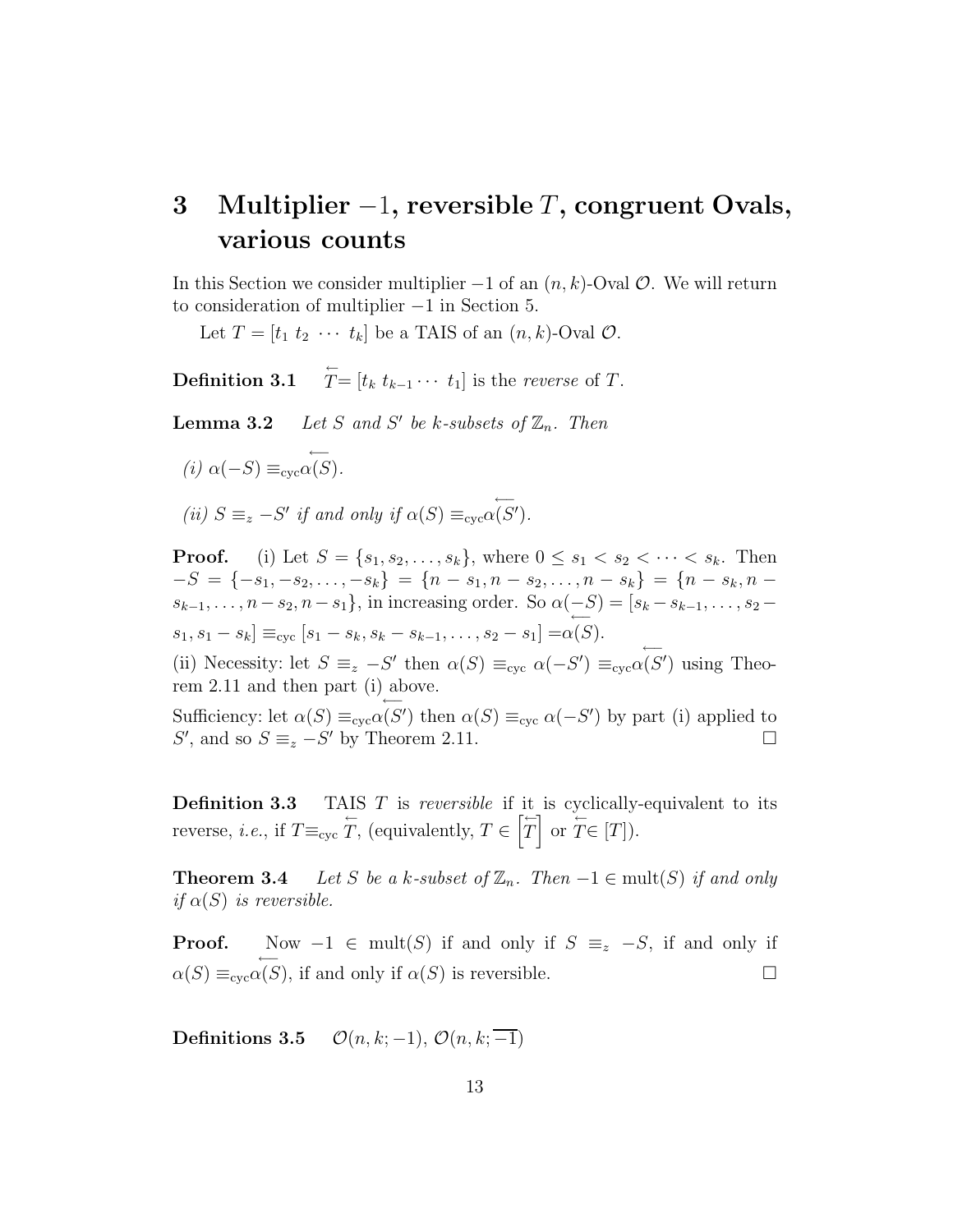- (1)  $\mathcal{O}(n, k; -1)$  is the number of  $(n, k)$ -Ovals with  $-1$  as a multiplier.
- (2)  $\mathcal{O}(n, k; -1)$  is the number of  $(n, k)$ -Ovals without −1 as a multiplier.

A *k-reverse* of *n* is a reversible *k*-composition of *n*. In McSorley [6] using Polya Theory we count the number of *k*-reverses of *n* up to cyclic permutation; this number is denoted by  $\mathcal{R}_{\equiv}(n,k)$ . From Theorem 3.4 above we have  $\mathcal{O}(n, k; -1) = \mathcal{R}_{\equiv}(n, k)$ .

**Theorem 3.6** *For*  $n \geq 2$  *and*  $k \geq 2$ *, the number of*  $(n, k)$ *-Ovals with* −1 *as a multiplier is*

$$
\mathcal{O}(n,k;-1) = \begin{cases} \left(\frac{\frac{n-2}{2}}{2}\right), & \text{if } n \text{ is even and } k \text{ is odd;}\\ \left(\frac{\frac{n-1}{2}}{2}\right), & \text{if } n \text{ is odd and } k \text{ is odd;}\\ \left(\frac{\frac{n}{2}}{2}\right), & \text{if } n \text{ is even and } k \text{ is even;}\\ \left(\frac{\frac{n-1}{2}}{2}\right), & \text{if } n \text{ is odd and } k \text{ is even.} \end{cases}
$$

For a given TAIS *T* we obtain Oval O  $\sqrt{\frac{2}{n}}$ *T* <sup>1</sup> from Oval  $\mathcal{O}(T)$  by reflecting  $\mathcal{O}(T)$  in a straight line that (for simplicity) does not intersect  $\mathcal{O}(T)$ . We denote the reflection of  $\mathcal{O}$  by  $\overleftarrow{\mathcal{O}}$ .  $\frac{1}{\sqrt{2}}$ 

When Ovals  $\mathcal{O}(T)$  and  $\mathcal{O}(T)$ *T* cannot be moved to one another using only translations and rotations, we say they are *enantiomorphs* of each other. In this case  $\mathcal{O}(T) \neq \mathcal{O}(\overline{T})$ *T* and a reflection is required to move  $\mathcal{O}(T)$  to  $\mathcal{O}(T)$ *T*  $\sqrt{ }$ and vice-versa. (Oval  $\mathcal{O}(T)$  is congruent to  $\mathcal{O}(T)$ *T*  $\overline{\mathcal{L}}$ ; see Section 3.1.) These comments and Theorem 3.4 give the following.

**Theorem 3.7** *Let*  $\mathcal{O}(T)$  *be an*  $(n, k)$ *-Oval.* 

- $(i)$   $O(T)$  *has multiplier*  $-1$  *if and only if*  $T$  *is reversible, if and only if*  $\mathcal{O}(T) = \mathcal{O}\left(\overline{T}\right)$ *T*  $\tilde{\setminus}$ *.*
- *(ii)*  $\mathcal{O}(T)$  *does not have multiplier* −1 *if and only if T is not reversible, if and only if*  $\mathcal{O}(T) \neq \mathcal{O}(T)$ *T*  $\overline{\mathcal{O}}$ . Such Ovals occur in  $\{\mathcal{O}(T), \mathcal{O}(T)\}$ *T* ) }<br>) } *(congruent) enantiomorphic pairs in* O<sup>∗</sup>(*n, k*)*. (Hence there is an even number of Ovals in*  $\mathcal{O}^*(n,k)$  *without multiplier*  $-1$ *.*)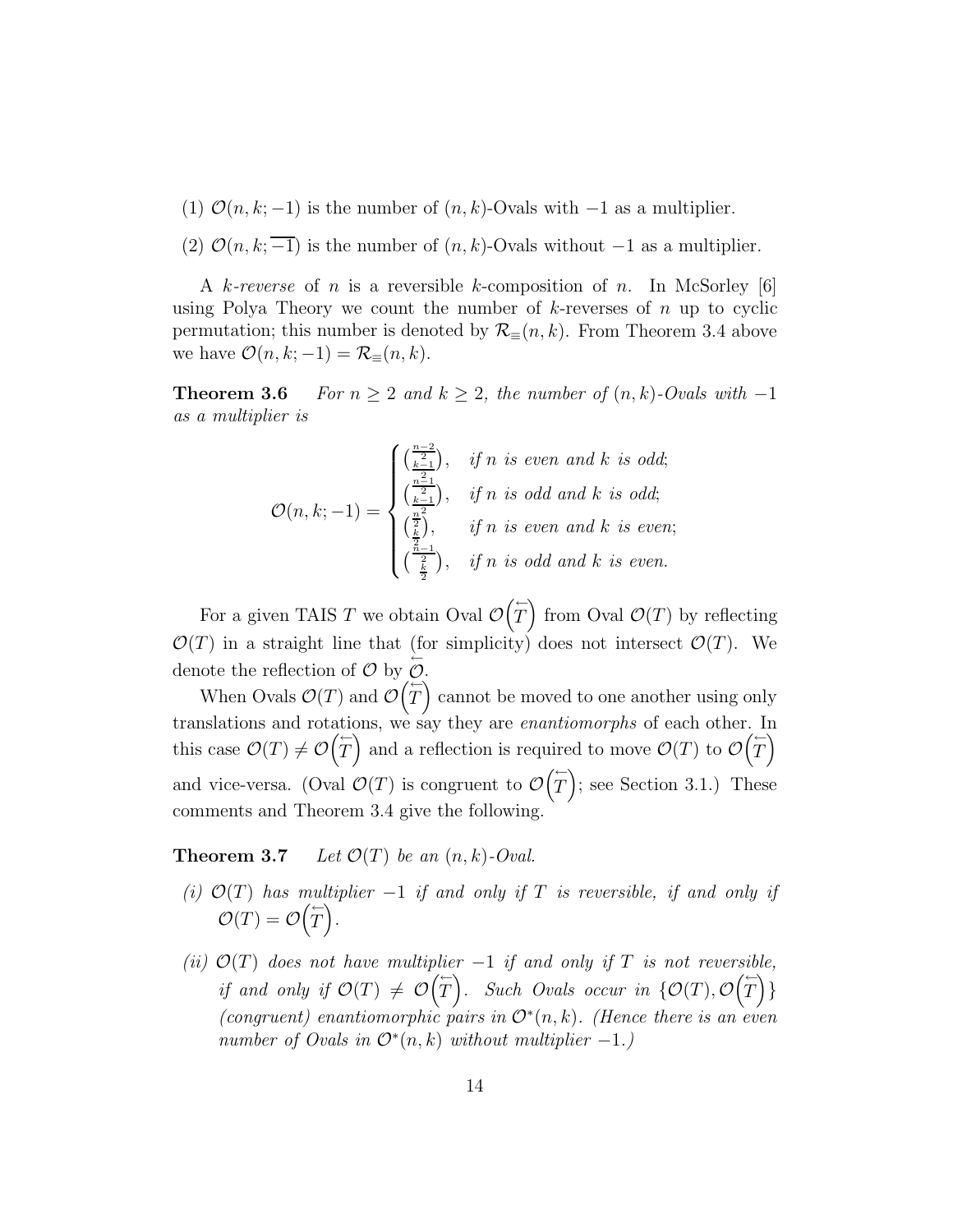**Example 3.8**  $(n, k) = (7, 3)$ . See Example 2.19.  $\mathcal{O}^*(7,3) = {\mathcal{O}(T_1), \mathcal{O}(T_2), \mathcal{O}(T_3), \mathcal{O}(T_4), \mathcal{O}(T_5)}$ , and Theorem 3.6 gives  $\mathcal{O}(7, 3; -1) = \binom{3}{1}$  $= 3.$ 

If  $i = 1, 2$ , or 3, then  $-1 \in \text{mult}(\mathcal{O}(T_i))$  and so  $T_i \equiv_{\text{cyc}} \overleftarrow{T_i}$  $T_i$ ; *eg.*, for  $i = 1$ we have  $[1\ 1\ 5] \equiv_{\text{cyc}} [5\ 1\ 1] (= [1\ 1\ 5]).$ 

If *i* = 4, or 5, then  $-1 \notin \text{mult}(\mathcal{O}(T_i))$  and so  $T_i \not\equiv_{\text{cyc}} \overleftarrow{T_i}$  $T_i$ ; *eg.*, for  $i = 4$  we have  $[1\ 2\ 4] \not\equiv_{\text{cyc}} [4\ 2\ 1] (= [1\ 2\ 4]).$ 

The pair  $\{\mathcal{O}(T_4), \mathcal{O}(T_5)\} = \{\mathcal{O}(T_4), \mathcal{O}$  $\sqrt{\frac{2}{m}}$ *T*4  $\overline{ }$ } is a (congruent) enantiomorphic pair referred to in Theorem 3.7(ii).

### **3.1 Congruent Ovals**

**Definitions 3.9** congruent and  $\equiv_c$ 

- (1) Two *k*-subsets *S* and *S'* of  $\mathbb{Z}_n$  are *congruent*,  $S \equiv_c S'$ , if  $S \equiv_z S'$  or  $S \equiv_z -S'.$
- (2) Two TAIS *T* and *T'* are *congruent*,  $T \equiv_c T'$ , if  $T \equiv_{\text{cyc}} T'$  or  $T \equiv_{\text{cyc}} \overleftarrow{T'}$ .
- (3) Two  $(n, k)$ -Ovals  $\mathcal O$  and  $\mathcal O'$  are *congruent*,  $\mathcal O \equiv_c \mathcal O'$ , if  $\mathcal O = \mathcal O'$  or  $\mathcal O = \overline{\mathcal O}'$ , *i.e.*, if  $\mathcal{O}$  can be moved to  $\mathcal{O}'$  by a sequence of translations, rotations, or reflections, (isometries).

Then, from Theorem 2.11 and Lemma 3.2, we have the following.

**Theorem 3.10** *Let S and S' be k*-subsets of  $\mathbb{Z}_n$ *. Then*  $S \equiv_c S'$  *if and only if*  $\alpha(S) \equiv_c \alpha(S')$ *, if and only if*  $\mathcal{O}(\alpha(S)) \equiv_c \mathcal{O}(\alpha(S'))$ *.* 

**Definition 3.11**  $Mult(S) = mult(S) \cup - mult(S)$ .

**Remark 3.12** It is straightforward to show that  $Mult(S)$  is a subgroup of  $U(n)$ . If  $-1 \in \text{mult}(S)$  then  $\text{Mult}(S) = \text{mult}(S)$ , and if  $-1 \notin \text{mult}(S)$ then  $|\text{Mult}(S)| = 2 |\text{mult}(S)|$ .

Definitions 3.13  $\mathcal{O}_c^*(n, k)$ ,  $\mathcal{O}_c(n, k)$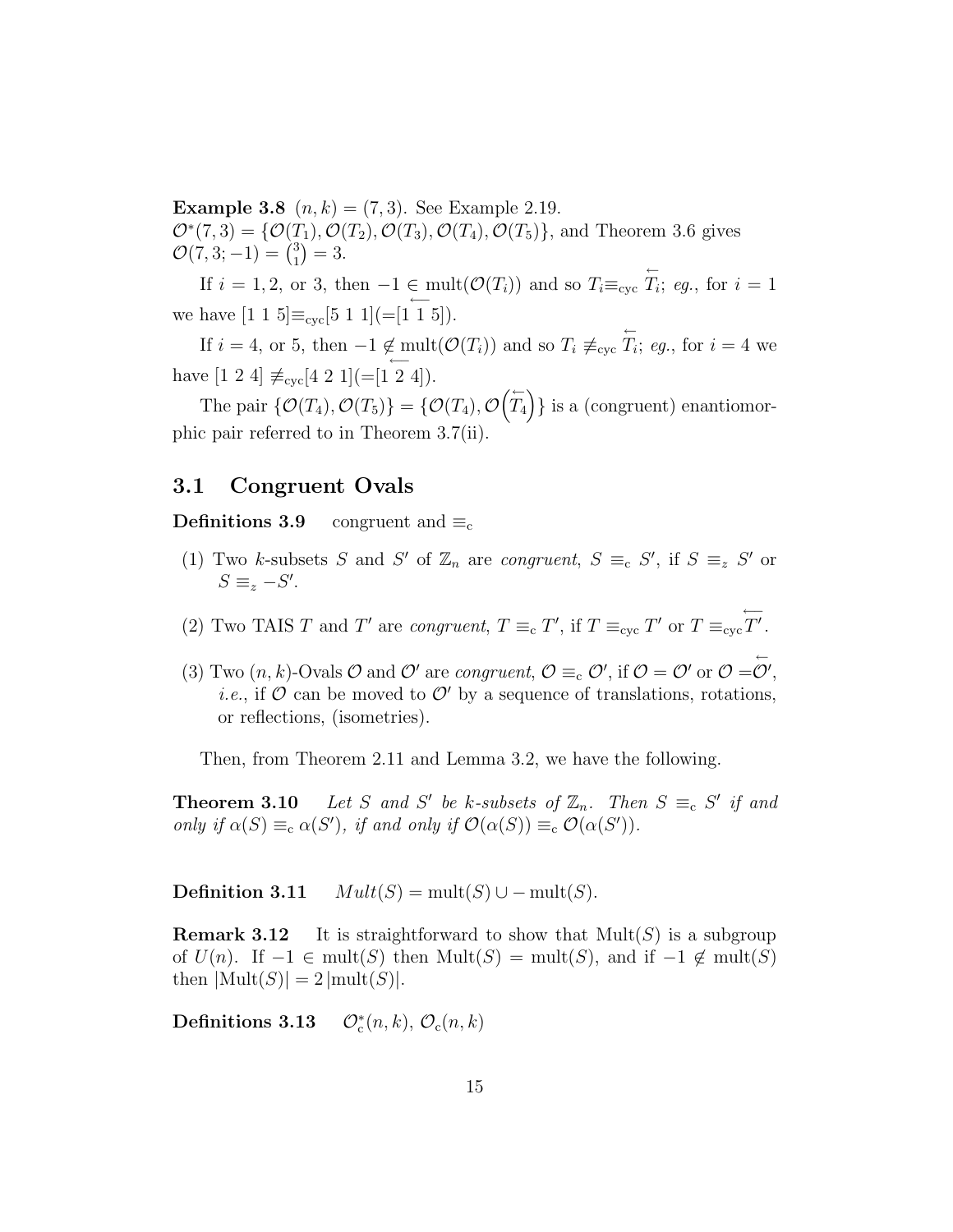- (1)  $\mathcal{O}_c^*(n,k)$  is the set of  $(n,k)$ -Ovals up to congruency.
- (2)  $\mathcal{O}_c(n,k) = |\mathcal{O}_c^*(n,k)|$  is the number of  $(n,k)$ -Ovals up to congruency.

In order to generate the set  $\mathcal{O}_c^*(n,k)$  for an arbitrary  $(n,k)$  we may use the procedure in Section 2.1 to find  $\mathcal{O}^*(n,k)$  and then combine congruent enantiomorphic pairs of Ovals; see Theorem 3.7(ii). Alternatively, we may use this procedure with the group  $mult(S)$  replaced by  $Mult(S)$ .

**Example 3.14**  $(n, k) = (7, 3)$ . See Examples 2.19 and 3.8.

To find  $\mathcal{O}_c^*(7,3)$  using the first method mentioned above we start with  $\mathcal{O}^*(7,3) = \{\mathcal{O}(T_1), \mathcal{O}(T_2), \mathcal{O}(T_3), \mathcal{O}(T_4), \mathcal{O}(\overline{T_4})\}$ *T*4  $\overline{ }$ } and combine the last 2 Ovals into a single congruency class to give  $\mathcal{O}_c^*(7,3) = \{ \mathcal{O}(T_1), \mathcal{O}(T_2), \mathcal{O}(T_3), \mathcal{O}(T_4) \}.$ 

Using the second method, the procedure of Section 2.1 with mult(*S*) replaced by  $Mult(S)$  gives the following table:

|                                                                                                                       |  | $\operatorname{Mult}(S)$ |  |
|-----------------------------------------------------------------------------------------------------------------------|--|--------------------------|--|
| $A_1 = \{0, 1, 2\} \leftrightarrow T_1 = \begin{bmatrix} 1 & 1 & 5 \end{bmatrix} \begin{bmatrix} 1, -1 \end{bmatrix}$ |  |                          |  |
| $A_2 = \{0, 2, 4\} \leftrightarrow T_2 = [2 \ 2 \ 3] \mid \{1, -1\}$                                                  |  |                          |  |
| $A_3 = \{0, 1, 4\} \leftrightarrow T_3 = \begin{bmatrix} 1 & 3 & 3 \end{bmatrix} \begin{bmatrix} 1, -1 \end{bmatrix}$ |  |                          |  |
| $B_1 = \{0, 1, 3\} \leftrightarrow T_4 = \begin{bmatrix} 1 & 2 & 4 \end{bmatrix}$                                     |  |                          |  |

This also gives  $\mathcal{O}_c^*(7,3) = \{ \mathcal{O}(T_1), \mathcal{O}(T_2), \mathcal{O}(T_3), \mathcal{O}(T_4) \},\$ the set of all  $(7,3)$ -Ovals up to congruency.

- **3.2**  $\mathcal{O}_c(n,k)$ ,  $\mathcal{O}_c(n,k;-1)$ , and  $\mathcal{O}_c(n,k;-1)$ **Definitions 3.15**  $\mathcal{O}_c(n, k; -1), \mathcal{O}_c(n, k; -1)$
- (1)  $\mathcal{O}_c(n,k;-1)$  is the number of  $(n, k)$ -Ovals with  $-1$  as a multiplier, up to congruency.
- (2)  $\mathcal{O}_c(n, k; -1)$  is the number of  $(n, k)$ -Ovals without  $-1$  as a multiplier, up to congruency.

**Lemma 3.16**

$$
\mathcal{O}_{\mathrm{c}}(n,k) = \frac{1}{2} \Big( \mathcal{O}(n,k) + \mathcal{O}(n,k;-1) \Big).
$$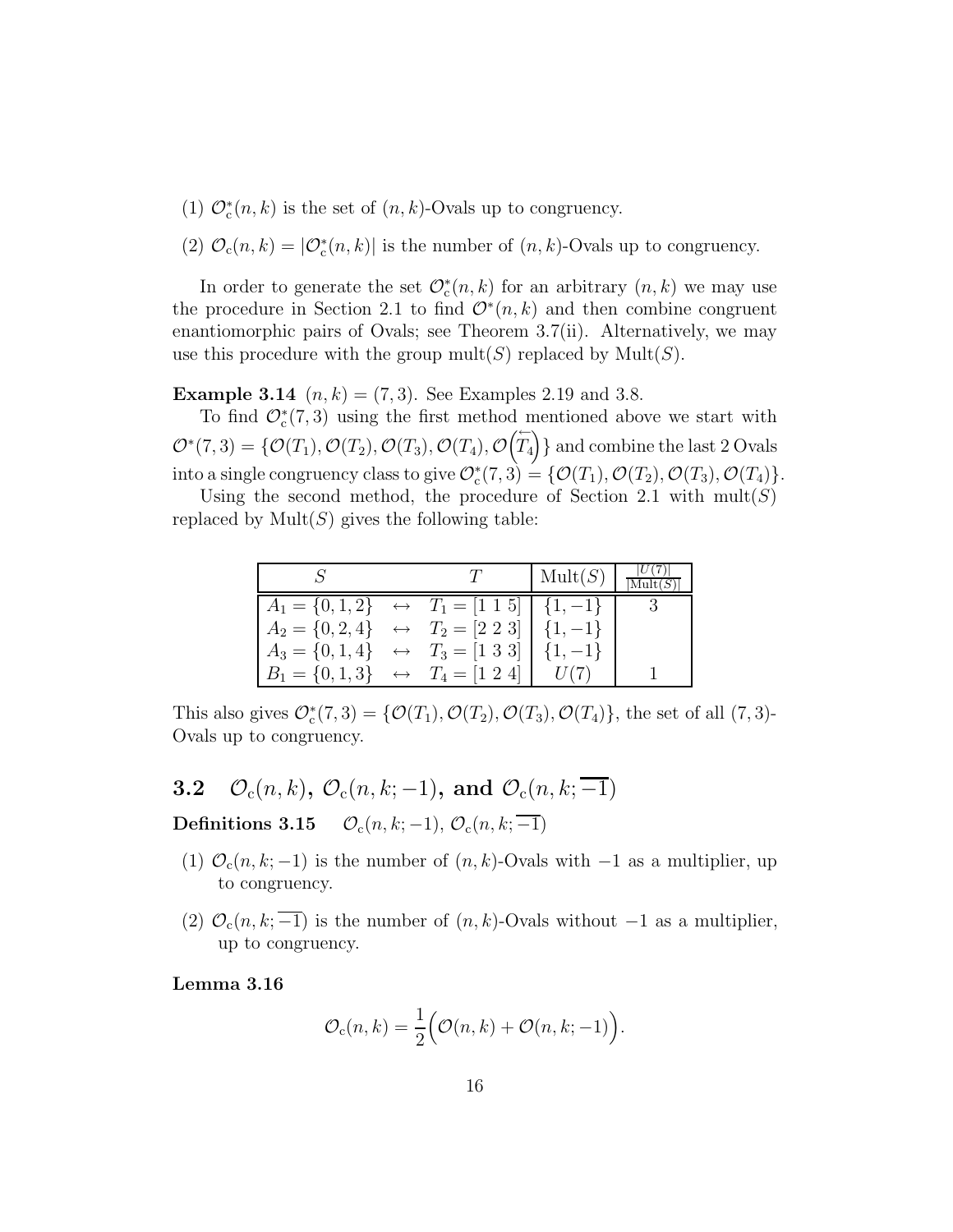**Proof.**

$$
\mathcal{O}_{c}(n,k) = \mathcal{O}_{c}(n,k;-1) + \mathcal{O}_{c}(n,k;\overline{-1})
$$
  
=  $\mathcal{O}(n,k;-1) + \frac{1}{2}\mathcal{O}(n,k;\overline{-1})$   
=  $\mathcal{O}(n,k;-1) + \frac{1}{2}(\mathcal{O}(n,k) - \mathcal{O}(n,k;-1))$   
=  $\frac{1}{2}(\mathcal{O}(n,k) + \mathcal{O}(n,k;-1)).$ 

At the second line we use  $\mathcal{O}(n,k;-1) = \mathcal{O}_c(n,k;-1)$  because if  $\mathcal O$  and  $\mathcal{O}'$  both have  $-1$  as a multiplier then, from Definitions 3.9(3) and Theorem 3.7(i), we have  $\mathcal{O} = \mathcal{O}'$  if and only if  $\mathcal{O} \equiv_{c} \mathcal{O}'$ . And  $\mathcal{O}_{c}(n,k;\overline{-1}) =$  $\frac{1}{2}\mathcal{O}(n, k; \overline{-1})$  comes directly from Theorem 3.7(ii).

Recall that  $\mathcal{O}(n, k)$  is given explicitly in Equation (1).

**Theorem 3.17** *For*  $n \geq 2$  *and*  $k \geq 2$ *, the number of*  $(n, k)$ *-Ovals up to congruency is*

$$
\mathcal{O}_{\mathrm{c}}(n,k) = \begin{cases} \frac{1}{2} \Big( \mathcal{O}(n,k) + \left(\frac{n-2}{\underline{k-1}}\right) \Big), & \text{if } n \text{ is even and } k \text{ is odd;}\\ \frac{1}{2} \Big( \mathcal{O}(n,k) + \left(\frac{n-1}{\underline{k-1}}\right) \Big), & \text{if } n \text{ is odd and } k \text{ is odd;}\\ \frac{1}{2} \Big( \mathcal{O}(n,k) + \left(\frac{n}{\underline{k}}\right) \Big), & \text{if } n \text{ is even and } k \text{ is even;}\\ \frac{1}{2} \Big( \mathcal{O}(n,k) + \left(\frac{n-1}{\underline{k}}\right) \Big), & \text{if } n \text{ is odd and } k \text{ is even.} \end{cases}
$$

Theorem 3.6 now gives the following.

**Theorem 3.18** *For*  $n \geq 2$  *and*  $k \geq 2$ *, the number of*  $(n, k)$ *-Ovals without* −1 *as a multiplier up to congruency is*

$$
\mathcal{O}_{\mathrm{c}}(n,k;\overline{-1}) = \begin{cases} \frac{1}{2} \Big( \mathcal{O}(n,k) - \left(\frac{n-2}{\underline{k-1}}\right) \Big), & \text{if } n \text{ is even and } k \text{ is odd;}\\ \frac{1}{2} \Big( \mathcal{O}(n,k) - \left(\frac{n-2}{\underline{k-1}}\right) \Big), & \text{if } n \text{ is odd and } k \text{ is odd;}\\ \frac{1}{2} \Big( \mathcal{O}(n,k) - \left(\frac{n}{\underline{k}}\right) \Big), & \text{if } n \text{ is even and } k \text{ is even;}\\ \frac{1}{2} \Big( \mathcal{O}(n,k) - \left(\frac{n-1}{\underline{k}}\right) \Big), & \text{if } n \text{ is odd and } k \text{ is even.} \end{cases}
$$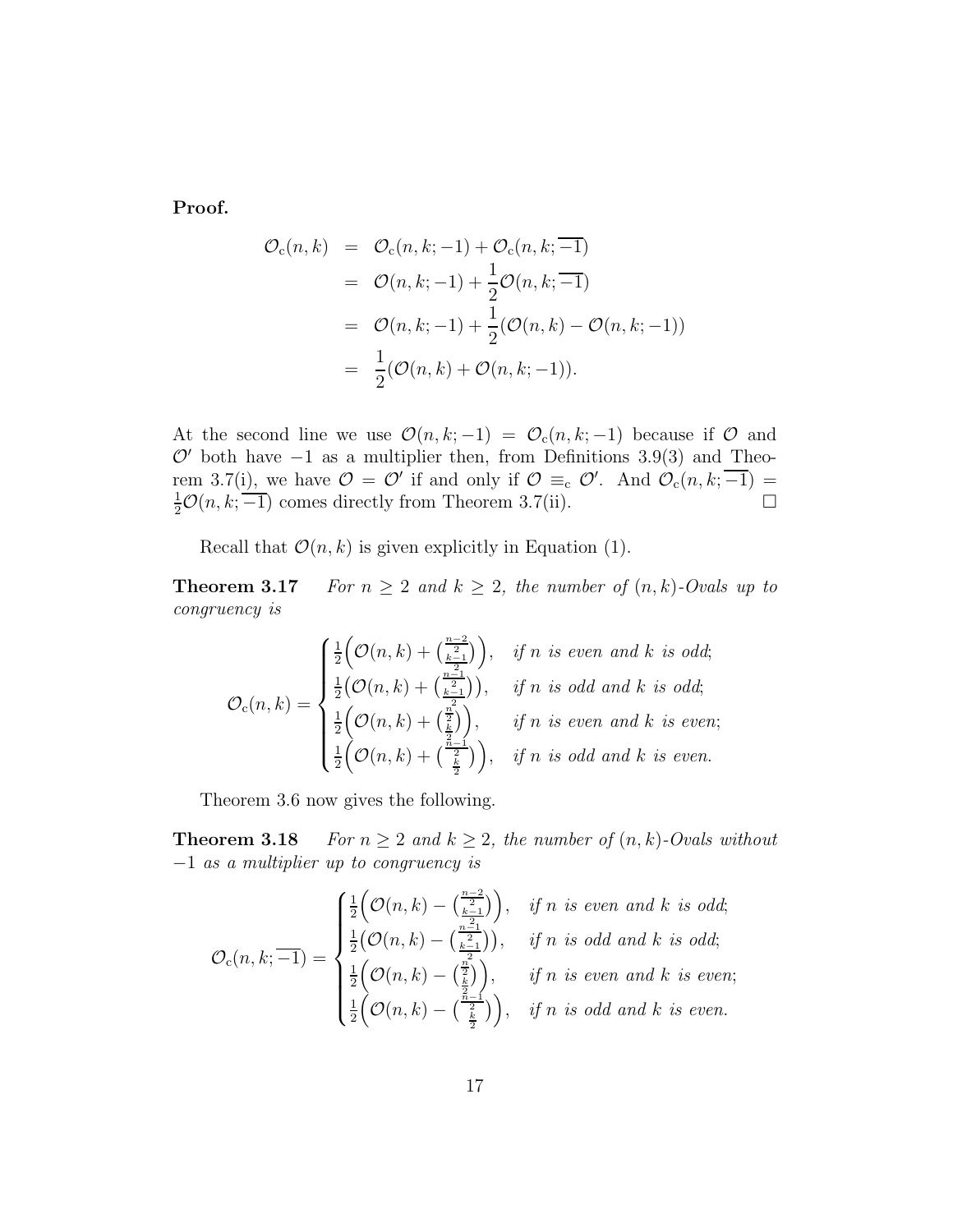| $\kappa$<br>$\, n$ | $\overline{2}$ | 3              | 4              | 5  | 6              | 7 | 8 | 9 | 10 | $\mathcal{O}_{\rm c}$<br>$\,n$ |
|--------------------|----------------|----------------|----------------|----|----------------|---|---|---|----|--------------------------------|
| $\frac{2}{3}$      |                |                |                |    |                |   |   |   |    | $\frac{1}{2}$                  |
|                    |                | 1              |                |    |                |   |   |   |    |                                |
| $\frac{4}{5}$      | $\overline{2}$ | 1              |                |    |                |   |   |   |    | $\overline{4}$                 |
|                    | $\overline{2}$ | $\overline{2}$ | 1              |    |                |   |   |   |    | 6                              |
| 6                  | 3              | 3              | 3              | 1  | 1              |   |   |   |    | 11                             |
| 7                  | 3              | $\overline{4}$ | $\overline{4}$ | 3  | 1              |   |   |   |    | 16                             |
| 8                  | 4              | 5              | 8              | 5  | $\overline{4}$ | 1 |   |   |    | 28                             |
| 9                  | 4              |                | 10             | 10 | 7              | 4 | 1 |   |    | 44                             |
| 10                 | 5              | 8              | 16             | 16 | 16             | 8 | 5 | 1 |    | 76                             |
|                    |                |                |                |    |                |   |   |   |    |                                |

(a)  $\mathcal{O}_c(n,k)$ 

| $\kappa$<br>$\, n$ | 2              | 3              | 4  | 5 | 6  | 7 | 8 | 9 | 10                            | $\mathcal{O}_{\mathrm{c}}(n;$<br>$-1)$ | $\kappa$<br>$n\setminus$ | 2        | 3        | $\overline{4}$   | $5^{\circ}$      | -6       | 7 | 8 | 9 | 10                                 | $\mathcal{O}_{\rm c}(n; \overline{-1})$ |
|--------------------|----------------|----------------|----|---|----|---|---|---|-------------------------------|----------------------------------------|--------------------------|----------|----------|------------------|------------------|----------|---|---|---|------------------------------------|-----------------------------------------|
| 2                  |                |                |    |   |    |   |   |   |                               |                                        | 2                        |          |          |                  |                  |          |   |   |   |                                    |                                         |
| 3                  |                |                |    |   |    |   |   |   |                               | റ                                      | 3                        |          | $\Omega$ |                  |                  |          |   |   |   |                                    |                                         |
| $\overline{4}$     | $\overline{2}$ |                |    |   |    |   |   |   |                               |                                        | 4                        | $\theta$ | 0        | $\left( \right)$ |                  |          |   |   |   |                                    |                                         |
| 5                  | $\overline{2}$ |                |    |   |    |   |   |   |                               | 6                                      | 5                        |          | 0        | $\Omega$         | $\Omega$         |          |   |   |   |                                    |                                         |
| 6                  | 3              | $\overline{2}$ | 3  |   |    |   |   |   |                               | 10                                     | 6                        |          |          |                  | $\left( \right)$ | $\Omega$ |   |   |   |                                    |                                         |
| $\overline{7}$     | 3              | 3              | 3  | 3 |    |   |   |   |                               | 14                                     | 7                        |          |          |                  | 0                | ∩        |   |   |   |                                    | റ                                       |
| 8                  | 4              | 3              | 6  | 3 | 4  |   |   |   |                               | 22                                     | 8                        |          | റ        | $\mathcal{D}$    | 2                | $\Omega$ |   |   |   |                                    | 6                                       |
| 9                  | 4              |                | 6  | 6 | 4  | 4 |   |   |                               | 30                                     | 9                        |          | 3        | 4                | 4                | З        |   |   |   |                                    | 14                                      |
| 10                 | 5              |                | 10 | 6 | 10 | 4 | 5 |   |                               | 46                                     | 10                       |          |          |                  | Ю                | 6        | 4 |   |   |                                    | 30                                      |
|                    |                |                |    |   |    |   |   |   | $\bullet$                     |                                        |                          |          |          |                  |                  |          |   |   |   |                                    |                                         |
|                    |                |                |    |   |    |   |   |   | (b) $\mathcal{O}_{c}(n,k;-1)$ |                                        |                          |          |          |                  |                  |          |   |   |   | (c) $\mathcal{O}_{\rm c}(n,k; -1)$ |                                         |

Table 1: Values of  $\mathcal{O}_c(n, k)$ ,  $\mathcal{O}_c(n, k; -1)$ , and  $\mathcal{O}_c(n, k; -1)$  for  $2 \leq k \leq n \leq$ 10, and of  $\mathcal{O}_c(n)$ ,  $\mathcal{O}_c(n;-1)$ , and  $\mathcal{O}_c(n;-1)$  for  $2 \leq n \leq 10$ .

See Table 1(a). The triangle of values of  $\mathcal{O}_c(n,k)$  when read row-by-row gives sequence A052307 in the Online Encyclopedia of Integer Sequences [7].

See Table 1(b). The triangle of values of  $\mathcal{O}_{c}(n, k; -1) = \mathcal{O}(n, k; -1)$  (see Theorem 3.6) is equal to the triangle of sequence A119963 in [7] (with the first two columns of 1's removed). So  $\mathcal{O}_c(n, k; -1)$  gives the *first* combinatorial interpretation of sequence A119963 in [7]. Thus (ignoring the first two columns of 1's) the  $(n, k)$  term in the triangle of sequence A119963 is the number of  $(n, k)$ -Ovals with  $-1$  as a multiplier, up to congruency. For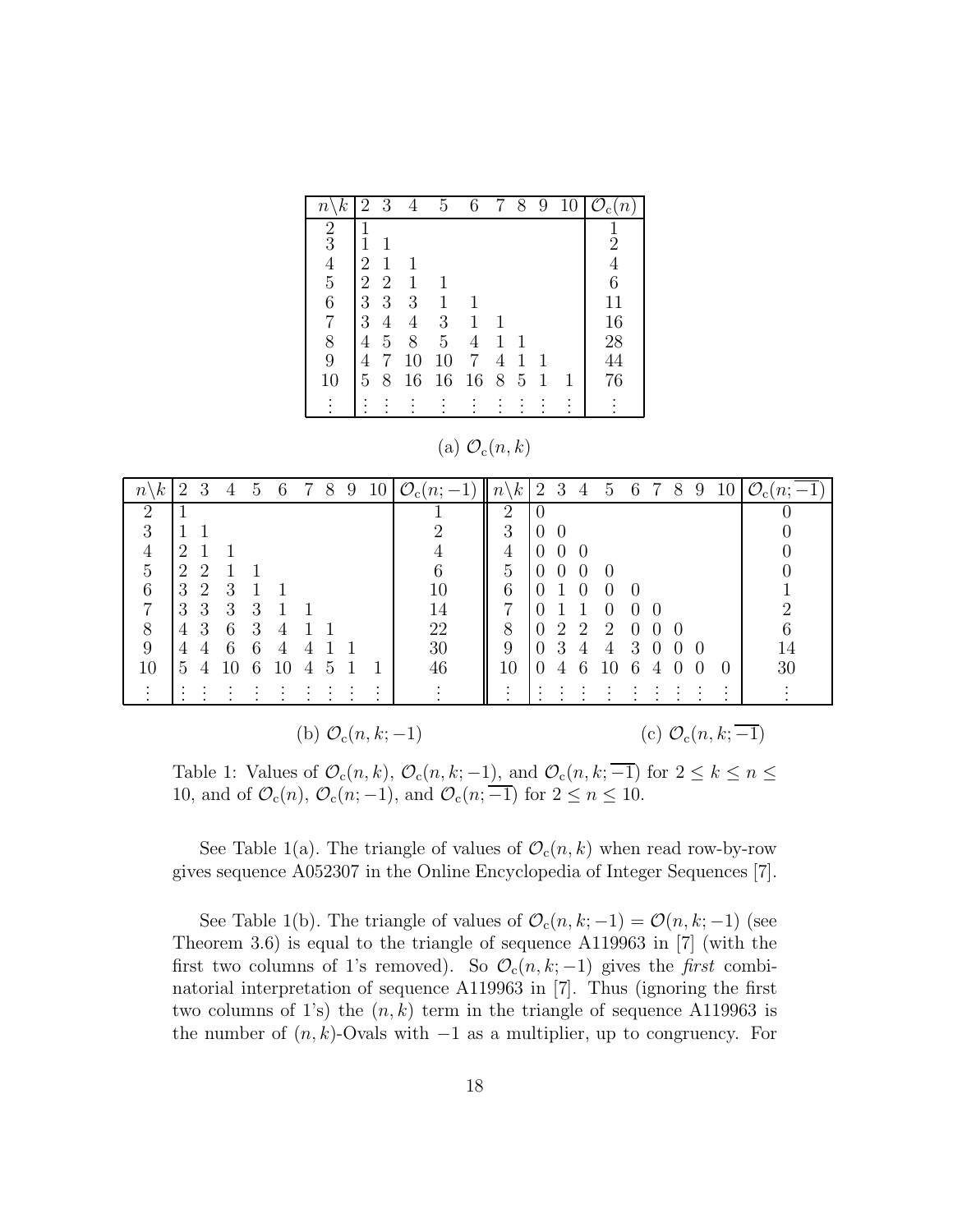the sequence of row sums of the triangle of sequence A119963 see sequence A029744, and the comment 'Necklaces with *n* beads that are the same when turned over'.

See Table 1(c). When the triangle of values of  $\mathcal{O}_c(n, k; -1)$  is read row-byrow we obtain a new sequence, see sequence A180472 in [7]. For the sequence of row sums of this triangle see sequence A059076: 'Number of orientable necklaces with *n* beads and two colors; *i.e.*, turning over the necklace does not leave it unchanged'.

**Example 3.19**  $(n, k) = (7, 3)$ . From Example 3.14 the number of  $(7, 3)$ -Ovals up to congruency is 4. Theorem 3.17 gives  $\mathcal{O}_c(7,3) = \frac{1}{2}(\mathcal{O}(7,3)+\binom{3}{1})$  $)) =$  $\frac{1}{2}(5+3) = 4$ , also. Of these 4 Ovals, 3 have -1 as a multiplier, and 1 does not. Theorem 3.6 gives  $\mathcal{O}_{c}(7, 3, -1) = {3 \choose 1} = 3$ , and Theorem 3.18 gives  $\mathcal{O}_c(7, 3; \overline{-1}) = \frac{1}{2}(\mathcal{O}(7, 3) - \binom{3}{1}$  $() = \frac{1}{2}(5-3) = 1.$  Thus all counts for  $(n, k) = (7, 3)$  from Example 3.14 are confirmed.

# **4 Rhombic Inventory Vector, all** (*n, k*)**-Ovals for**  $n < 10$

We use  $\subseteq_m$  to denote containment in multisets. For example, if multiset  $M = \{1, 1, 1, 2, 3, 3, 4, 4, 4, 4\}$  then  $L = \{1, 1, 1, 2, 4, 4\} \subseteq M$  but  $L' =$  $\{1, 1, 1, 2, 2\} \nsubseteq M$ . We say that *L* is a multisubset of *M*. Further, we replace *a, a, . . ., a*  $\overbrace{b}$ by  $a^b$ , so  $M = \{1^3, 2^1, 3^2, 4^4\}.$ 

On p.141 of Ball and Coxeter [1] it is proved that every  $(n, k)$ -Oval  $\mathcal{O}$ , with  $2 \leq k \leq n$ , can be tiled by a multiset of  $\binom{k}{2}$  rhombs chosen from  $\rho_1, \rho_2, \ldots, \rho_{\lfloor \frac{n}{2} \rfloor}.$ 

The regular 2*n*-gon,  $\{2n\}$ , is an  $(n, n)$ -Oval with TAIS= $\underbrace{[1 \ 1 \ \cdots \ 1]}_{n}$ .

**Definition 4.1** The *Standard Rhombic Inventory*,  $\text{SRI}_{2n}$ , is the multiset of  $\binom{n}{2}$ ) rhombs that tile  $\{2n\}$ .

There are  $\lfloor \frac{n}{2} \rfloor$  different shapes of rhombs in  $\text{SRI}_{2n}$ ; see Section 2. When *n* is odd,  $SRI_{2n}$  contains *n* copies of each of the  $\frac{n-1}{2} = \lfloor \frac{n}{2} \rfloor$  shapes of rhomb,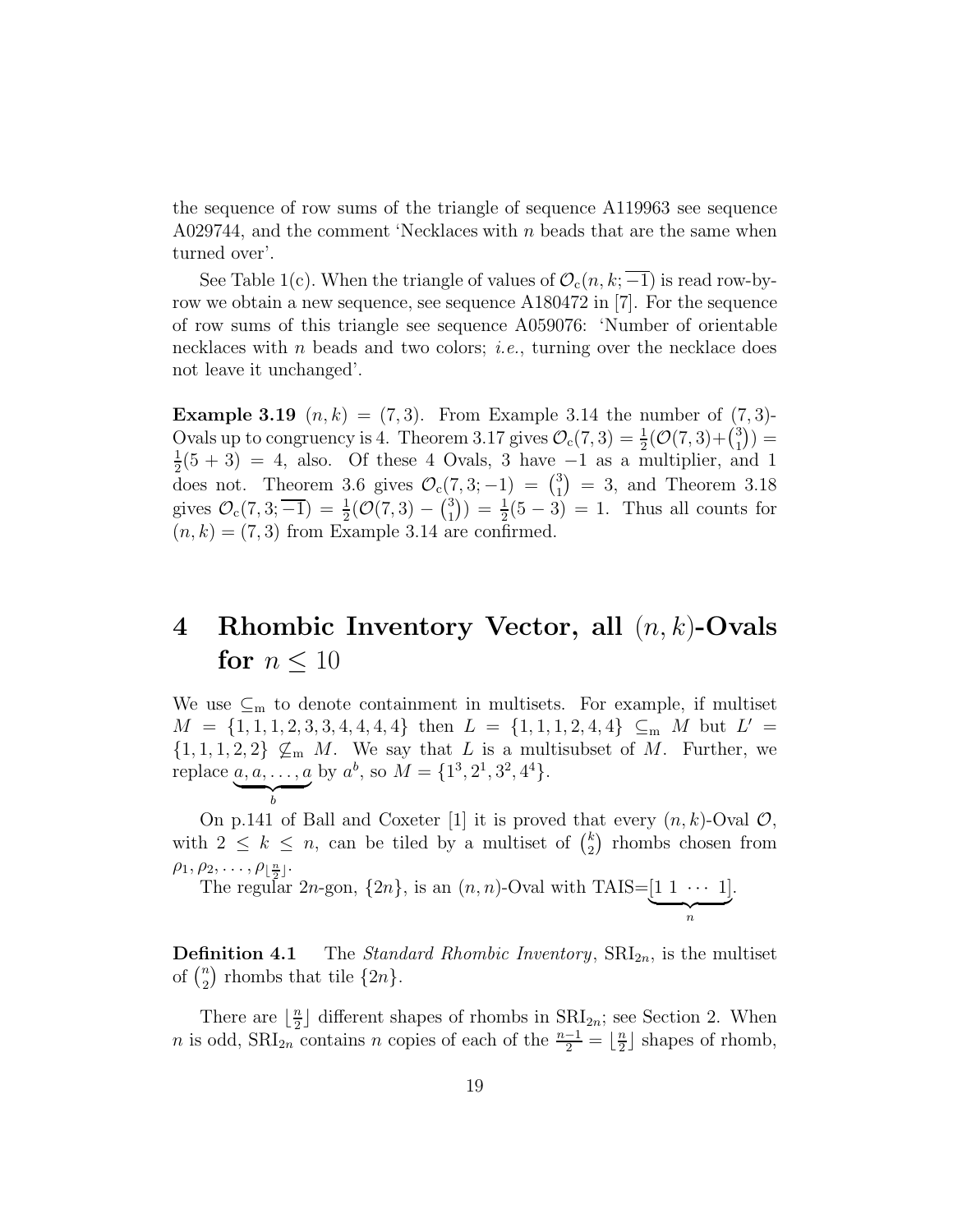$\rho_1, \rho_2, \ldots, \rho_{\frac{n-1}{2}}$ . When *n* is even,  $\text{SRI}_{2n}$  contains *n* copies of each of the  $\frac{n}{2} - 1$ non-square rhombs,  $\rho_1, \rho_2, \ldots, \rho_{\frac{n}{2}-1}$ , but only  $\frac{n}{2}$  copies of the square  $\rho_{\frac{n}{2}}$ .

For a fixed  $(n, k)$ -Oval  $\mathcal O$  let  $\lambda_h$  equal the number of rhombs in  $\mathcal O$  with principal index *h*.

**Definition 4.2** The *Rhombic Inventory Vector* (RIV) of Oval  $\mathcal{O}$ , RIV $(\mathcal{O})$ , is the vector  $(\lambda_1, \lambda_2, \ldots, \lambda_{\lfloor \frac{n}{2} \rfloor})$  of length  $\lfloor \frac{n}{2} \rfloor$ .

The sum of the components in RIV( $\mathcal{O}$ ) equals  $\binom{k}{2}$  $).$ 

**Example 4.3**  $(n, k) = (15, 6)$ . See Figs. 1 and 3. The  $(15, 6)$ -Oval X is tiled by  $\binom{6}{2}$  $= 15$  rhombs. The rhomb  $\rho_4$  occurs twice in X, so  $\lambda_4 = 2$ . We have  $\text{RIV}(\mathcal{X}) = (2, 1, 2, 2, 4, 2, 2).$ 

The RIV of an (*n, k*)-Oval can be derived from its TAIS by constructing its Oval Index Triangle, (OIT). The construction of an OIT is described below for our  $(15, 6)$ -Oval X.

First we define the function  $r : \mathbb{Z}_n \backslash \{0\} \mapsto \mathbb{Z}_n \backslash \{0\}$ :

$$
r(a) = \begin{cases} a & \text{if } a \le \lfloor \frac{n}{2} \rfloor, \\ -a \text{ or } n - a & \text{if } a > \lfloor \frac{n}{2} \rfloor. \end{cases}
$$
 (2)

We extend the definition of *r* to multisets *M* as follows:  $r(M) = \{r(a) | a \in M\}$ .

The TAIS for  $\mathcal X$  is [4 3 2 1 4 1]. To compute RIV( $\mathcal X$ ):

- (i) Delete the last turning angle index from the TAIS, thereby obtaining the sequence of indices for the upper interior face angles of the rhombs in the *receptacle* — the cluster of  $k-1$  rhombs that are incident on the stem vertex of the Oval. ('Receptacle' is the term used by botanists to denote the part of a plant that holds the fruit.) We call this sequence the 'truncated TAIS'. The truncated TAIS for  $\mathcal X$  is [4 3 2 1 4].
- (ii) The first row of the OIT equals the truncated TAIS. Below each pair of consecutive indices in the first row enter their sum in the second row:

$$
\begin{array}{ccccc}\n4 & 3 & 2 & 1 & 4 \\
7 & 5 & 3 & 5\n\end{array}
$$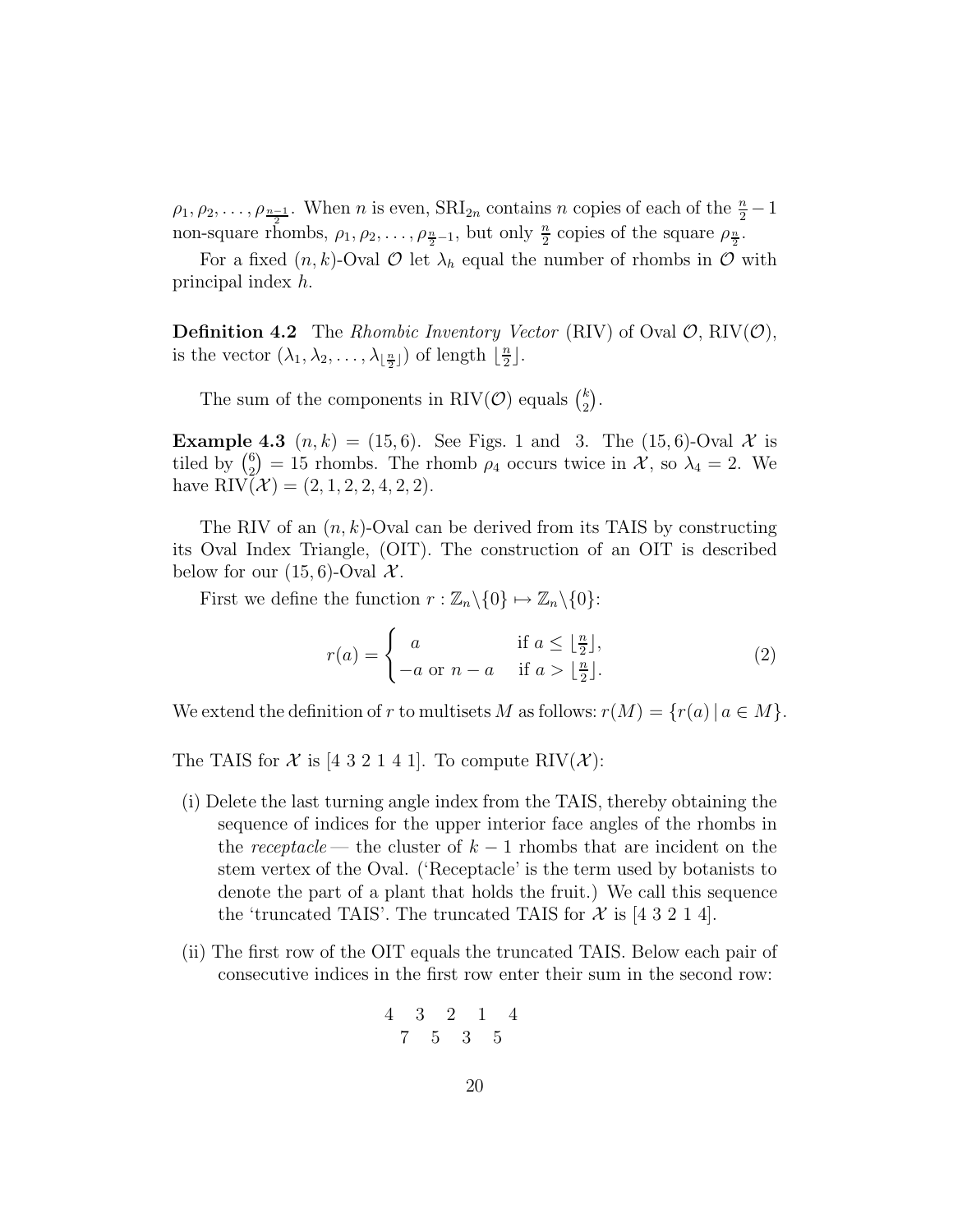(iii) Let  $h_{i,j}$  denote the index in row i and position j of the triangle, where  $i \geq 3$ , and  $j = 1, 2, \ldots, k - i$ , counting from the left. Now the indices at each interior vertex of an  $(n, k)$ -Oval sum to  $2n$ , so simple trigonometry gives:

$$
h_{i+1,j} = h_{i,j} + h_{i,j+1} - h_{i-1,j+1}.
$$

See the left-hand triangle in (iv) below.

(iv) Apply function *r* to the indices of the left-hand triangle, *i.e.*, replace index  $h > \lfloor \frac{n}{2} \rfloor$  by  $n - h$ . The OIT is now complete.

| 4 3 2 1 4 |                   | $4 \t3 \t2 \t1 \t4$ |
|-----------|-------------------|---------------------|
| 7 5 3 5   |                   | 7 5 3 5             |
| 9 6 7     | $\longrightarrow$ | 6 6 7               |
| 10 10     |                   | $5\quad 5$          |
| -14       |                   | 1                   |
|           |                   | OIT                 |

(v) Now count the frequency of each principal index in the OIT to obtain RIV $(X) = (2, 1, 2, 2, 4, 2, 2)$ , as above.

Recall the definition of  $\alpha(S)$  from Definitions 2.8(1).

# **Definitions 4.4**  $\delta(S)$ ,  $\text{OIT}(\alpha(S))$  or  $\text{OIT}(T)$ Let  $S = \{s_1, s_2, \ldots, s_k\} \subseteq \mathbb{Z}_n$ .

- (1)  $\delta(S) = \{s_j s_i : 1 \leq i < j \leq k\}$  is a multiset of non-zero differences of *S*. Note that  $|\delta(S)| = {k \choose 2}$  $).$
- (2)  $\text{OIT}(\alpha(S)) = \text{OIT}(T)$  is the multiset of indices in the OIT with first row  $[s_2 - s_1, s_3 - s_2, \ldots, s_k - s_{k-1}]$ , the truncation of  $\alpha(S) = T$ .

**Lemma 4.5** *Let*  $S = \{s_1, s_2, ..., s_k\} \subseteq \mathbb{Z}_n$ *. Then*  $OIT(\alpha(S)) = r(\delta(S))$ *.*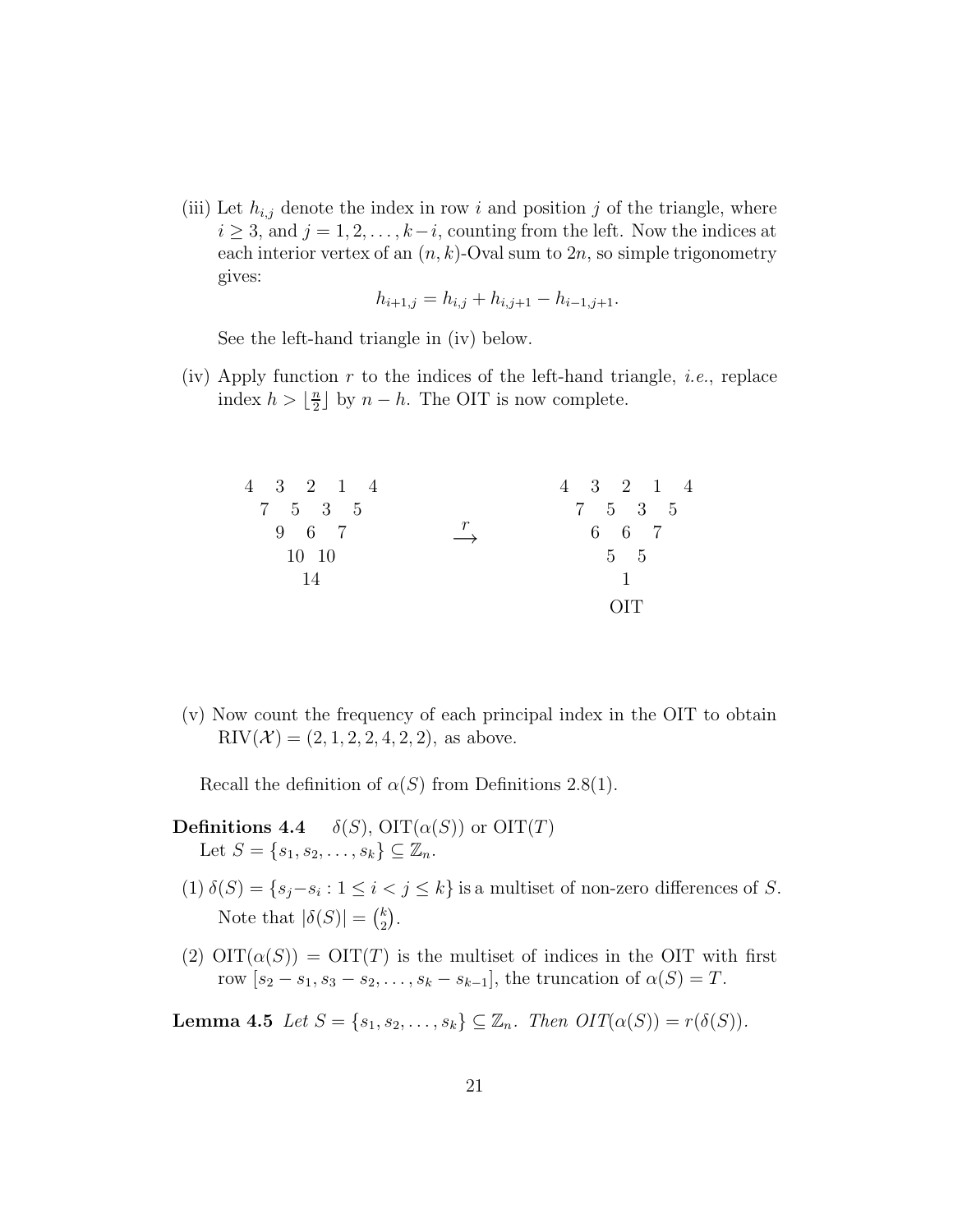**Proof.** Consider the triangle formed previously with  $h_{i,j}$  as the index in row *i* and position *j*, counting from the left, and let *H* denote the multiset of all such  $h_{i,j}$ .

We show for  $i = 1, 2, ..., k-1$ , and  $j = 1, 2, ..., k-i$  that  $h_{i,j} = s_{i+j} - s_j$  ∈  $\delta(S)$ , *i.e.*, that the indices in row *i* of this triangle are the difference of two  $s$ 's  $\in$  *S* whose subscripts differ by *i*.

By definition of the triangle this is clearly true for  $i = 1, 2$ . Assume that the hypothesis is true for rows  $1, 2, \ldots, i$ . Then, for  $i \geq 3$ :

$$
h_{i+1,j} = h_{i,j} + h_{i,j+1} - h_{i-1,j+1}
$$
  
=  $(s_{i+j} - s_j) + (s_{i+(j+1)} - s_{j+1}) - (s_{(i-1)+(j+1)} - s_{j+1})$   
=  $s_{(i+1)+j} - s_j \in \delta(S)$ ,

using strong induction at the second line. Hence the induction goes through, and  $H \subseteq_{\text{m}} \delta(S)$ , but  $|H| = \binom{k}{2}$  $\hat{\sigma}$  =  $|\delta(S)|$ , and so  $H = \delta(S)$ . Now apply *r* to both sides of this equation to give the result.

**Example 4.6**  $(n, k) = (15, 6)$ . Our  $(15, 6)$ -Oval X has TAIS  $T = [4 3 2 1 4 1]$ . So  $X = \beta(T) = \{0, 4, 7, 9, 10, 14\}$ , giving  $\delta(X) = \{1^1, 2^1, 3^2, 4^2, 5^2, 6^1, 7^2, 9^1, 10^2, 14^1\}$ , and  $r(\delta(X)) = \{1^2, 2^1, 3^2, 4^2, 5^4, 6^2, 7^2\}$ . So RIV(X) = (2, 1, 2, 2, 4, 2, 2), as above.

**Remark 4.7** It is straightforward to show that the multiset OIT(*T*) doesn't depend on how we truncated *T* to form the first row of the OIT.

### **4.1** All  $(n, k)$ -Ovals and their RIV's for  $n \leq 10$

In Tables 2 and 3 below we list and number all (*n, k*)-Ovals up to congruence, and their RIV's, for  $2 \leq n \leq 10$ . We refer to these Ovals by their numbers in later Sections.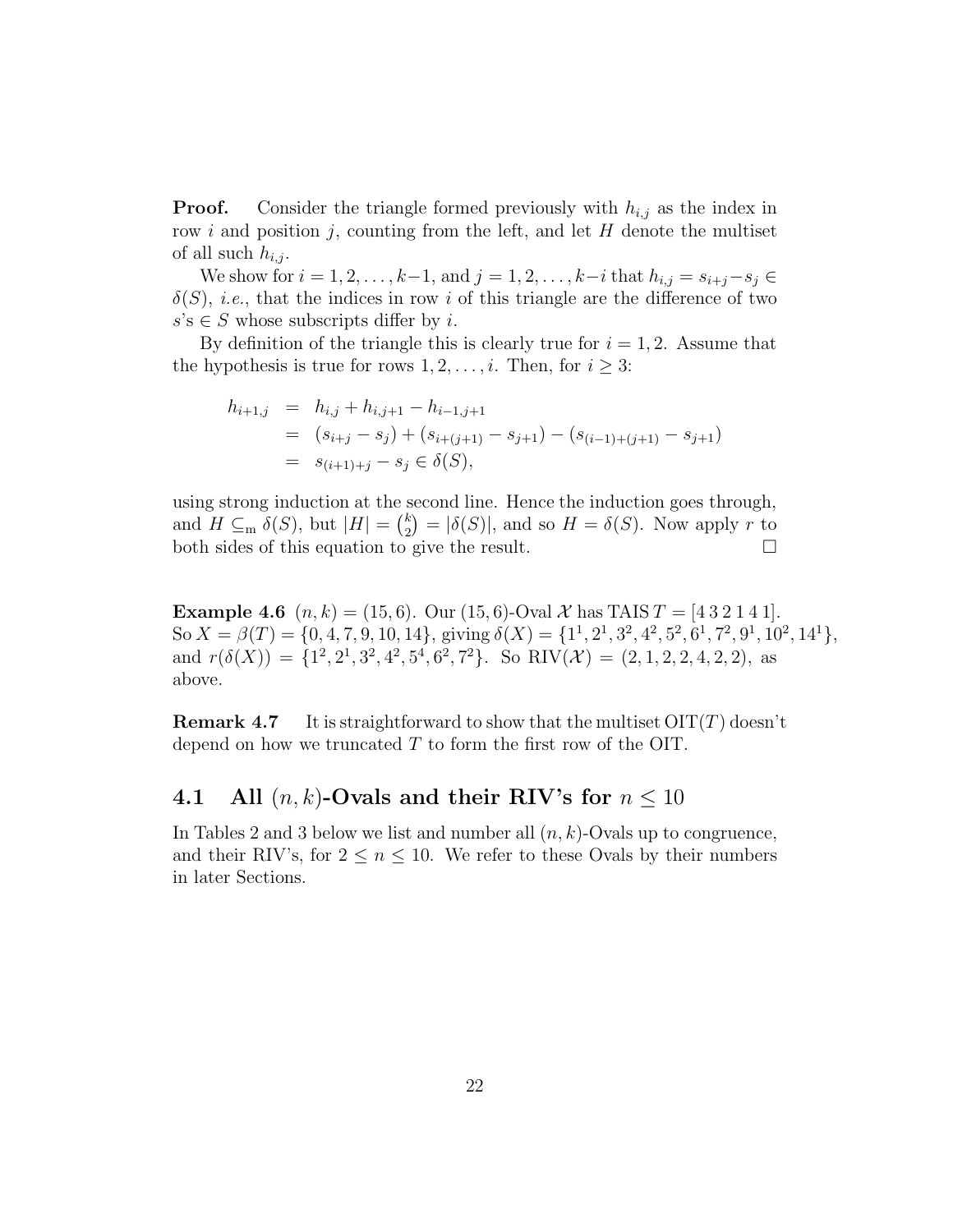| <b>TAIS</b><br><b>RIV</b><br>$\mathcal{O}_i$<br>$\boldsymbol{k}$<br>O<br>$\overline{2}$<br>$\mathbf{1}$<br>$\left(1\right)$<br>$\mathbf 1$<br>$\sqrt{n}=2$                    | <b>TAIS</b><br>$\mathcal{O}_i$<br><b>RIV</b><br>$\boldsymbol{k}$<br>$\mathcal{O}_1$<br>$\overline{2}$<br>$\overline{2}$<br>1<br>$\left( 1\right)$<br>$\mathcal{O}_2$<br>3<br>(3)<br>11<br>$\mathbf{1}$<br>$n=3$                                                                                                                                  | $\mathcal{O}_i$<br><b>TAIS</b><br>$\boldsymbol{k}$<br><b>RIV</b><br>$\mathcal{O}_1$<br>$\left\lceil 1 \right\rceil 3$<br>2<br>(1,<br>$\overline{0}$<br>$[2\ 2]$<br>$\mathcal{O}_2$<br>$\overline{2}$<br>(0, 1)<br>$\mathcal{O}_3$<br>3<br>(2,<br>11<br>$\overline{2}$<br>$\ket{1}$<br>$\mathcal{O}_4$<br>(4, 2)<br>111<br>$\overline{4}$<br>-1<br>$n=4$ |
|-------------------------------------------------------------------------------------------------------------------------------------------------------------------------------|--------------------------------------------------------------------------------------------------------------------------------------------------------------------------------------------------------------------------------------------------------------------------------------------------------------------------------------------------|---------------------------------------------------------------------------------------------------------------------------------------------------------------------------------------------------------------------------------------------------------------------------------------------------------------------------------------------------------|
|                                                                                                                                                                               |                                                                                                                                                                                                                                                                                                                                                  | <b>TAIS</b><br>$\mathcal{O}_i$<br><b>RIV</b><br>$\boldsymbol{k}$<br>$\mathcal{O}_1$<br>$\overline{2}$<br>$6^{\circ}$<br>$(1,\,0,\,0)$<br>1<br>$\mathcal{O}_2$<br>$\overline{2}$<br>$\left[ 2\;5\right]$<br>$(0,\,1,\,0)$                                                                                                                                |
|                                                                                                                                                                               | <b>TAIS</b><br>$\mathcal{O}_i$<br><b>RIV</b><br>$k_{\parallel}$                                                                                                                                                                                                                                                                                  | $\mathcal{O}_3$<br>$\overline{2}$<br>$\left\lceil 3\right\rceil 4 \right\rceil$<br>(0, 0, 1)<br>$\mathcal{O}_4$<br>3<br>$\overline{5}$<br>(2, 1,<br>1<br>$\vert 0 \vert$<br>$\mathcal{O}_5$<br>3<br>$\overline{2}$                                                                                                                                      |
|                                                                                                                                                                               | $\mathcal{O}_1$<br>2<br>$\overline{5}$<br>$(1,\,0,\,0)$<br>1<br>$\mathcal{O}_2$<br>$\overline{2}$<br>$\left\lceil 2\right\rceil$<br>$\overline{4}$<br>(0, 1, 0)<br>$\left[3\;3\right]$<br>$\overline{2}$<br>$\mathcal{O}_3$<br>[0, 0,<br>-1<br>$\mathcal{O}_4$<br>3<br>$(2, \, 1, \,$<br>$\mathbf{1}$<br>$\vert 0 \vert$<br>11<br>$\overline{4}$ | 3<br>$\mathcal{O}_6$<br>3 3<br>2)<br>1, 0,<br>3<br>$\mathcal{O}_7$<br>$\left[2\;2\;3\right]$<br>(0, 2, 1)<br>$\mathcal{O}_8$<br>(3, 2, 1)<br>4<br>4<br>$\mathcal{O}_9$<br>$\overline{2}$<br>2, 2)<br>2,<br>4<br>3                                                                                                                                       |
| <b>TAIS</b><br>$\mathcal{O}_i$<br>$\boldsymbol{k}$<br><b>RIV</b><br>$\mathcal{O}_1$<br>$\overline{2}$<br>$\left 0\right\rangle$<br>$\overline{4}$<br>(1,                      | 3<br>2 3<br>$\mathcal{O}_5$<br>1<br>$\perp$ ,<br>(0, 3, 0)<br>$\mathcal{O}_6$<br>$[2\;2\;2]$<br>3                                                                                                                                                                                                                                                | $\mathcal{O}_{10}$<br>3<br>[2,<br>$ 3\rangle$<br>4<br>$\mathcal{O}_{\underline{1}\underline{1}}$<br>1, 3, 2)<br>222<br>4                                                                                                                                                                                                                                |
| $[2\,\,3]$<br>$\boldsymbol{2}$<br>$\mathcal{O}_2$<br>(0, 1)<br>$\mathcal{O}_3$<br>3<br>(2,<br>3<br>$\mathbf{1}$<br>$\mathcal{O}_4$<br>3<br>$\left( \frac{1}{2} \right)$<br>22 | $\mathcal{O}_7$<br>(3, 2, 1)<br>$\overline{4}$<br>$\overline{3}$<br>3,<br>$\mathcal{O}_8$<br>$\overline{2}$<br>$\overline{2}$<br>4<br>2,<br>$\mathcal{O}_9$<br>(2, 2, 2)<br>212<br>4                                                                                                                                                             | $\mathcal{O}_{12}$<br>(4, 3, 3)<br>$\bf 5$<br> 3 <br>$\mathcal{O}_{13}$<br>$5\,$<br>(3, 4, 3)<br>2<br>$\overline{2}$<br>$\mathcal{O}_{14}$<br>$\overline{5}$<br>(3, 3, 4)<br>$\overline{2}$<br>1                                                                                                                                                        |
| $\mathcal{O}_5$<br>3)<br>(3,<br>$\overline{2}$<br>$\overline{4}$<br>$\mathcal{O}_6$<br>5<br>(5, 5)<br>$\sqrt{n}=5$                                                            | $\bf 5$<br>$\mathcal{O}_{\underline{10}}$<br>(4, 4, 2)<br>12<br>$\mathbf{1}$<br>$\mathcal{O}_{11}$<br>6<br>$(6,\,6,\,3)$<br>$n=6$                                                                                                                                                                                                                | $\mathcal{O}_{15}$<br>6<br>(5, 5, 5)<br>$\mathcal{D}$<br>$\mathcal{O}_{\underline{16}}$<br>(7, 7, 7)<br>7<br>$n=7$                                                                                                                                                                                                                                      |

Table 2: All  $(n, k)$ -Ovals up to congruence and their RIV's for  $2 \le n \le 7$ .

# **5 Magic Ovals, cyclic difference sets, multiplier**  $-1$ **, all magic**  $(n, k, \lambda)$ **-Ovals for**  $n \leq 40$

Recall  $S = \{s_1, s_2, \ldots, s_k\} \subseteq \mathbb{Z}_n$ , and  $r : \mathbb{Z}_n \setminus \{0\} \mapsto \mathbb{Z}_n \setminus \{0\}$  from Equation (2), and  $\delta(S)$  from Definitions 4.4(1); let *M* be a multiset with elements from  $\mathbb{Z}_n\backslash\{0\}$ . We need two more definitions.

### **Definitions 5.1** *f*<sub>M</sub> $(a)$ ,  $\Delta(S)$

(1)  $f_M(a)$  is the frequency of  $a \in M$ .

(2)  $\Delta(S) = \delta(S) \cup -\delta(S)$  is the multiset of non-zero differences of *S*.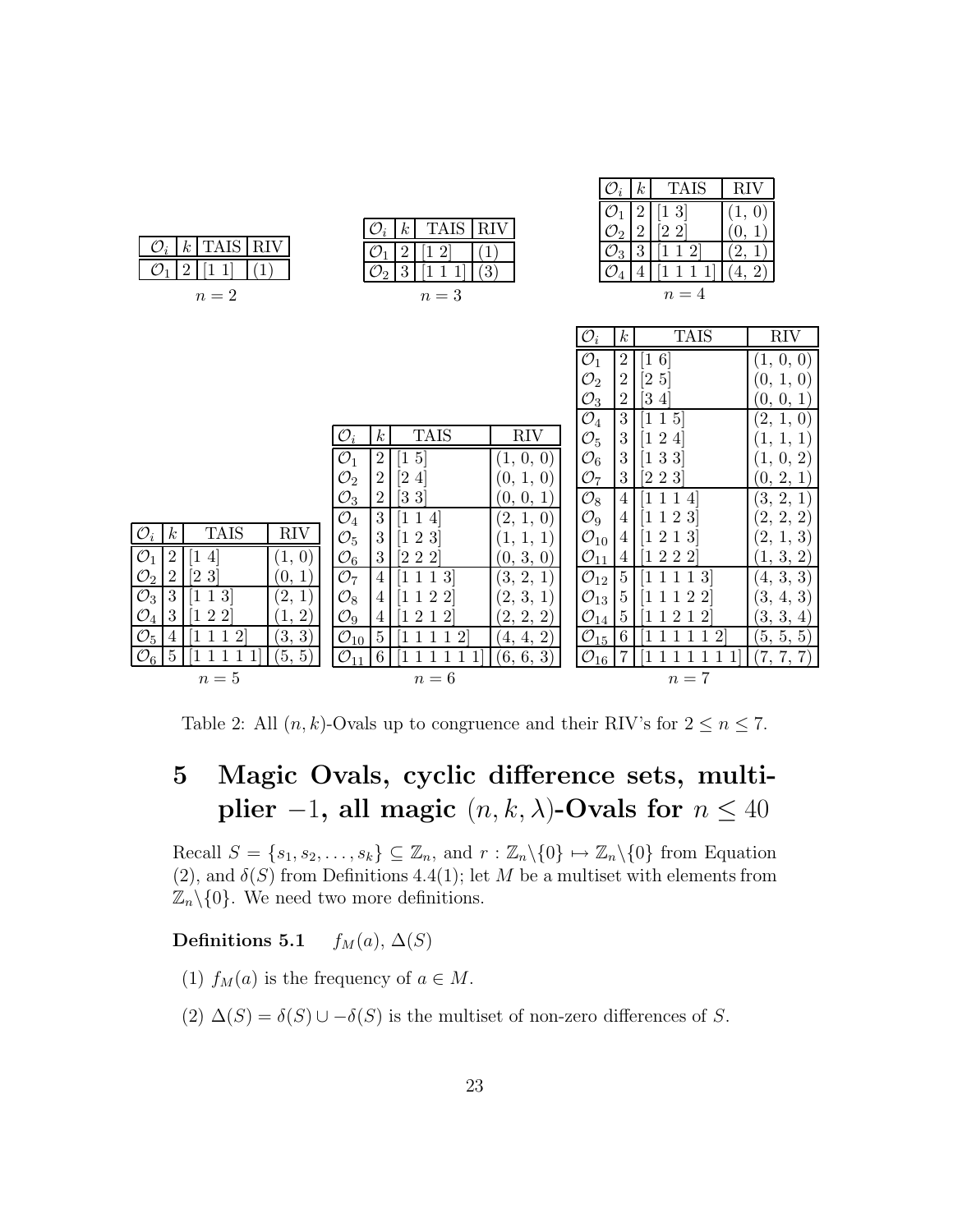|                                                                                                                                                                                                                                                                                       |                                                                   |                                                                      |                                                                           | $\mathcal{O}_3$<br>$\boldsymbol{k}$                                                                     | TAIS                                                                                                                                                                                                                                                                                                  | RIV                                                                                                                                                                                                                                                                                                                                                                                                                                                                                      |
|---------------------------------------------------------------------------------------------------------------------------------------------------------------------------------------------------------------------------------------------------------------------------------------|-------------------------------------------------------------------|----------------------------------------------------------------------|---------------------------------------------------------------------------|---------------------------------------------------------------------------------------------------------|-------------------------------------------------------------------------------------------------------------------------------------------------------------------------------------------------------------------------------------------------------------------------------------------------------|------------------------------------------------------------------------------------------------------------------------------------------------------------------------------------------------------------------------------------------------------------------------------------------------------------------------------------------------------------------------------------------------------------------------------------------------------------------------------------------|
|                                                                                                                                                                                                                                                                                       | $\mathcal{O}_i$<br>$\kappa$                                       | TAIS                                                                 | RIV                                                                       | $\overline{\mathcal{O}}_1$<br>2<br>$\mathcal{O}_2$                                                      | 19                                                                                                                                                                                                                                                                                                    | $\begin{smallmatrix} (1,\ 0,\ 0,\ 0,\ 0)\ (0,\ 1,\ 0,\ 0,\ 0) \end{smallmatrix}$                                                                                                                                                                                                                                                                                                                                                                                                         |
|                                                                                                                                                                                                                                                                                       | $\overline{\mathcal{O}}_1$<br>$\overline{c}$                      | 18                                                                   | 0,<br>0,<br>$\left( 0 \right)$<br>$\left 1\right\rangle$                  | $\begin{smallmatrix}2\\2\\2\\2\end{smallmatrix}$                                                        | $\begin{bmatrix} 2 & 8 \\ 3 & 7 \\ 4 & 6 \\ 5 & 5 \end{bmatrix}$                                                                                                                                                                                                                                      |                                                                                                                                                                                                                                                                                                                                                                                                                                                                                          |
|                                                                                                                                                                                                                                                                                       | $\mathcal{O}_2$<br>$\overline{2}$                                 | $\overline{2}$<br>7                                                  | 1,<br>(0,<br>0,<br>$\overline{0}$                                         | $\overset{\circ}{\mathcal{O}_{3}}\overset{\circ}{\mathcal{O}_{4}}\ \overset{\circ}{\mathcal{O}_{5}}$    |                                                                                                                                                                                                                                                                                                       | $(0, 0, 1, 0, 0)$<br>$(0, 0, 0, 1, 0)$<br>$(0, 0, 0, 1, 0)$                                                                                                                                                                                                                                                                                                                                                                                                                              |
|                                                                                                                                                                                                                                                                                       | $\mathcal{O}^\mathsf{-}_3$<br>$\overline{2}$                      | 36                                                                   | $\overline{0}$ ,<br>1,<br>(0,<br>$\vert 0 \vert$                          | $\frac{66}{60}$                                                                                         |                                                                                                                                                                                                                                                                                                       |                                                                                                                                                                                                                                                                                                                                                                                                                                                                                          |
|                                                                                                                                                                                                                                                                                       | $\overline{2}$<br>$\mathcal{O}_4$                                 | 45                                                                   | $\overline{0}$<br>(0)<br>$\overline{0}$ .<br>1                            | 3333                                                                                                    | $\begin{bmatrix} 1 & 1 & 8 \\ 1 & 2 & 7 \\ 1 & 3 & 6 \end{bmatrix}$                                                                                                                                                                                                                                   |                                                                                                                                                                                                                                                                                                                                                                                                                                                                                          |
|                                                                                                                                                                                                                                                                                       | $\overline{\mathcal{O}_5}$<br>$\overline{3}$                      | 1<br>$\mathbf{1}$<br>7                                               | $\mathbf 2$<br>$\overline{0}$ ,<br>$\theta$                               | $\mathcal{O}_9$<br>$\mathcal{O}_{10}$                                                                   |                                                                                                                                                                                                                                                                                                       |                                                                                                                                                                                                                                                                                                                                                                                                                                                                                          |
|                                                                                                                                                                                                                                                                                       | $\boldsymbol{3}$<br>$\mathcal{O}_6$                               | $\sqrt{2}$<br>6<br>1                                                 | 1,<br>(1,<br>1,<br>$\theta$                                               | $\mathcal{O}_{11}$                                                                                      |                                                                                                                                                                                                                                                                                                       |                                                                                                                                                                                                                                                                                                                                                                                                                                                                                          |
|                                                                                                                                                                                                                                                                                       | 3<br>$\mathcal{O}_7$                                              | $\sqrt{3}$<br>5<br>1                                                 | 1,<br>0,<br>1<br>Ί,                                                       | $\begin{smallmatrix} 3\\3\\3\\3 \end{smallmatrix}$<br>$\overset{\circ}{\mathcal{O}}_{12}^{11}$          | $\begin{bmatrix} 1 & 4 & 5 \\ 2 & 2 & 6 \\ 2 & 3 & 5 \\ 2 & 4 & 4 \\ 3 & 3 & 4 \end{bmatrix}$                                                                                                                                                                                                         | $(2, 1, 0, 0, 0)$<br>$(1, 1, 1, 0, 0)$<br>$(1, 1, 1, 0, 0)$<br>$(1, 0, 1, 1, 0)$<br>$(1, 0, 0, 1, 1)$<br>$(0, 2, 1, 0, 1)$<br>$(0, 1, 1, 0, 1)$<br>$(0, 1, 0, 2, 0)$<br>$(0, 0, 2, 1, 0)$                                                                                                                                                                                                                                                                                                |
|                                                                                                                                                                                                                                                                                       | 3<br>$\mathcal{O}_8$                                              | $\overline{1}$<br>$\overline{4}$<br>4                                | 0,<br>$\left\{ 0,\right.$<br>$\overline{2}$<br>(1,                        | $\frac{O_{14}}{O_{15}}$<br>4<br>$\overline{4}$                                                          | $\begin{array}{ c c c c }\n\hline\n1 & 1 & 1 & 7 \\ 1 & 1 & 2 & 6 \\ 1 & 1 & 3 & 5 \\ 1 & 1 & 4 & 4 \\ \hline\n\end{array}$                                                                                                                                                                           |                                                                                                                                                                                                                                                                                                                                                                                                                                                                                          |
|                                                                                                                                                                                                                                                                                       | $\mathcal{O}_9$<br>3                                              | $\overline{2}$<br>$\sqrt{2}$<br>5                                    | 2,<br>0,<br>$\mathbf{1}$<br>(0,                                           | $\overline{4}$                                                                                          |                                                                                                                                                                                                                                                                                                       | $\begin{array}{c} (3, \\ (2, \\ (2, \\ (2, \\ (1, \\ (1, \\ (1, \\ (1,$                                                                                                                                                                                                                                                                                                                                                                                                                  |
|                                                                                                                                                                                                                                                                                       | $\mathcal{O}_{10}$<br>3                                           | $\overline{2}$<br>$\sqrt{3}$<br>$\overline{4}$                       | 1,<br>(0,<br>1,<br>$\mathbf{1}$                                           | $\overline{\mathcal{O}}_{17}^{10}$<br>$\overline{4}$<br>$\overline{\mathcal{O}_{18}}$<br>$\overline{4}$ |                                                                                                                                                                                                                                                                                                       |                                                                                                                                                                                                                                                                                                                                                                                                                                                                                          |
|                                                                                                                                                                                                                                                                                       | $\mathcal{O}_{11}$<br>3                                           | 33<br>3                                                              | 3,<br>$\overline{0}$ ,<br>(0.<br>$\theta$                                 | $\mathcal{O}_{19}$<br>$\overline{4}$<br>$\overline{4}$                                                  |                                                                                                                                                                                                                                                                                                       |                                                                                                                                                                                                                                                                                                                                                                                                                                                                                          |
|                                                                                                                                                                                                                                                                                       | 4                                                                 | 1<br>1<br>1                                                          | $\overline{(3)}$<br>$\overline{0}$                                        | $\mathcal{O}^{\tau\tau}_{20}$<br>$\overset{\circ}{\mathcal{O}}_{21}^{20}$<br>$\overline{4}$             | $\begin{array}{cccc}\n1 & 1 & 2 & 1 & 6 \\ 1 & 2 & 2 & 5 & 1 \\ 1 & 2 & 3 & 4 & 3 \\ 1 & 2 & 5 & 2 & 1 \\ 1 & 3 & 1 & 5 & 1\n\end{array}$                                                                                                                                                             | ì.,                                                                                                                                                                                                                                                                                                                                                                                                                                                                                      |
|                                                                                                                                                                                                                                                                                       | $\overline{\mathcal{O}_{12}}$                                     | 6<br>$\boldsymbol{2}$<br>$\mathbf{1}$<br>5<br>1                      | $\frac{2}{2}$ , 1,<br>1,<br>1,                                            | $\overline{4}$<br>$\overline{\mathcal{O}}_{23}$<br>$\overline{4}$                                       |                                                                                                                                                                                                                                                                                                       | $\begin{pmatrix} 1 \\ 2 \\ 1 \end{pmatrix}$                                                                                                                                                                                                                                                                                                                                                                                                                                              |
|                                                                                                                                                                                                                                                                                       | $\mathcal{O}_{13}$<br>4                                           | 3<br>$\mathbf{1}$<br>1                                               | $\langle 2 \rangle \ \langle 2 \rangle$<br>$\mathbf{1}$<br>$\overline{2}$ | $\mathcal{O}_{24}$<br>$\overline{4}$<br>$\overline{4}$                                                  | 1324                                                                                                                                                                                                                                                                                                  |                                                                                                                                                                                                                                                                                                                                                                                                                                                                                          |
|                                                                                                                                                                                                                                                                                       | $\mathcal{O}_{14}$<br>4                                           | 4                                                                    | 1,<br>1,<br>$^{2}2$                                                       | $\mathcal{O}_{25}$<br>$\mathcal{O}_{26}$<br>$\overline{4}$                                              |                                                                                                                                                                                                                                                                                                       | $\begin{pmatrix} 1 \\ 2 \\ 0 \\ 0 \\ 0 \\ 0 \\ 0 \\ 0 \\ 0 \\ 0 \\ 0$                                                                                                                                                                                                                                                                                                                                                                                                                    |
| <b>TAIS</b><br>$\overline{\mathcal{O}}_i$<br>$\overline{RIV}$<br>$_{k}$                                                                                                                                                                                                               | $\mathcal{O}_{15}$<br>4                                           | $\overline{2}$<br>$\mathbf{1}$<br>5<br>1<br>$\sqrt{2}$               | 2,<br>$\mathbf{1}$<br>2,<br>1,<br>$\overline{2}$                          | $\mathcal{O}_{27}$<br>$\overline{4}$<br>$\overline{\mathcal{O}}_{28}$<br>$\,4\,$                        | $\begin{bmatrix} 1 & 3 & 3 & 3 \\ 1 & 4 & 1 & 4 \\ 2 & 2 & 2 & 4 \\ 2 & 2 & 3 & 3 \\ 2 & 3 & 2 & 3 \end{bmatrix}$                                                                                                                                                                                     | (0,                                                                                                                                                                                                                                                                                                                                                                                                                                                                                      |
| $\mathcal{O}_1$<br>$\overline{2}$<br>0,<br>7<br>0,<br>1<br>Ω,                                                                                                                                                                                                                         | $\mathcal{O}_{16}$<br>4<br>$\mathcal{O}_{17}$<br>$\theta$<br>4    | $\boldsymbol{2}$<br>1<br>4<br>$\sqrt{2}$<br>$\,3$<br>1<br>3          | (1)<br>3,<br>1,<br>$\mathbf{1}$<br>(1,                                    | $\overline{\mathcal{O}_{29}}$<br>$\overline{4}$                                                         |                                                                                                                                                                                                                                                                                                       | $0, 2, 1, 0)$<br>$2, 1, 0, 0$<br>$2, 1, 1, 0, 0$<br>$1, 1, 1, 1, 1$<br>$1, 0, 2, 1, 0$<br>$1, 0, 2, 1, 0$<br>$1, 2, 1, 1, 1$<br>$1, 2, 2, 0, 0$<br>$1, 2, 2, 1, 1$<br>$1, 2, 2, 0, 1$<br>$1, 2, 2, 0$<br>$0, 0, 2, 2, 2, 0$<br>$0, 0, 2, 2, 2, 0$<br>$0$<br>Ό.                                                                                                                                                                                                                           |
| $\overline{c}$<br>$\overline{2}$<br>1,<br>6<br>(θ,<br>0,                                                                                                                                                                                                                              | $\mathcal{O}_{18}$<br>$\theta$<br>4                               | $\sqrt{2}$<br>$\overline{2}$<br>4<br>1                               | 2,<br>2,<br>$\mathbf{1}$<br>(1,                                           | $\mathcal{O}_{30}$<br>$\frac{5}{5}$<br>$\overline{\mathcal{O}_{31}}$                                    |                                                                                                                                                                                                                                                                                                       |                                                                                                                                                                                                                                                                                                                                                                                                                                                                                          |
| $\mathcal{O}_2$ <sub>2</sub><br>$\overline{2}$<br>0,<br>$ 3\>5$<br>1,<br>(0,                                                                                                                                                                                                          | $\left 0\right\rangle$<br>$\overline{\mathcal{O}_{19}}$<br>4      | $\sqrt{3}$<br>1<br>1<br>4                                            | $^{\prime}2$<br>$\overline{0}$ ,<br>1,<br>3                               | $\mathcal{O}_{32}$                                                                                      |                                                                                                                                                                                                                                                                                                       |                                                                                                                                                                                                                                                                                                                                                                                                                                                                                          |
| $\mathcal{O}_4$<br>$\overline{2}$<br>$\overline{0}$ ,<br>ÍΟ,<br>$\theta$<br>44                                                                                                                                                                                                        | 1<br>$\mathcal{O}_{20}$<br>4                                      | $\sqrt{3}$<br>$\boldsymbol{2}$<br>3<br>1                             | 2,<br>$\sqrt{2}$<br>(1,<br>1,                                             | $\mathcal{O}_{33}^{52}$                                                                                 |                                                                                                                                                                                                                                                                                                       |                                                                                                                                                                                                                                                                                                                                                                                                                                                                                          |
| 3<br>$\overline{(2)}$<br>1,<br>116<br>0,                                                                                                                                                                                                                                              | $\mathcal{O}_{21}$<br>4<br>$\theta$                               | $\overline{2}$<br>$\overline{2}$<br>$\overline{2}$<br>$\overline{3}$ | 3<br>$\overline{2}$<br>1,<br>(0.                                          | $555555$<br>$\overset{\circ}{\mathcal{O}}_{35}^{35}$<br>$\overset{\circ}{\mathcal{O}}_{37}^{36}$        |                                                                                                                                                                                                                                                                                                       |                                                                                                                                                                                                                                                                                                                                                                                                                                                                                          |
| $\overline{\mathcal{O}_5}$<br>$\overline{\mathcal{O}_6}$<br>$\overline{\mathcal{O}_7}$<br>$\sqrt{2}$<br>1,<br>$\boldsymbol{3}$<br>$\langle 1,$<br>5<br>1,<br>1                                                                                                                        | $\overline{5}$<br>$\theta$<br>$\overline{\mathcal{O}}_{22}$       | $\mathbf{1}$<br>1<br>1<br>1<br>5                                     | 3,<br>2,<br>$\overline{4,}$<br>$\mathbf{1}$                               | $\mathcal{O}$<br>38                                                                                     |                                                                                                                                                                                                                                                                                                       |                                                                                                                                                                                                                                                                                                                                                                                                                                                                                          |
| 3<br>$\overline{0}$ ,<br>1,<br>$\sqrt{3}$<br>$\langle 1,$<br>$\mathbf{1}$<br>4                                                                                                                                                                                                        | 1<br>$\overline{5}$<br>$\mathcal{O}_{23}$                         | $\boldsymbol{2}$<br>$\mathbf{1}$<br>1<br>4                           | $\langle 3,$<br>$\overline{2}$                                            | $\mathcal{O}_{39}$<br>$\overline{\mathcal{O}}_{40}^{3}$                                                 |                                                                                                                                                                                                                                                                                                       |                                                                                                                                                                                                                                                                                                                                                                                                                                                                                          |
| 2,<br>3<br>$\overline{2}$<br>$\,2$<br>$\overline{0}$ ,<br>(0,<br>$\overline{4}$                                                                                                                                                                                                       | $\mathbf{1}$<br>$\overline{5}$<br>$\mathcal{O}_{24}$              | 3<br>3<br>1<br>1<br>1                                                | $\frac{3}{2}$<br>$\frac{2}{3}$<br>$2^{^{\prime}}$<br>(3,                  | $\overline{\mathcal{O}}_{41}^{40}$                                                                      |                                                                                                                                                                                                                                                                                                       |                                                                                                                                                                                                                                                                                                                                                                                                                                                                                          |
| $\overline{\mathcal{O}}_9$ <sup>'</sup><br>$\mathbf{1}$<br>2,<br>3<br>$\overline{3}$<br>$\overline{2}$<br>3<br>$\wr$ 0.                                                                                                                                                               | $\overline{5}$<br>$\overline{0}$<br>$\mathcal{O}_{25}$            | 1<br>2<br>$\mathbf{1}$<br>1<br>4                                     | 2,<br>$3^{\circ}$<br>(3,                                                  | $\frac{\mathcal{O}_{42}^{41}}{\mathcal{O}_{43}}$                                                        |                                                                                                                                                                                                                                                                                                       |                                                                                                                                                                                                                                                                                                                                                                                                                                                                                          |
| $\overline{3}$<br>$\overline{1}$<br>4<br>1<br>-5<br>1<br>1                                                                                                                                                                                                                            | $\overline{5}$<br>$\mathcal{O}_{26}$<br>$\overline{0}$            | $\sqrt{2}$<br>$\mathbf{1}$<br>$\overline{2}$<br>$\overline{3}$<br>1  | $\frac{2}{2}$<br>3,<br>$\langle 2$<br>$\mathbf{3}^{\prime}$               | $\begin{array}{c} 5 \\ 5 \\ 5 \end{array}$<br>$O_{44}^{4}$<br>$O_{45}$                                  | $\begin{array}{c cccc} 2&3&2&3&\\[-1.2em] 1&1&1&2&5\\[-1.2em] 1&1&1&2&4&5\\[-1.2em] 1&1&2&2&4&5\\[-1.2em] 1&1&2&2&4&2\\[-1.2em] 1&1&2&4&2&4\\[-1.2em] 1&1&3&2&4&3\\[-1.2em] 1&2&2&2&3&2\\[-1.2em] 2&2&2&2&3&2\\[-1.2em] 2&2&2&2&2&2\\[-1.2em] 2&2&2&2&2&2\\[-1.2em] 2&2&2&$                           | $(0, 2, 2, 0, 2)$<br>$(4, 3, 2, 1, 0)$<br>$(3, 3, 2, 2, 2, 1, 1)$<br>$(3, 2, 2, 2, 2, 1)$<br>$(2, 3, 1, 3, 1)$<br>$(2, 3, 2, 3, 2, 1)$<br>$(2, 3, 2, 3, 2, 1)$<br>$(3, 1, 1, 3, 2, 2)$<br>$(2, 2, 3, 3, 2, 1)$<br>$(1, 3, 3, 2, 1, 2)$<br>$(2, 2,$                                                                                                                                                                                                                                       |
| $\overline{\frac{2}{2}}$<br>$\begin{array}{c} {\mathcal{O}}_{10} \ {\mathcal{O}}_{11} \ {\mathcal{O}}_{12} \ {\mathcal{O}}_{13} \ {\mathcal{O}}_{14} \ {\mathcal{O}}_{15} \ {\mathcal{O}}_{16} \end{array}$<br>$\langle 2 \rangle$<br>$\sqrt{2}$<br>1,<br>$\mathbf{1}$<br>1<br>4<br>4 | $\overline{5}$<br>$\mathcal{O}_{27}$<br>$\mathbf 1$               | $\sqrt{3}$<br>$\overline{2}$<br>$\overline{2}$<br>$\mathbf{1}$<br>1  | 3,<br>$^{2}2$<br>3,<br>$\overline{2}$                                     | $\overline{\mathcal{O}_{46}}$<br>6<br>6                                                                 |                                                                                                                                                                                                                                                                                                       | $\overline{5}$                                                                                                                                                                                                                                                                                                                                                                                                                                                                           |
| 1,<br>$\overline{3}$<br>$\overline{2}$<br>2,<br>3<br>4<br>11                                                                                                                                                                                                                          | $\overline{5}$<br>$\mathcal{O}_{28}$<br>$\mathbf{1}$              | $\overline{3}$<br>3<br>$\mathbf{1}$<br>1<br>1                        | $\zeta$<br>2,<br>1,<br>4                                                  | $\mathcal{O}_{47}$<br>$\mathcal{O}_{48}$<br>6                                                           |                                                                                                                                                                                                                                                                                                       | $\begin{pmatrix} 4 \\ 4 \\ 4 \end{pmatrix}$                                                                                                                                                                                                                                                                                                                                                                                                                                              |
| 2,<br>[2]<br>1,<br>$\sqrt{2}$<br>4<br>$\mathbf{1}$<br>1<br>4                                                                                                                                                                                                                          | $\overline{5}$<br>$\mathbf{1}$<br>$\mathcal{O}_{29}$              | $\overline{2}$<br>$\overline{2}$<br>$\overline{3}$<br>1              | 2,<br>$\langle 2,$<br>$\overline{4},$<br>$\overline{2}$                   | $\overline{\mathcal{O}_{49}}$<br>$\,6\,$<br>$\mathcal{O}_{50}$<br>6                                     |                                                                                                                                                                                                                                                                                                       |                                                                                                                                                                                                                                                                                                                                                                                                                                                                                          |
| $\sqrt{2}$<br>$\sqrt{2}$<br>$\overline{3}$<br>$\dot{1},$<br>4<br>1                                                                                                                                                                                                                    | $\overline{5}$<br>$\mathcal{O}_{30}$<br>$\mathbf 1$               | $\overline{2}$<br>$\sqrt{2}$<br>$\,1$<br>$\overline{3}$              | 2,<br>3,<br>$^{2}2$<br>$\sqrt{3}$                                         | $\overline{\mathcal{O}}_{51}$<br>$\,6$<br>$\overline{\mathcal{O}_{52}}$<br>$\,6$                        |                                                                                                                                                                                                                                                                                                       |                                                                                                                                                                                                                                                                                                                                                                                                                                                                                          |
| $\frac{2}{2}$<br>$\frac{2}{3}$<br>$\overline{2}$<br>3<br>(1,<br>$\overline{2}$<br>$\overline{4}$<br>1                                                                                                                                                                                 | $\overline{5}$<br>$\left 0\right\rangle$<br>$\mathcal{O}_{31}$    | $\overline{2}$<br>$\overline{2}$<br>$\overline{2}$<br>2              | 4,<br>$\overline{2}$<br>$\overline{3}$<br>(1,                             | $\overline{\mathcal{O}}_{53}$<br>6                                                                      |                                                                                                                                                                                                                                                                                                       |                                                                                                                                                                                                                                                                                                                                                                                                                                                                                          |
| 0,<br>2,<br>$\overline{3}$<br>$\langle 2,$<br>$\,3$<br>$\overline{4}$<br>$\,1\,$<br>1                                                                                                                                                                                                 | $2^{^{\circ}}$<br>$\overline{\mathcal{O}_{32}}$<br>$\overline{6}$ | 1<br>4                                                               | $\overline{5,}$<br>3,<br>4,<br>$\overline{3}$                             | $\mathcal{O}_{54}$<br>6<br>$\overline{\mathcal{O}_{55}}$<br>6                                           |                                                                                                                                                                                                                                                                                                       |                                                                                                                                                                                                                                                                                                                                                                                                                                                                                          |
| $\overline{\mathcal{O}_{17}}$<br>$\overline{0}$<br>$\overline{2}$<br>$\overline{2}$<br>$\overline{2}$<br>$\wr$ 0.<br>$\overline{4}$<br>$\overline{4}$<br>$\overline{2}$                                                                                                               | $2^{^{\prime}}$<br>$\mathcal{O}_{33}$<br>6                        | 2<br>3<br>1<br>1                                                     | $\overline{4},$<br>4,<br>$\mathbf{3}$<br>$\left( 4, \right.$              | $\frac{0.56}{0.57}$<br>$\,6$<br>6                                                                       |                                                                                                                                                                                                                                                                                                       |                                                                                                                                                                                                                                                                                                                                                                                                                                                                                          |
| 3,<br>2,<br>5<br>$\mathbf 1$<br>$\left( 4, \right.$<br>1<br>4                                                                                                                                                                                                                         | $\mathcal{O}_{34}$<br>$1^{\circ}$<br>6                            | $\overline{2}$<br>3<br>$\mathbf{1}$                                  | $\overline{3}$ ,<br>4,<br>΄4,<br>$\sqrt{4}$                               | $\overline{\mathcal{O}}_{58}$<br>$\,6$<br>$\,6\,$                                                       |                                                                                                                                                                                                                                                                                                       |                                                                                                                                                                                                                                                                                                                                                                                                                                                                                          |
| $\wr$ 3,<br>3,<br>3,<br>$\overline{5}$<br>$\overline{2}$<br>3<br>11<br>1                                                                                                                                                                                                              | $\mathcal{O}_{35}$<br>6<br>$\mathbf{1}$                           | $\overline{2}$<br>$\overline{2}$<br>$\overline{2}$<br>1              | 5,<br>3,<br>(3,<br>4                                                      | $\mathcal{O}_{59}$<br>$\widetilde{\mathcal{O}}_{60}$<br>6                                               | $\begin{array}{c} 1\  \  1\  \  1\  \  3\  \  1\  \  4\ \\ 1\  \  1\  \  2\  \  1\  \  4\ \\ 1\  \  1\  \  2\  \  1\  \  3\  \  2\end{array}$ $\begin{array}{c} 1\  \  1\  \  2\  \  1\  \  3\  \  2\end{array}$ $\begin{array}{c} 1\  \  1\  \  2\  \  2\  \  2\  \  3\  \  2\  \  2\  \  2\  \  2\$ | $\begin{array}{c} 1) \\ 1) \\ 2) \\ 2) \\ 2) \\ 2) \\ 1) \\ 3) \\ 1) \\ 3) \\ 1) \\ 2) \\ 3) \end{array}$                                                                                                                                                                                                                                                                                                                                                                                |
| 2,<br>3,<br>$\overline{5}$<br>$\wr 3,$<br>$\overline{2}$<br>3<br>$\mathbf 1$<br>1<br>1                                                                                                                                                                                                | $\overline{2}$<br>$\mathcal{O}_{36}$<br>6                         | $3\overline{)}$<br>2<br>1<br>1<br>1<br>1                             | 3,<br>3,<br>$\langle 4,$<br>$\overline{5}$                                | $O_{61}^{0}$<br>$\,6$<br>$\mathcal{O}_{62}$                                                             | $\mathbf{1}$                                                                                                                                                                                                                                                                                          |                                                                                                                                                                                                                                                                                                                                                                                                                                                                                          |
| $\overline{5}$<br>2,<br>$\overline{4}$ ,<br>$\sqrt{2}$<br>$\sqrt{2}$<br>$\overline{2}$<br>11                                                                                                                                                                                          | $2^{^{\prime}}$<br>$\mathcal{O}_{37}$<br>6                        | $\overline{2}$<br>$\boldsymbol{2}$<br>$\mathbf{1}$<br>11<br>2        | (3,<br>$\overline{4}$ ,<br>4,<br>4                                        | $\overline{\mathcal{O}_{63}}$                                                                           | $1\,$<br>11                                                                                                                                                                                                                                                                                           |                                                                                                                                                                                                                                                                                                                                                                                                                                                                                          |
| $\frac{2}{2}$<br>$\overline{5}$<br>3,<br>$\overline{4}$<br>$\overline{2}$<br>$\overline{2}$<br>$\sqrt{2}$<br>$\mathbf{1}$<br>1                                                                                                                                                        | $\mathbf 1$<br>$\mathcal{O}_{38}$<br>6                            | $\overline{2}$<br>$\overline{2}$<br>$\overline{2}$<br>1<br>1         | 3,<br>$\wr 3,$<br>6,<br>$\sqrt{3}$                                        | $\mathcal{O}_{64}$<br>$\mathcal{O}_{65}$                                                                | [1 1                                                                                                                                                                                                                                                                                                  |                                                                                                                                                                                                                                                                                                                                                                                                                                                                                          |
| 4,<br>$\overline{6}$<br>(5,<br>4,<br>1<br>3                                                                                                                                                                                                                                           | $\overline{2}$<br>$\overline{\mathcal{O}}_{39}$<br>7              | 1<br>3                                                               | 5,<br>5,<br>$\overline{5}$<br>(6,                                         | $\widetilde{\mathcal{O}_{66}}$<br>$\overline{\mathcal{O}_{67}}$                                         | [1 1<br>$\begin{bmatrix} 1 & 1 \end{bmatrix}$                                                                                                                                                                                                                                                         |                                                                                                                                                                                                                                                                                                                                                                                                                                                                                          |
| 5,<br>$\overline{2}$<br>6<br>$\overline{2}$<br>(4,<br>4,<br>1                                                                                                                                                                                                                         | $\overline{c}$<br>$\mathcal{O}_{40}$<br>$\overline{7}$            | $\overline{2}$<br>$\overline{2}$<br>1<br>1<br>1                      | 5,<br>6,<br>(5,<br>$5^{\degree}$                                          | 7777777<br>$\mathcal{O}_{68}$                                                                           | $\begin{array}{c cccc} 1&1&1&1\\ \hline 1&1&1&2&3\\ 1&1&2&3&3\\ 1&1&2&2&2\\ 1&2&1&1&3\\ 2&1&2&2&2\\ 2&1&2&1&2\\ 2&1&2&1&2\\ \hline \end{array}$<br>$\begin{bmatrix} 1 & 1 \end{bmatrix}$<br>$\mathbf{1}$                                                                                              | $\frac{4}{5}, \frac{4}{5}, \frac{4}{5}, \frac{4}{5}, \frac{4}{5}, \frac{4}{5}, \frac{4}{5}, \frac{5}{5}, \frac{4}{5}, \frac{4}{5}, \frac{5}{5}, \frac{4}{5}, \frac{4}{5}, \frac{6}{5}, \frac{5}{5}, \frac{4}{5}, \frac{6}{5}, \frac{5}{5}, \frac{4}{5}, \frac{6}{5}, \frac{5}{5}, \frac{6}{5}, \frac{7}{5}, \frac{8}{5}, \frac{1}{5}, \frac{1}{5}, \frac{1}{5}, \frac{1}{5}, \frac{1}{5}, \frac{1}{5}, \frac{1}{5}, \frac{$<br>$\begin{smallmatrix}2\2\2\2\3\3\3\0\2\2\end{smallmatrix}$ |
| $\overline{\mathcal{O}_{18}}\ \mathcal{O}_{19}\ \mathcal{O}_{20}\ \mathcal{O}_{21}\ \mathcal{O}_{22}\ \mathcal{O}_{23}\ \mathcal{O}_{24}\ \mathcal{O}_{25}$<br>$\overline{2}$<br>$\sqrt{2}$<br>$\,1\,$<br>5,<br>6<br>$\,1\,$<br>(4,<br>$\overline{4}$ ,<br>1<br>$\mathbf{1}$          | $\mathcal{O}_{41}$<br>$\overline{c}$<br>$\overline{7}$            | $\overline{2}$<br>$\,1$<br>$\mathbf{1}$<br>$\overline{2}$<br>1<br>1  | 5,<br>$5^{\circ}$<br>(5,<br>6,                                            | $\mathcal{O}_{69}$<br>$\mathcal{O}_{70}$<br>$\frac{8}{8}$                                               | $\mathbf{1}$<br>113                                                                                                                                                                                                                                                                                   | $\overline{\begin{array}{c} \langle 7, \ 6, \end{array}}$                                                                                                                                                                                                                                                                                                                                                                                                                                |
| $\overline{\mathcal{O}_{26}}$<br>$\,6$<br>$\overline{2}$<br>$\overline{2}$<br>΄4,<br>$\overline{4}$<br>4,<br>1<br>1<br>1                                                                                                                                                              | $\mathcal{O}_{42}$<br>7<br>$\mathbf{3}^{\circ}$                   | $\overline{2}$<br>$\mathbf{1}$<br>$\overline{2}$<br>1<br>1<br>1<br>1 | 5 <sub>1</sub><br>5,<br>ί5.<br>6                                          | $\overline{\mathcal{O}_{71}}$<br>$\mathcal{O}_{72}$                                                     | $\begin{array}{c} 1\ 1\ 1\ 1\ 1\ 2\ 2 \\ 1\ 1\ 1\ 2\ 1\ 2 \\ 1\ 1\ 2\ 1\ 1\ 2 \end{array}$<br>T1 1<br>「1 1                                                                                                                                                                                            | $\begin{matrix} 6, 6, 6, \\ 7, 6, 6, \\ 6, 7, 6, \\ 6, 6, 7, \\ 6, 6, 7, \\ 7, 7, 7, \\ 8, 9, 10, \\ 10, 10, \\ 10, 10, \\ 10, 10, \\ 10, 10, \\ 10, 10, \\ 10, 10, \\ 10, 10, \\ 10, 10, \\ 10, 10, \\ 10, 10, \\ 10, 10, 10, \\ 10, 10, 10, \\ 10, 10, 10, \\ 10, 10, 10, 10$<br>$\frac{1}{3}$<br>$\frac{3}{3}$<br>$\frac{3}{3}$<br>(6,                                                                                                                                                |
| $\overline{\mathcal{O}}_{27}$<br>$\overline{6}$<br>$6\phantom{.}6$<br>2<br>(6,<br>1<br>1                                                                                                                                                                                              | $^{3}$<br>$\overline{\mathcal{O}}_{43}$<br>8                      | 2<br>1<br>1<br>1<br>1<br>1                                           | 7<br>7<br>7                                                               | $\begin{array}{c} 8 \\ 8 \\ 8 \end{array}$<br>$\frac{O_{73}^{12}}{O_{74}}$                              | $\begin{bmatrix} 1 & 1 & 1 & 1 & 2 & 1 & 1 & 2 \\ 1 & 1 & 1 & 2 & 1 & 1 & 1 & 2 \end{bmatrix}$                                                                                                                                                                                                        | (6,<br>Ì6,<br>6,<br>6,<br>$4\overline{)}$<br>6.                                                                                                                                                                                                                                                                                                                                                                                                                                          |
| 8<br>8<br>$\overline{\mathcal{O}}_{28}$<br>8<br>(8,                                                                                                                                                                                                                                   | $\overline{\mathcal{O}_{44}}$<br>9<br>4                           | 1                                                                    | 9,<br>9.<br>9<br>(9)                                                      | 9<br>${\cal O}_{75}$                                                                                    | 111111112                                                                                                                                                                                                                                                                                             | 8,<br>8,<br>8,<br>4)<br>(8,                                                                                                                                                                                                                                                                                                                                                                                                                                                              |
|                                                                                                                                                                                                                                                                                       |                                                                   |                                                                      |                                                                           | $\mathcal{O}_{76}$<br>10                                                                                | 1111111111                                                                                                                                                                                                                                                                                            | (10, 10, 10, 10,                                                                                                                                                                                                                                                                                                                                                                                                                                                                         |
| $n=8$                                                                                                                                                                                                                                                                                 |                                                                   | $n=9$                                                                |                                                                           |                                                                                                         | $n=10$                                                                                                                                                                                                                                                                                                |                                                                                                                                                                                                                                                                                                                                                                                                                                                                                          |

Table 3: All  $(n, k)$ -Ovals up to congruence and their RIV's for  $8 \leq n \leq 10$ .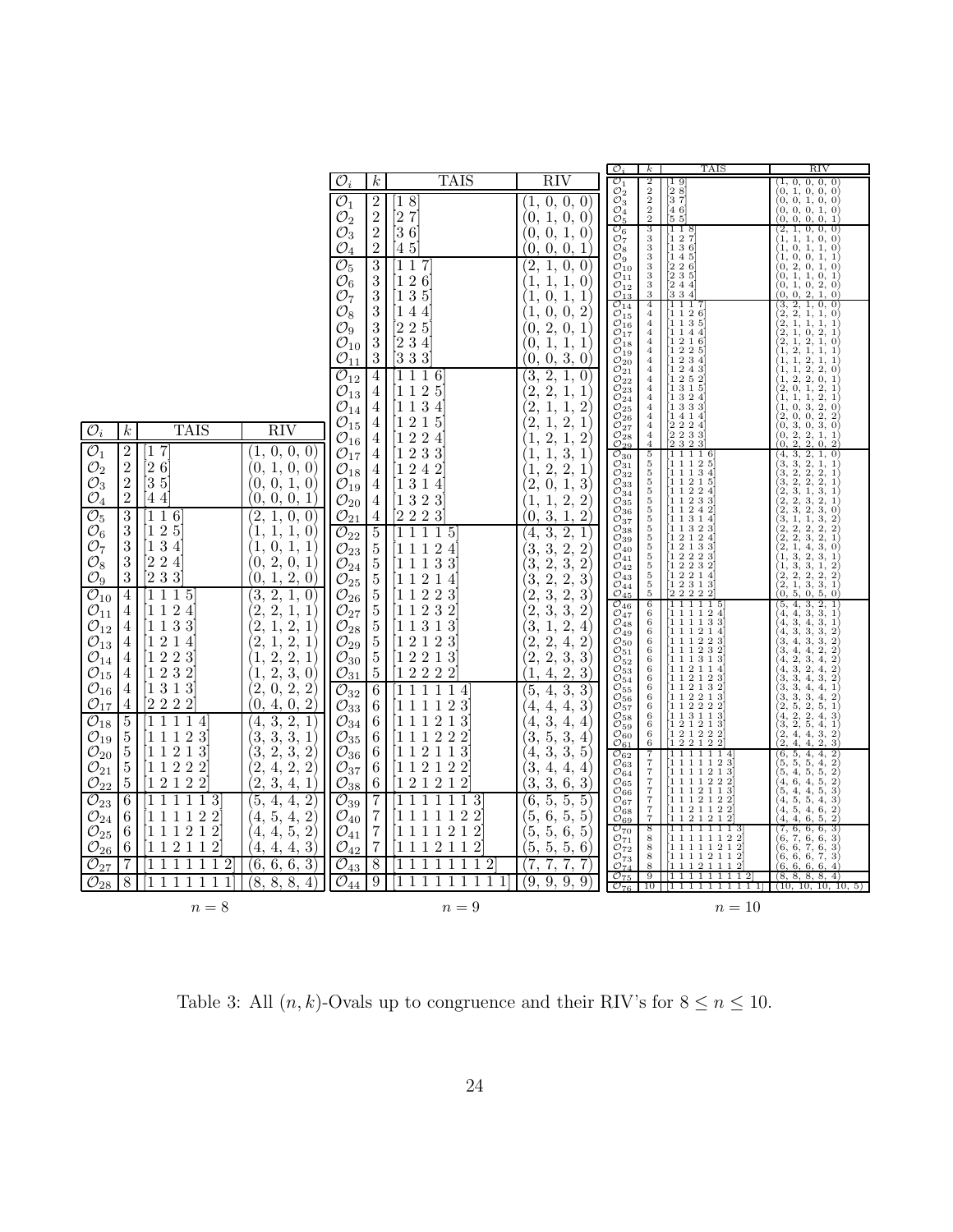Note that  $-\delta(S) = \{s_i - s_j : 1 \le i < j \le k\}$ , and  $|-\delta(S)| = |\delta(S)| = \binom{k}{2}$  , and  $|\Delta(S)| = k(k-1)$ .

**Lemma 5.2** *Let M be a multiset with elements from*  $\mathbb{Z}_n \setminus \{0\}$ *. Then*  $r(M) =$ *r*(−*M*)*.*

**Proof.** Let *n* be even. Consider an occurrence of  $a \in M$ .

Suppose  $a \leq \lfloor \frac{n}{2} \rfloor$ . First, if  $a = \frac{n}{2}$  then  $r(a) = \frac{n}{2}$ . Now  $-a = \frac{n}{2} \in -M$ and  $r(-a) = \frac{n}{2}$  also. Thus element  $\frac{n}{2} \in M$  'contributes' the same element  $\frac{n}{2}$ to both multisets  $r(M)$  and  $r(-M)$ . Second, if  $a < \lfloor \frac{n}{2} \rfloor$  then  $r(a) = a$ . Now  $-a \in -M$  satisfies  $-a > \lfloor \frac{n}{2} \rfloor$  so  $r(-a) = -(-a) = a$ . So, again, element *a* ∈ *M* contributes the same element *a* to both *r*(*M*) and *r*(−*M*).

Suppose  $a > \lfloor \frac{n}{2} \rfloor$ . Then  $r(a) = -a$ . Now  $-a \in -M$  satisfies  $-a < \lfloor \frac{n}{2} \rfloor \le$  $\lfloor \frac{n}{2} \rfloor$  so  $r(-a) = -a$ . Thus, element  $a \in M$  contributes the same element −*a* to both  $r(M)$  and  $r(-M)$ .

In conclusion, any occurrence of  $a \in M$  contributes the same element to both multisets  $r(M)$  and  $r(-M)$ . Thus  $r(M) = r(-M)$ . The proof for odd *n* is similar.

**Definition 5.3** The *Short Frequency Vector* (SFV) of  $r(M)$  is the vector  $(f_{r(M)}(1), f_{r(M)}(2), \ldots, f_{r(M)}(\lfloor \frac{n}{2} \rfloor))$  of length  $\lfloor \frac{n}{2} \rfloor$ .

**Remark 5.4** From Lemma 4.5 we have RIV $(\mathcal{O}(\alpha(S))) = \text{SFV}(r(\delta(S))).$ 

**Example 5.5**  $(n, k) = (15, 6)$ . See Example 4.6. Here  $X = \{0, 4, 7, 9, 10, 14\}$  $\subseteq \mathbb{Z}_{15}$  and  $\delta(X) = \{1^1, 2^1, 3^2, 4^2, 5^2, 6^1, 7^2, 9^1, 10^2, 14^1\}$ , and  $r(\delta(X)) = \{1^2, 2^1, 3^2, 4^2, 5^4, 6^2, 7^2\}.$  So RIV $(\mathcal{O}(\alpha(X))) = \text{SFV}(r(\delta(X))) =$ (2*,* 1*,* 2*,* 2*,* 4*,* 2*,* 2).

**Lemma 5.6** *Let*  $S \subseteq \mathbb{Z}_n$ *. Then*  $SFV(r(\Delta(S))) = 2 \times SFV(r(\delta(S)))$ *.* 

**Proof.** Now  $\Delta(S) = \delta(S) \cup -\delta(S)$ , and so  $r(\Delta(S)) = r(\delta(S)) \cup -r(\delta(S)) =$ *r*( $\delta(S)$ ) ∪ *r*( $\delta(S)$ ) using Lemma 5.2. Hence for any *a* ∈ *r*( $\delta(S)$ ) we have  $f_{r(\Delta(S))}(a)=2 \times f_{r(\delta(S))}(a)$ , and so the result.

**Example 5.7**  $(n, k) = (15, 6)$ . See Example 5.5. Again,  $X = \{0, 4, 7, 9, 10, 14\}$ ⊆ Z<sup>15</sup> and ∆(*X*) = {1<sup>2</sup>*,* 2<sup>2</sup>*,* 3<sup>4</sup>*,* 4<sup>4</sup>*,* 5<sup>4</sup>*,* 6<sup>2</sup>*,* 7<sup>4</sup>*,* 9<sup>2</sup>*,* 10<sup>4</sup>*,* 14<sup>2</sup>}, and  $r(\Delta(X)) = \{1^4, 2^2, 3^4, 4^4, 5^8, 6^4, 7^4\}$ . So  $SFV(r(\Delta(X))) = (4, 2, 4, 4, 8, 4, 4)$  $2 \times (2, 1, 2, 2, 4, 2, 2) = 2 \times \text{SFV}(r(\delta(X))).$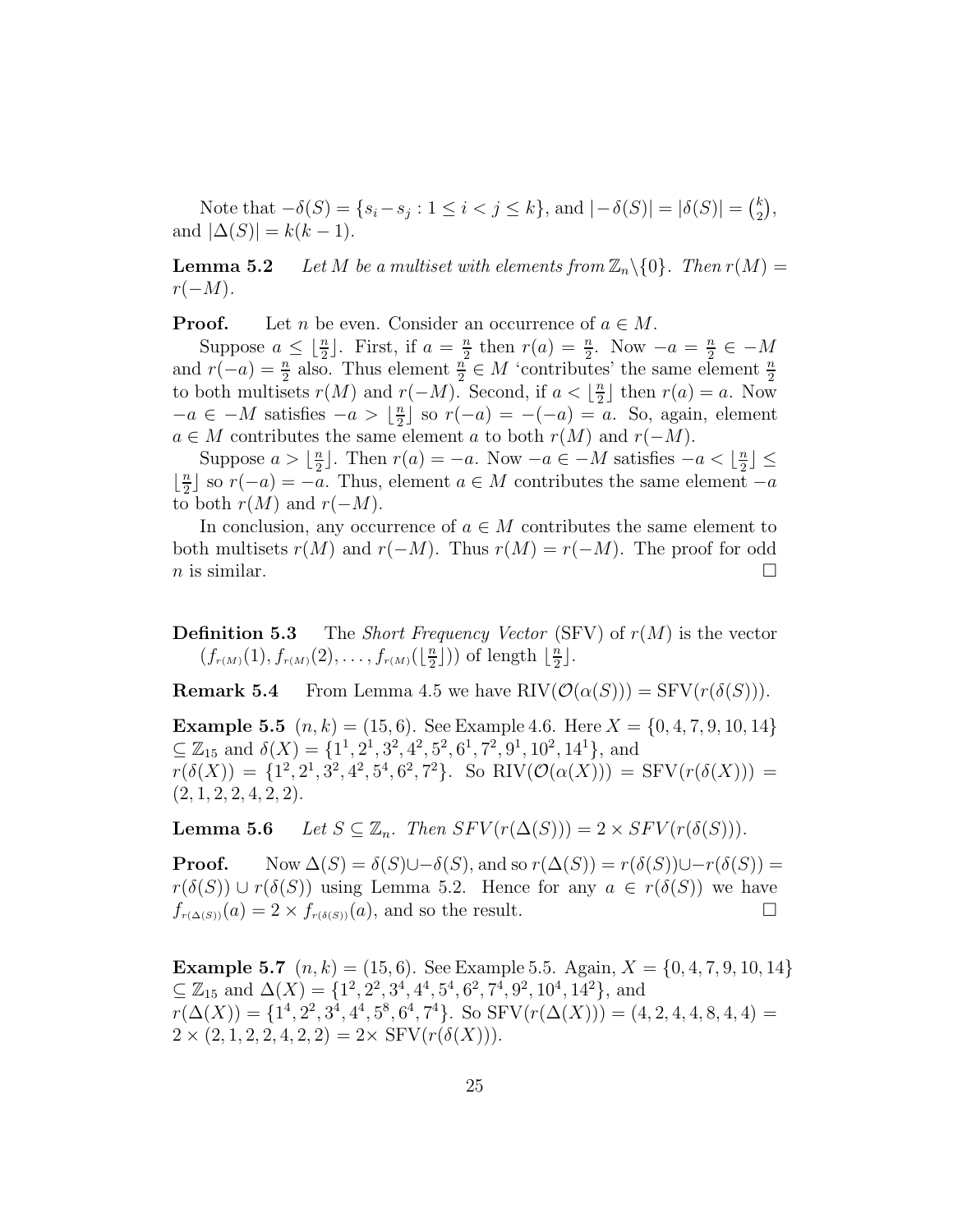#### **5.1 Magic Ovals and cyclic difference sets**

**Definition 5.8** A  $(n, k, \lambda)$ -cyclic difference set  $-(n, k, \lambda)$ -CDS – is a ksubset  $D \subseteq \mathbb{Z}_n$  with the property that  $\Delta(D)$  contains every non-zero element of  $\mathbb{Z}_n$  exactly  $\lambda$  times.

In a  $(n, k, \lambda)$ -CDS straightforward counting gives:

$$
\lambda(n-1) = k(k-1),\tag{3}
$$

this shows that  $\lambda$  is even if *n* is even.

**Example 5.9**  $(n, k) = (7, 3)$ .  $D = \{0, 1, 3\}$  is a  $(7, 3, 1)$ -CDS. We have  $\delta(D) = \{1, 3, 2\}$  and  $-\delta(D) = \{-1, -3, -2\} = \{6, 4, 5\}$ , giving  $\Delta(D) =$  ${1^1, 2^1, 3^1, 4^1, 5^1, 6^1}.$ 

Recall that, when *n* is odd, there are *n* copies of each of the  $\lfloor \frac{n}{2} \rfloor$  distinct rhombs in  $\text{SRI}_{2n}$ , *i.e.*,  $\text{RIV}(\{2n\})=(n, n, \ldots, n, n)$ , and, when *n* is even, there are *n* copies of each of the  $\frac{n}{2} - 1$  non-square rhombs in  $\text{SRI}_{2n}$ , but only  $\frac{n}{2}$  copies of the square *i.e.*  $\text{BIV}(f_2, y_1) - (n, n, n, n)$  $\frac{n}{2}$  copies of the square, *i.e.*, RIV $(\lbrace 2n \rbrace) = (n, n, \ldots, n, \frac{n}{2}).$ 

**Definition 5.10** A *magic*  $(n, k, \lambda)$ -Oval is, for odd *n*, an  $(n, k)$ -Oval that contains exactly  $\lambda$  copies of each of the  $\lfloor \frac{n}{2} \rfloor$  distinct rhombs of  $\text{SRI}_{2n}$ , *i.e.*, that has  $\text{RIV}=(\lambda, \lambda, \ldots, \lambda, \lambda)$ , and is, for even *n*, an  $(n, k)$ -Oval that contains exactly  $\lambda$  copies of each of the  $\frac{n}{2} - 1$  non-square rhombs in  $\text{SRI}_{2n}$ , but only  $\frac{\lambda}{2}$  copies of the square, *i.e.*, that has RIV=  $(\lambda, \lambda, ..., \lambda, \frac{\lambda}{2})$ .

The following Theorem 5.11 is a main result, it proves equivalence of a magic  $(n, k, \lambda)$ -Oval and a  $(n, k, \lambda)$ -CDS.

**Theorem 5.11** *Let*  $S = \{s_1, s_2, \ldots, s_k\} \subseteq \mathbb{Z}_n$ *. Then*  $\mathcal{O}(\alpha(S))$  *is a magic*  $(n, k, \lambda)$ -Oval if and only if S is a  $(n, k, \lambda)$ -CDS. Moreover,  $\lambda$  is equal to the *number of 1's in TAIS*  $\alpha(S)$ *.* 

**Proof.** Necessity: let  $\mathcal{O}(\alpha(S))$  be a magic  $(n, k, \lambda)$ -Oval.

For odd *n*: for each  $h = 1, 2, \ldots, \lfloor \frac{n}{2} \rfloor$ , there are  $\lambda$  occurrences of *h* in  $\text{OIT}(\alpha(S))$  so, by the proof of Lemma 4.5, the multiset  $\delta(S)$  contains  $\lambda$ occurrences from  $\{h, n-h\}$ . Suppose *h* occurs  $\lambda'$  times in  $\delta(S)$  then  $n-h$ will occur  $\lambda - \lambda'$  times in  $\delta(S)$ , so *h* will occur  $\lambda - \lambda'$  times in  $-\delta(S)$ . Hence *h* will occur exactly  $\lambda$  times in  $\Delta(S) = \delta(S) \cup -\delta(S)$ . For  $h = \lfloor \frac{n}{2} \rfloor +$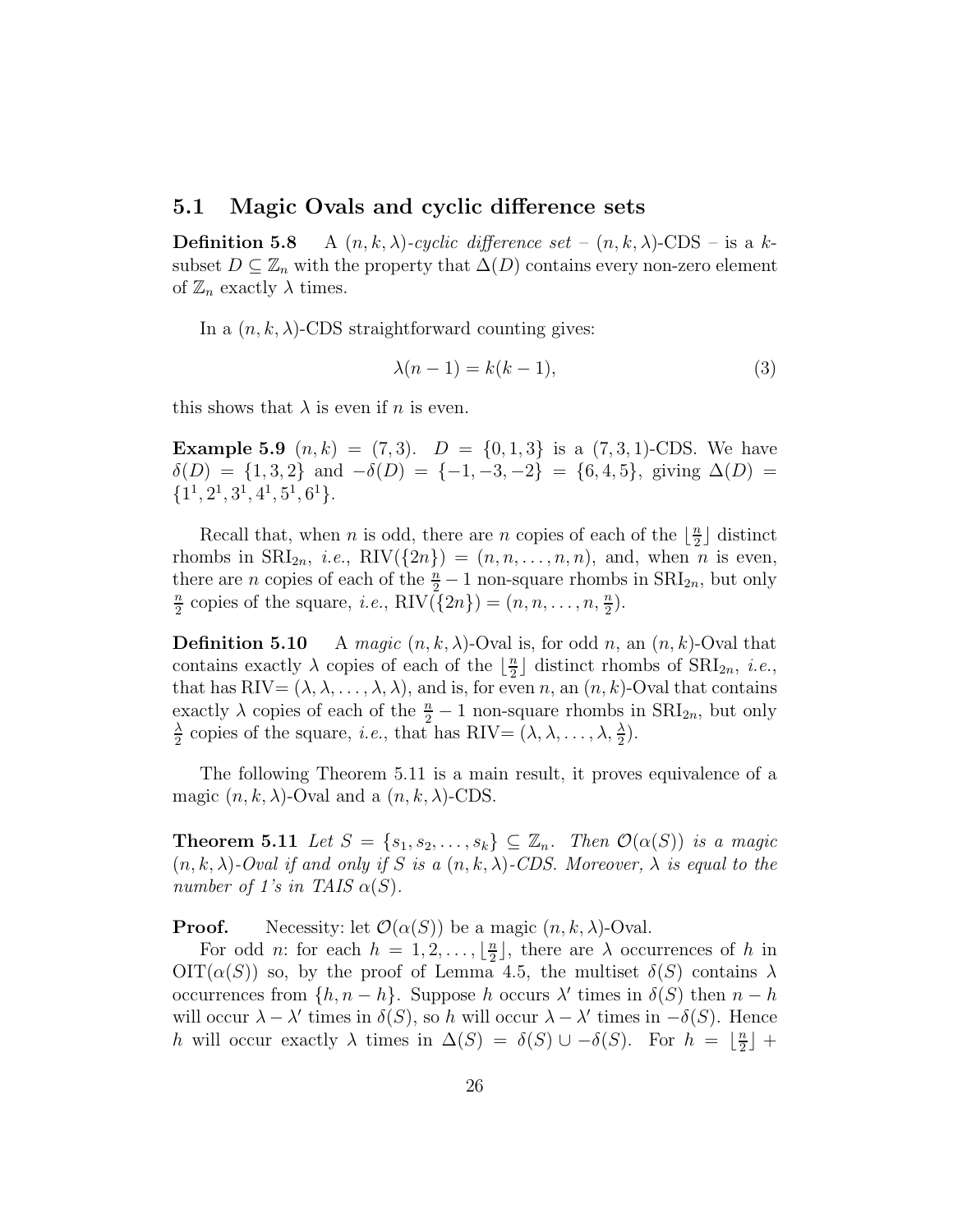1,  $\lfloor \frac{n}{2} \rfloor + 2, ..., n - 1$ , we argue in a similar way with *h* replaced by *n* − *h* to conclude that these *h* also occur  $\lambda$  times in  $\Delta(S)$ . Now  $\Delta(S)$  is the multiset of differences defined by *S*; hence *S* is a cyclic difference set with repetition number  $\lambda$ , *i.e.*, *S* is a  $(n, k, \lambda)$ -CDS.

For even *n*: arguing as above each  $h \neq \frac{n}{2}$  occurs  $\lambda$  times in  $\Delta(S)$ . Also  $h = \frac{n}{2}$  occurs  $\frac{\lambda}{2}$  times in OIT( $\alpha(S)$ ), *i.e.*,  $\frac{\lambda}{2}$  times in  $r(\delta(S))$  and so  $\frac{\lambda}{2}$  times in  $\delta(S)$ , and thus  $\lambda$  times in  $\Delta(S)$  using Lemma 5.6. Hence, for even *n* also, *S* is a  $(n, k, \lambda)$ -CDS.

Sufficiency: let  $S = \{s_1, s_2, \ldots, s_k\}$  be a  $(n, k, \lambda)$ -CDS. So, for odd *n*, we have  $SFV(r(\Delta(S))) = (2\lambda, 2\lambda, \dots, 2\lambda, 2\lambda)$ , and, for even *n*, we have  $SFV(r(\Delta(S)))$  =  $(2\lambda, 2\lambda, \ldots, 2\lambda, \lambda)$ . Hence, from Lemma 5.6, for odd *n*, we have SFV $(r(\delta(S)))$  =  $(\lambda, \lambda, \ldots, \lambda, \lambda)$ , and, for even *n*, we have SFV $(r(\delta(S))) = (\lambda, \lambda, \ldots, \lambda, \frac{\lambda}{2})$ . But  $\text{RIV}(\mathcal{O}(\alpha(S))) = \text{SFV}(r(\delta(S)))$  and so  $\mathcal{O}(\alpha(S))$  is a magic  $(n, k, \lambda)$ -Oval.

Let  $\mu$  be the number of 1's in TAIS  $\alpha(S) = [s_2 - s_1, s_3 - s_2, \cdots, s_k - s_k]$  $s_{k-1}, s_1 - s_k$ . Recall that the elements in  $S = \{s_1, s_2, \ldots, s_k\}$  are in increasing order and satisfy  $0 \leq s_1 < s_2 < \cdots < s_k$ . There are  $\lambda$  1's in  $\Delta(S)$ ; hence there are  $\lambda$  solutions to  $s_j - s_i \equiv 1 \pmod{n}$ , where  $i, j \in \{1, 2, ..., k\}$ , *i* ≠ *j*. Now if  $s_j - s_i = 1$  or  $-(n-1)$  then  $j = i+1$  for  $1 \le i \le k-1$ , or  $j = 1$  and  $i = k$  (respectively), and thus  $s_j - s_i$  is an element of  $\alpha(S)$ . Hence  $\mu \geq \lambda$ . Conversely, because there are  $\mu$  1's in the TAIS  $\alpha(S)$  and every element of this TAIS is also an element of  $\Delta(S)$ , then  $\mu \leq \lambda$ . Hence  $\lambda = \mu$ .

#### **Example 5.12**

(a) The regular  $2n$ -gon  $\{2n\}$  has TAIS=  $\underbrace{[1 \ 1 \ \cdots \ 1]}_{n}$ , which contains *n* 1's. It is a magic  $(n, n, n)$ -Oval with corresponding  $(n, n, n)$ -CDS  $D = \{0, 1, \ldots, n-1\}$ 1}. For odd *n* we have RIV( $\{2n\}$ ) =  $(n, n, \ldots, n, n)$ , and for even *n* RIV( $\{2n\}$ ) =  $(n, n, \ldots, n, \frac{n}{2}).$ 

(b) If we remove the right-hand strip of rhombs in {2*n*} we produce a magic  $(n, n - 1, n - 2)$ -Oval  $\{2n\}^{\prime}$  with TAIS=  $\underbrace{[1 \ 1 \ \cdots \ 1 \ 2]}_{n-1}$ , containing  $n - 2 \ 1$ 's. For odd *n* we have RIV( $\{2n\}'$ ) =  $(n-2, n-2, ..., n-2, n-2)$ , and, for even *n*, we have RIV $(\{2n\}') = (n-2, n-2, \ldots, n-2, \frac{n-2}{2})$ . The corresponding  $(n, n-1, n-2)$ -CDS is  $D' = \{0, 1, ..., n-2\}$ . See Fig. 5 for an example with  $n = 12$ .

If we remove another strip of rhombs we obtain an (*n, n*−2)-Oval but only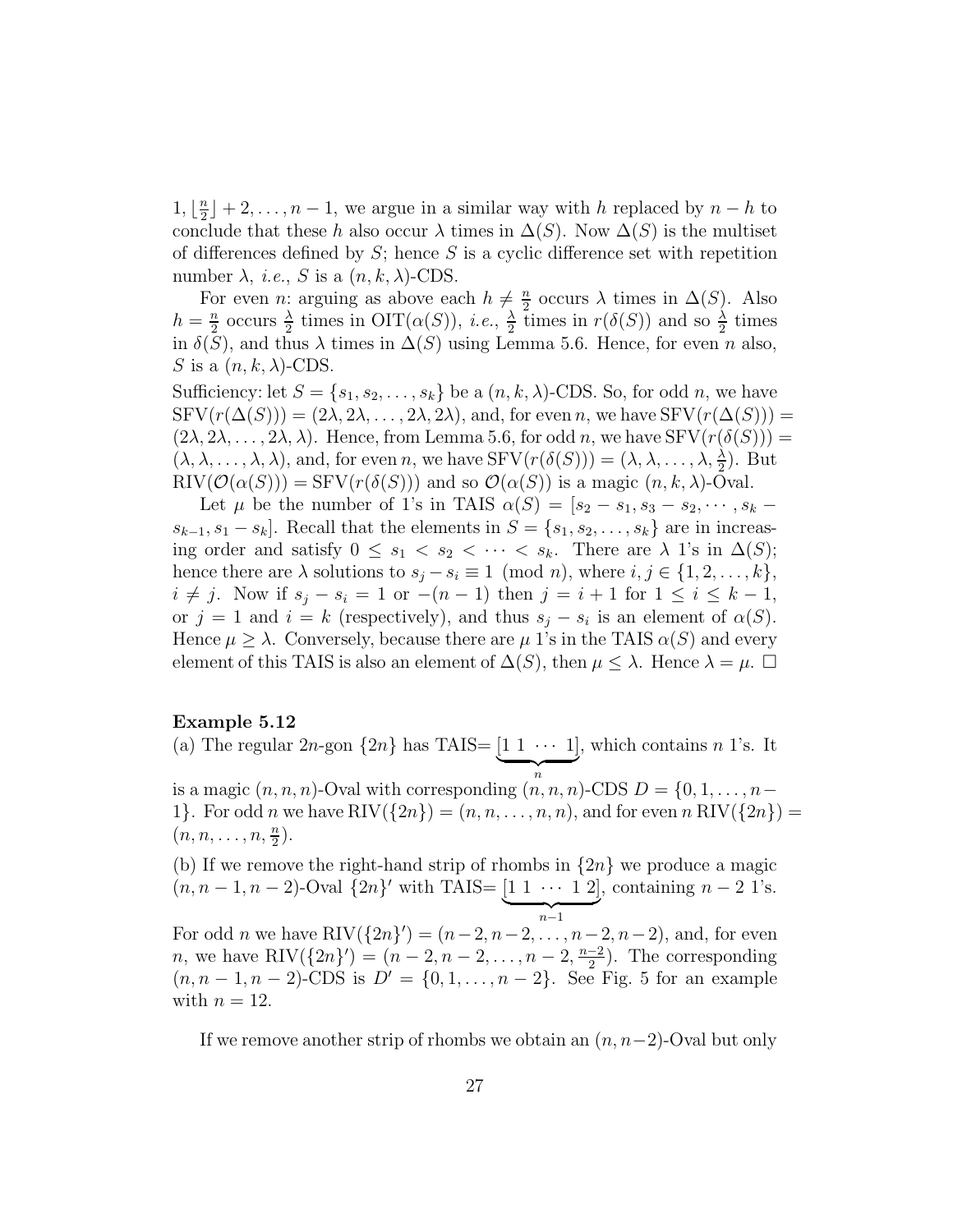

Figure 5: The regular 12-gon  $\{12\}$ , and the magic  $(6, 5, 4)$ -Oval  $\{12\}'$  obtained by removing the right-hand strip of rhombs from {12}.

non-integer values of  $\lambda$  result from Equation (3), and so such an Oval is not magic.

(c)  $(n, k) = (7, 3)$ . See Example 5.9. The set  $D = \{0, 1, 3\}$  is a  $(7, 3, 1)$ -CDS, and so  $\mathcal{O}(\alpha(D))$  is a magic (7, 3, 1)-Oval with TAIS  $\alpha(D) = [1 \ 2 \ 4]$ , which contains one 1. The OIT for  $\mathcal{O}(\alpha(D))$  is 1 2  $3^{\text{-}}$  and so RIV $(\mathcal{O}(\alpha(D))) = (1, 1, 1).$ See the fourth (7*,* 3)-Oval in Fig. 4.

(d)  $(n, k) = (15, 7)$ . See Fig. 6. The set  $D = \{0, 1, 2, 4, 5, 8, 10\}$  is a  $(15, 7, 3)$ -CDS. We have  $\alpha(D) = [1 \ 1 \ 2 \ 1 \ 3 \ 2 \ 5]$ , which contains 3 1's, and the (15, 7)-Oval  $\mathcal{O}(\alpha(D))$  is a magic (15*, 7, 3*)-Oval with OIT

$$
\begin{array}{cccccc}\n1 & 1 & 2 & 1 & 3 & 2 \\
2 & 3 & 3 & 4 & 5 \\
4 & 4 & 6 & 6 \\
5 & 7 & 7 \\
7 & 6\n\end{array}
$$
 and RIV (3,3,3,3,3,3,3).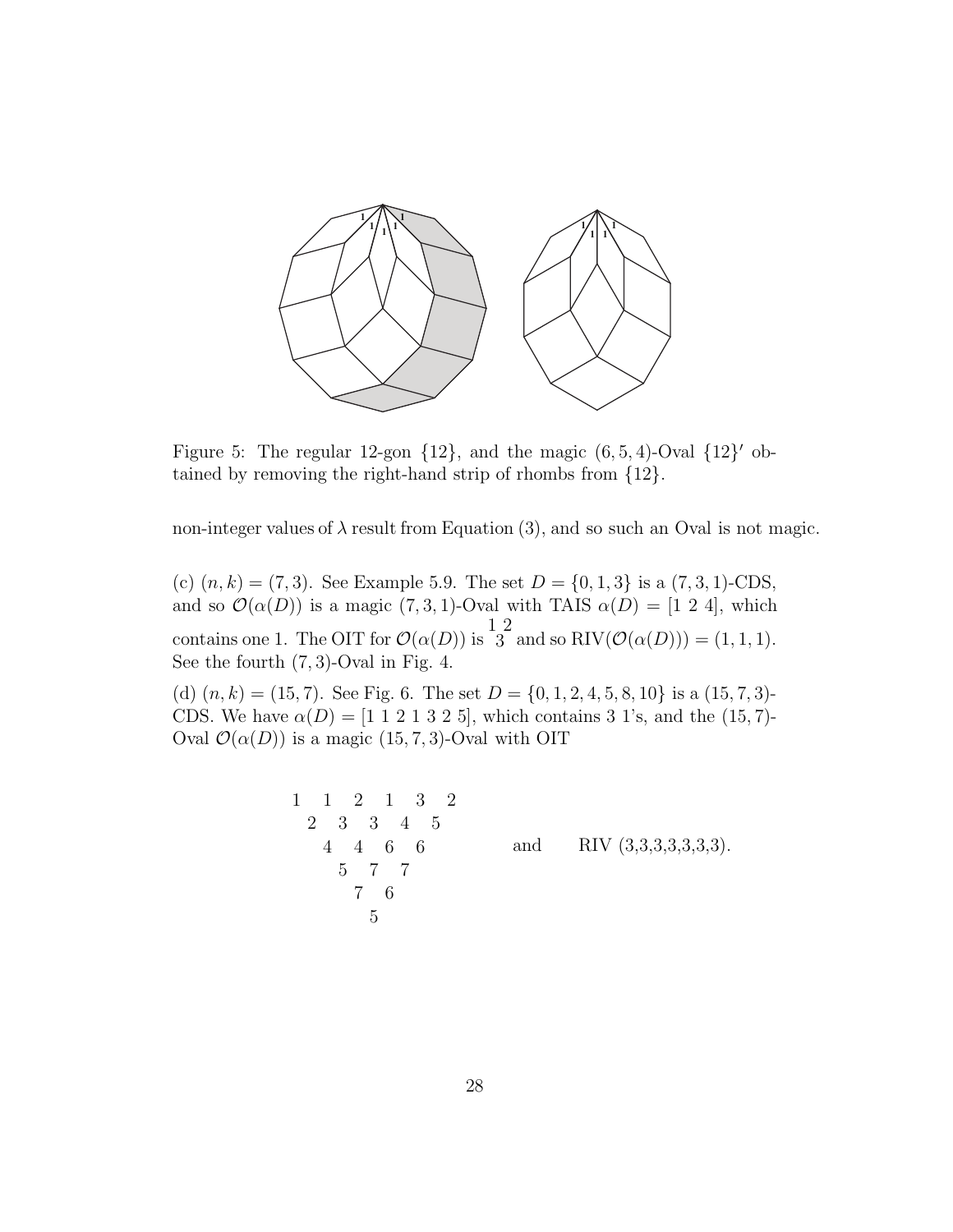

Figure 6: The magic  $(15, 7, 3)$ -Oval  $\mathcal{O}([1\ 1\ 2\ 1\ 3\ 2\ 5])$ .

**Remark 5.13** The CDS's *D* and *D'* in Examples 5.12(a) and (b) above are usually considered to be 'trivial' CDS; see p.298 of [3]. We ignore the other two trivial CDS, namely  $\emptyset$  and  $\{s_i\}$ , because  $k \geq 2$ . Thus non-trivial magic  $(n, k, \lambda)$ -Ovals have  $2 \leq k \leq n-2$ .

Both these trivial CDS's have mult(*D*) = mult(*D'*) =  $U(n)$ , so both have  $-1$  as a multiplier. Let *D* be a non-trivial  $(n, k, \lambda)$ -CDS. Then it is combinatorial folklore that −1 is *not* a multiplier of *D*; see the discussion on p.60 of Baumert [2]. Thus −1 is not a multiplier of the non-trivial magic  $(n, k, \lambda)$ -Oval  $\mathcal{O}(\alpha(D))$ . Then Theorem 3.7(ii) gives Theorem 5.14 below which is a geometrical interpretation of this fact.

**Theorem 5.14** *Let*  $\mathcal{O}(\alpha(D))$  *be a non-trivial magic*  $(n, k, \lambda)$ *-Oval. Then*  $-1$  *is not a multiplier of*  $\mathcal{O}(\alpha(D))$ *, so*  $\mathcal{O}(\alpha(D)) \neq \mathcal{O}(\alpha(-D))$  *and*  ${\mathcal{O}}(\alpha(D)), {\mathcal{O}}(\alpha(-D))$ } *is a congruent enantiomorphic pair in*  ${\mathcal{O}}^*(n, k)$ *.* 

**Example 5.15**  $(n, k) = (7, 3)$ . See Examples 3.8 and 5.12(c). The  $(7, 3)$ -Oval  $\mathcal{O}(\alpha(\mathcal{D}))$  with  $D = \{0, 1, 3\}$  is a non-trivial magic  $(7, 3, 1)$ -Oval, so  $-1 \notin$ mult( $\mathcal{O}(\alpha(\mathcal{D}))$ ) and  $\{\mathcal{O}(\alpha(D)), \mathcal{O}(\alpha(-D))\}$  is a congruent enantiomorphic pair in  $\mathcal{O}^*(7,3)$ .

To the end of this Section we assume our CDS's are non-trivial.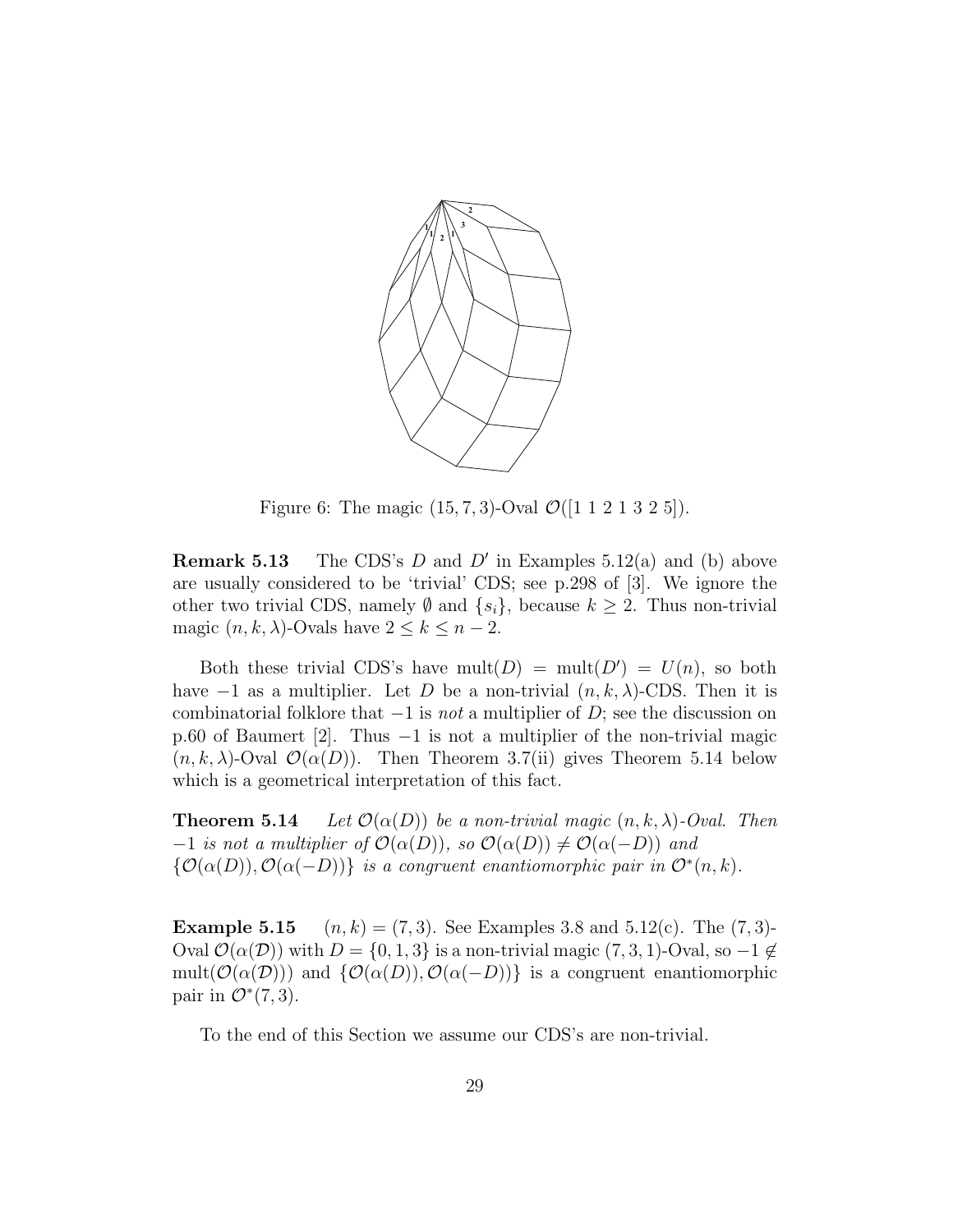**Definition 5.16** A  $(n, k, \lambda)$ -CDS is *planar* if  $\lambda = 1$ .

We now give a new proof that  $-1$  is not a multiplier of a planar CDS.

**Theorem 5.17** *Let D be a planar*  $(n, k, 1)$ *-CDS with*  $k \geq 3$ *. Then* −1  $\notin$  $mult(D)$ *.* 

**Proof.** Let  $T = \alpha(D) = [t_1 \ t_2 \ \cdots \ t_k]$  be the TAIS of  $\mathcal{O}(\alpha(D))$ . Then  $\mathcal{O}(\alpha(D))$  is a magic  $(n, k, 1)$ -Oval. Suppose that two parts of *T* are equal, say  $t_i = t_j = h$  for  $1 \leq i < j \leq k$  and  $1 \leq h \leq \lfloor \frac{n}{2} \rfloor$ . Now form  $\text{OIT}(T)$ using any truncated TAIS containing both  $t_i$  and  $t_j$ , this is possible because  $k \geq 3$ . Then OIT(*T*) will contain at least 2 copies of rhomb  $\rho_h$ , *i.e.*,  $\lambda_h \geq 2$ in RIV( $\mathcal{O}(\alpha(D))$ ), a contradiction because  $\lambda = \lambda_h = 1$ . So the *k* parts of  $T = [t_1 \ t_2 \ \cdots \ t_k]$  are distinct.

Suppose that *T* is reversible, so  $T \equiv_{\text{cyc}} \overleftarrow{T}$  where  $\overleftarrow{T} = [t_k \ t_{k-1} \cdots \ t_1]$ . Now, because the parts of *T* are distinct, we have  $\overline{T} \equiv_{\text{cyc}} [t_1 t_k \cdots t_2] = [t_1 t_2 \cdots t_k],$ so  $t_k = t_2$ , a contradiction. Hence *T* is not reversible, and, by Theorem 3.4, we have  $-1 \notin \text{mult}(D)$ .  $□$ 

### **5.2** All magic  $(n, k, \lambda)$ -Ovals,  $n \leq 40$

See p.2 of Baumert [2].

**Definition 5.18** Two *k*-subsets *S* and *S'* of  $\mathbb{Z}_n$  are  $(u,z)$ -equivalent,  $S \equiv_{u,z}$ *S*<sup> $\prime$ </sup>, if there exists  $u \in U(n)$  and  $z \in \mathbb{Z}_n$  such that  $S = uS' + z$ .

Table 6.1, p.150 of [2] contains a complete list of the 74  $(n, k, \lambda)$  triples with  $k \leq 100$  for which a  $(n, k, \lambda)$ -CDS exists, with at least one example of such a CDS for each triple.

Moreover, for the 12  $(n, k, \lambda)$  triples with  $n \leq 40$ , see our Table 4 below, the  $(n, k, \lambda)$ -CDS examples in Table 6.1 of [2] are *all* the examples up to  $(u, z)$ -equivalence. To confirm this statement for these 12 triples see Hall [5]. As a double-check for the 8 triples: (7*,* 3*,* 1), (13*,* 4*,* 1), (15*,* 7*,* 3), (19*,* 9*,* 4), (21*,* 5*,* 1), (23*,* 11*,* 5), (31*,* 6*,* 1), and (37*,* 9*,* 2) see the explicit examples on pp.306–308 and p.327 of [3]. The remaining 4 triples: (11*,* 5*,* 2), (31*,* 15*,* 7), (35*,* 17*,* 8), and (40*,* 13*,* 4) were also double-checked by the authors using computer searches and Theorem 2.9 on p.306 of [3].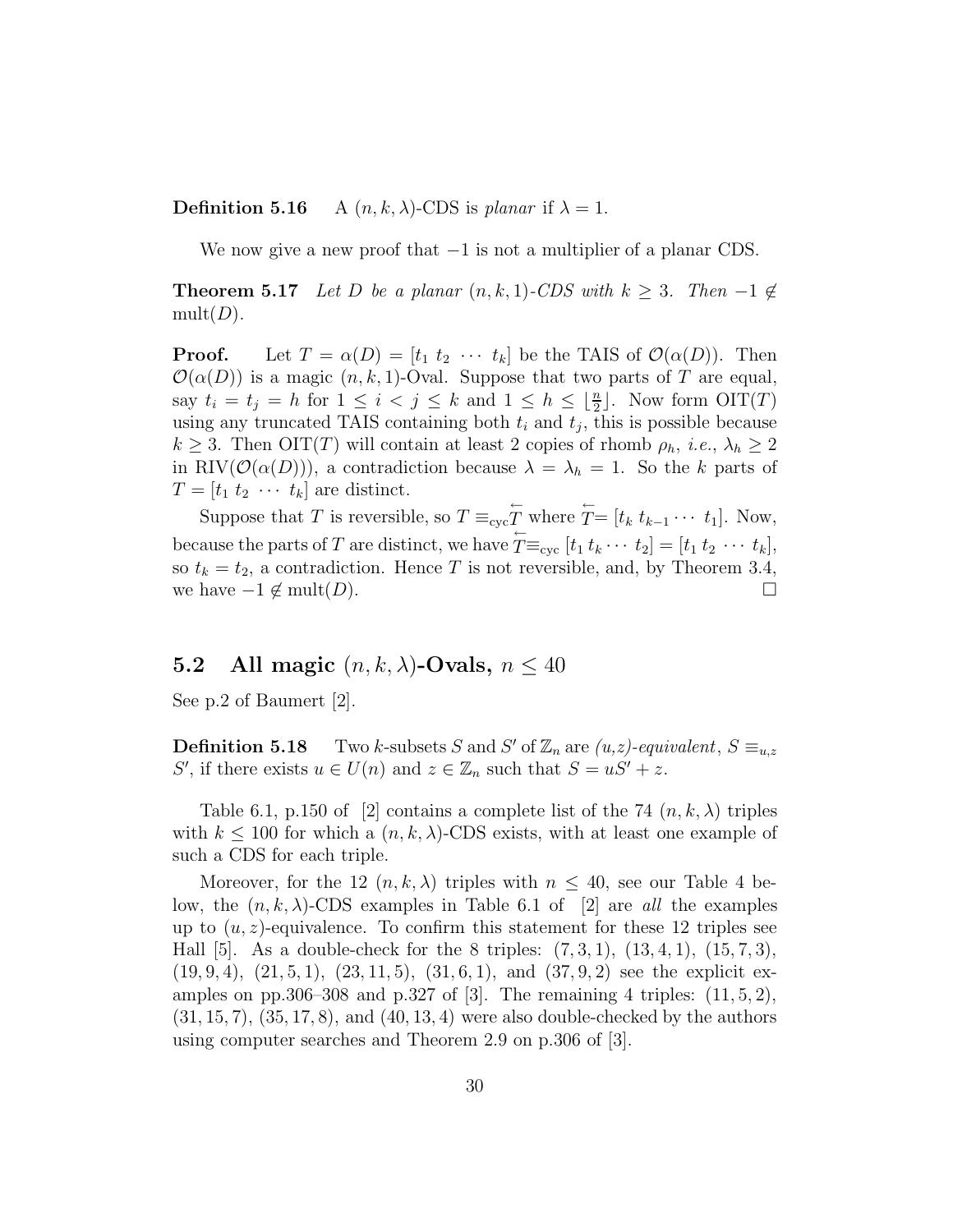Amongst these 12 triples, for just one triple, namely (31*,* 15*,* 7), there is more than one inequivalent  $(n, k, \lambda)$ -CDS: there are two inequivalent  $(31, 15, 7)$ -CDS's, these are labelled '31A' and '31B' in Table 6.1 of [2], and 'A' and 'B' in our Table 4.

We stopped at  $n = 40$  in our Table 4 to indicate that magic  $(n, k, \lambda)$ -Ovals with *n* even can occur.

**Remark 5.19** Now  $-1 \notin \text{mult}(D)$ ; hence Mult $(D) = \text{mult}(D) \cup -\text{mult}(D)$ and  $|\text{Mult}(D)| = 2 |\text{mult}(D)|$  from Definition 3.11 and Remark 3.12.

**Example 5.20**  $(n, k) = (13, 4)$ . The unique  $(13, 4, 1)$ -CDS up to  $(u, z)$ equivalence is  $D = \{0, 1, 3, 9\}.$ 

We have mult(*D*) = {1, 3, 9} and Mult(*D*) = {1, 3, 4, 9, 10, 12}. Now  $|U(13)| = 12$  so  $|U(13)|$ : Mult $(D)| = 2$ . A set of 2 coset representatives for Mult(*D*) in  $U(13)$  is  $\{1, 2\}$ . Then the 2 incongruent  $(13, 4, 1)$ -CDS's that are each  $(u, z)$ -equivalent to *D* are *D* and  $2D = \{0, 2, 5, 6\} \equiv_z \{0, 1, 8, 10\}$ , with corresponding TAIS's [1 2 6 4] and [1 3 2 7] respectively. Thus there are 2 magic (13*,* 4*,* 1)-Ovals up to congruency; see our Table 4.

A similar procedure applied to each  $(n, k, \lambda)$ -CDS of Table 6.1 of [2] for  $n \leq 40$  produces our Table 4.

**Example 5.21**  $(n, k) = (16, 6)$ . There does not exist a  $(16, 6, 2)$ -CDS; see Example  $14.20(a)$  on p.425 of [3]. So there does not exist a magic (16*,* 6*,* 2)-Oval, *i.e.*, a (16*,* 6)-Oval with RIV (2*,* 2*,* 2*,* 2*,* 2*,* 2*,* 2*,* 1). Consider the  $(16, 6)$ -Oval  $\mathcal{O} = \mathcal{O}([1 \ 1 \ 2 \ 1 \ 5 \ 6])$ . Then RIV $(\mathcal{O}) = (3, 2, 2, 2, 2, 2, 1, 1)$ which is the 'closest' that the RIV with  $\lambda_8 = 1$  of a (16,6)-Oval can be to  $(2, 2, 2, 2, 2, 2, 2, 1), i.e.,$  Oval  $\mathcal O$  is the 'closest' that a  $(16, 6)$ -Oval with one square rhomb can be to a magic  $(16, 6, 2)$ -Oval. Oval  $\mathcal{O}$  has  $\lambda_1 = 3$  (instead of  $\lambda_1 = 2$  for a magic (16, 6, 2)-Oval), and  $\lambda_7 = 1$  (instead of  $\lambda_7 = 2$ ). Alternatively,  $S = \beta([1 \ 1 \ 2 \ 1 \ 5 \ 6]) = \{0, 1, 2, 4, 5, 10\}$  is the 'closest' that a 6-subset *S'* of  $\mathbb{Z}_{16}$  with the frequency in  $\Delta(S')$  of 8 equal to 2 can be to a (16, 6, 2)-CDS. In  $\Delta(S)$  the frequencies of 1 and 15 are 3 (instead of 2), and the frequencies of 7 and 9 are 1 (instead of 2).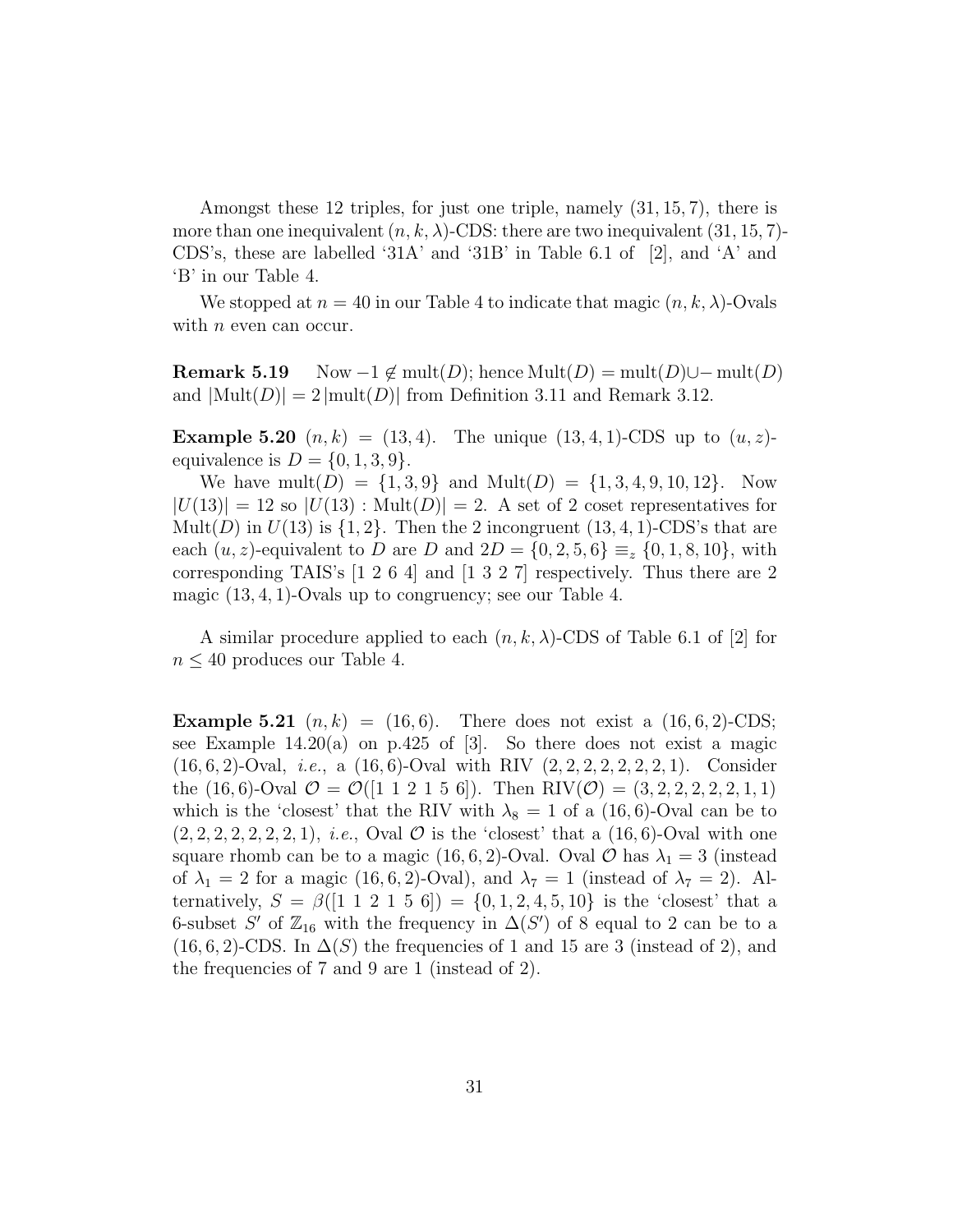| $(n,k,\lambda)$  | $\overline{D}$                                                     | <b>TAIS</b>                                                          |
|------------------|--------------------------------------------------------------------|----------------------------------------------------------------------|
| (7, 3, 1)        | $\{0, 1, 3\}$                                                      | $\begin{bmatrix} 1 & 2 & 4 \end{bmatrix}$                            |
| (11, 5, 2)       | $\{0, 1, 2, 6, 9\}$                                                | [1 1 4 3 2]                                                          |
| (13, 4, 1)       | $\{0, 1, 3, 9\}$                                                   | [1 2 6 4]                                                            |
|                  |                                                                    | $[1\ 3\ 2\ 7]$                                                       |
| (15, 7, 3)       | $\{0, 1, 2, 4, 5, 8, 10\}$                                         | [1 1 2 1 3 2 5]                                                      |
| (19, 9, 4)       | $\{0, 1, 2, 3, 5, 7, 12, 13, 16\}$                                 | [1 1 1 2 2 5 1 3 3]                                                  |
| (21, 5, 1)       | $\{0, 1, 6, 8, 18\}$                                               | [1 5 2 10 3]                                                         |
| (23, 11, 5)      | $\{0, 1, 2, 3, 5, 7, 8, 11, 12, 15, 17\}$                          | 1 1 1 2 2 1 3 1 3 2 6                                                |
| (31, 6, 1)       | $\{0, 1, 3, 8, 12, 18\}$                                           | [1 2 5 4 6 13]                                                       |
|                  |                                                                    | [1 3 6 2 5 14]                                                       |
|                  |                                                                    | [1 5 12 4 7 2]                                                       |
|                  |                                                                    | [1 7 3 2 4 14]                                                       |
|                  |                                                                    | $[1\;10\;8\;7\;2\;3]$                                                |
| $(31, 15, 7)-A$  | $\{0, 1, 2, 3, 5, 7, 11, 14, 15, 16, 22, 23, 26, 28, 29\}$         | $[1 1 1 2 2 4 3 1 1 6 1 3 2 1 2]$                                    |
|                  |                                                                    | $[1\;1\;1\;3\;1\;2\;1\;6\;4\;1\;1\;2\;2\;3\;2]$                      |
|                  |                                                                    | $[1 1 1 4 1 3 6 2 1 1 2 1 2 2 3]$                                    |
| $(31, 15, 7)$ -B | $\{0, 1, 2, 3, 7, 9, 11, 12, 13, 18, 21, 25, 26, 28, 29\}$         | 1 1 1 4 2 2 1 1 5 3 4 1 2 1 2                                        |
| (35, 17, 8)      | $\{0, 1, 2, 3, 5, 6, 10, 16, 17, 18, 22, 24, 25, 27, 28, 31, 33\}$ | $1\; 1\; 1\; 2\; 1\; 4\; 6\; 1\; 1\; 4\; 2\; 1\; 2\; 1\; 3\; 2\; 2]$ |
| (37, 9, 2)       | $\{0, 1, 3, 7, 17, 24, 25, 29, 35\}$                               | [1 2 4 10 7 1 4 6 2]                                                 |
|                  |                                                                    | 1324521712                                                           |
| (40, 13, 4)      | $\{0, 1, 2, 4, 5, 8, 13, 14, 17, 19, 24, 26, 34\}$                 | [1 1 2 1 3 5 1 3 2 5 2 8 6]                                          |
|                  |                                                                    | [1 1 7 1 3 2 1 2 2 4 6 7 3]                                          |

Table 4: All non-trivial  $(n, k, \lambda)$ -CDS's (up to  $(u, z)$ -equivalence) and the corresponding TAIS's of all non-trivial magic  $(n, k, \lambda)$ -Ovals (up to congruency) for  $n \leq 40$  and  $2 \leq k \leq \lfloor \frac{n}{2} \rfloor$ .

# **6** Oval-partitions of  $\{2n\}^p$ , cyclic difference  $\frac{1}{2}$  families, triangle-partitions of  $\binom{n}{2}$  $\overline{ }$

See Section 3.9 of Schoen [8] for a preliminary version of some of the research in this Section; see also Schoen and McK Shorb [9].

Let  $\mathcal{O}^p$  denote p copies of Oval  $\mathcal{O}$ , in particular  $\{2n\}^p$  denotes p copies of the regular  $2n$ -gon  $\{2n\}$ .

**Definition 6.1** An *Oval-partition* of  $\{2n\}^p$  is a partition of the rhombs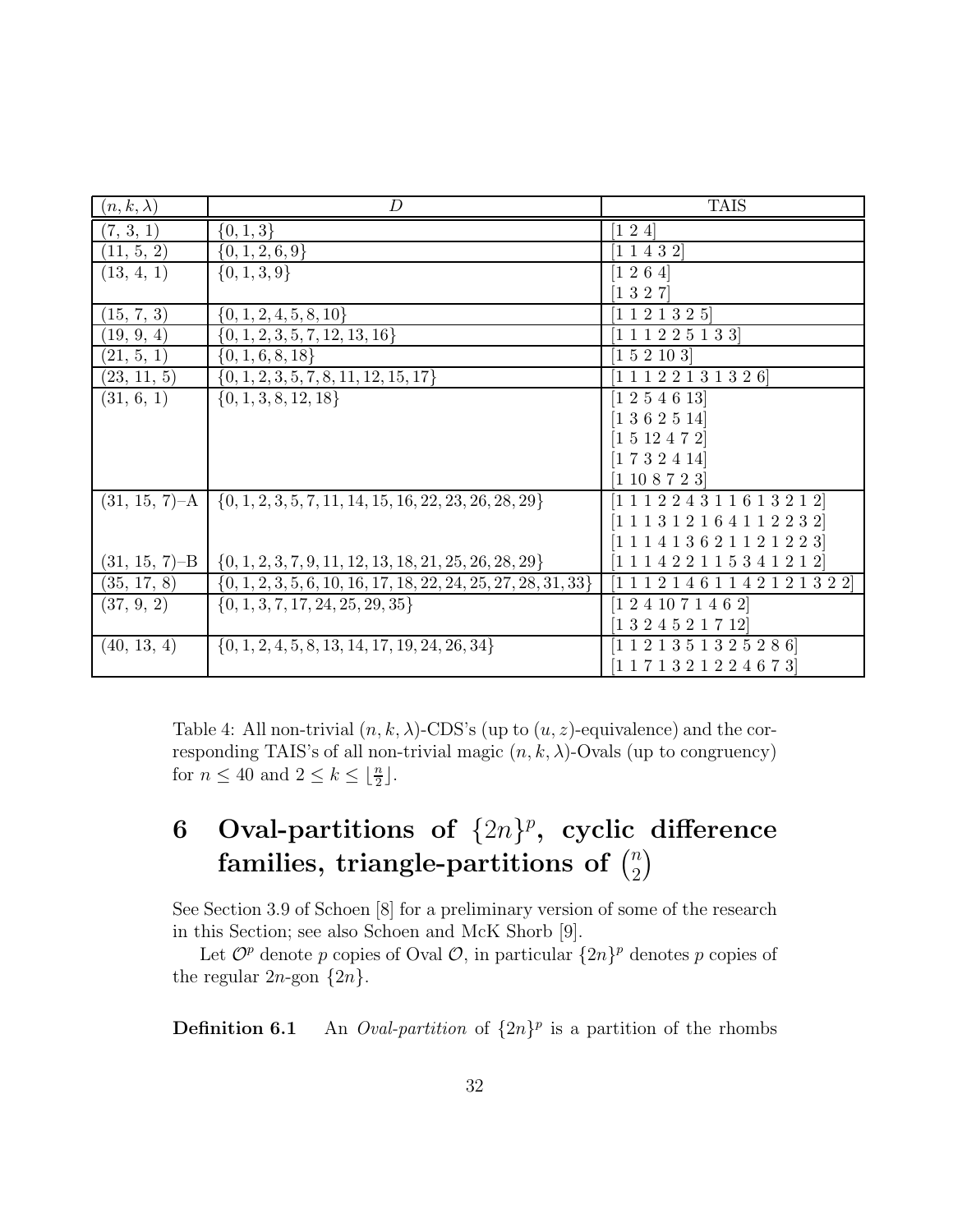from  $\{2n\}^p$  into  $q$   $(n, k_i)$ -Ovals,  $\mathcal{O}_i$ , for various  $q \geq 1$  and various  $k_i \geq 2$ :

$$
\{2n\}^p \to \mathcal{O}_1 \cup \mathcal{O}_2 \cup \cdots \cup \mathcal{O}_q. \tag{4}
$$

Clearly (4) is equivalent to

$$
p \times \text{RIV}(\{2n\}) = \sum_{i=1}^{q} \text{RIV}(\mathcal{O}_i).
$$
 (5)

We focus on  $p = 1$  and sometimes shorten  $\mathcal{O}_1 \cup \mathcal{O}_2 \cup \cdots \cup \mathcal{O}_q$  to  $\mathcal{O}_1 \mathcal{O}_2 \cdots \mathcal{O}_q$ .

**Remark 6.2** Because the regular  $2n$ -gon  $\{2n\}$  is a magic  $(n, n, n)$ -Oval then, along the lines of Theorem 5.11, we can prove that in Oval-partition (4) with  $p = 1$  the total number of 1's in the TAIS's of the Ovals in  $\mathcal{O}_1 \cup \mathcal{O}_2 \cup \cdots \cup \mathcal{O}_q$  equals *n*.

**Definitions 6.3** distinct Oval-partition,  $OP(n)$ ,  $DOP(n)$ 

- (1) An Oval-partition is *distinct* if it contains distinct Ovals.
- (2)  $\mathcal{OP}(n)$  is the total number of Oval-partitions of  $\{2n\}$ , for  $n \geq 2$ ; we define  $\mathcal{OP}(1) = 1$ .
- (3)  $\mathcal{D}OP(n)$  is the total number of distinct Oval-partitions of  $\{2n\}$ , for  $n \geq 2$ ; we define  $\mathcal{DOP}(1) = 1$ .

See Table 5 for all Oval-partitions of  $\{2n\}$  and the corresponding trianglepartition of  $\binom{n}{2}$ (see Section 6.3), for  $n = 2, 3, 4$ , and 5.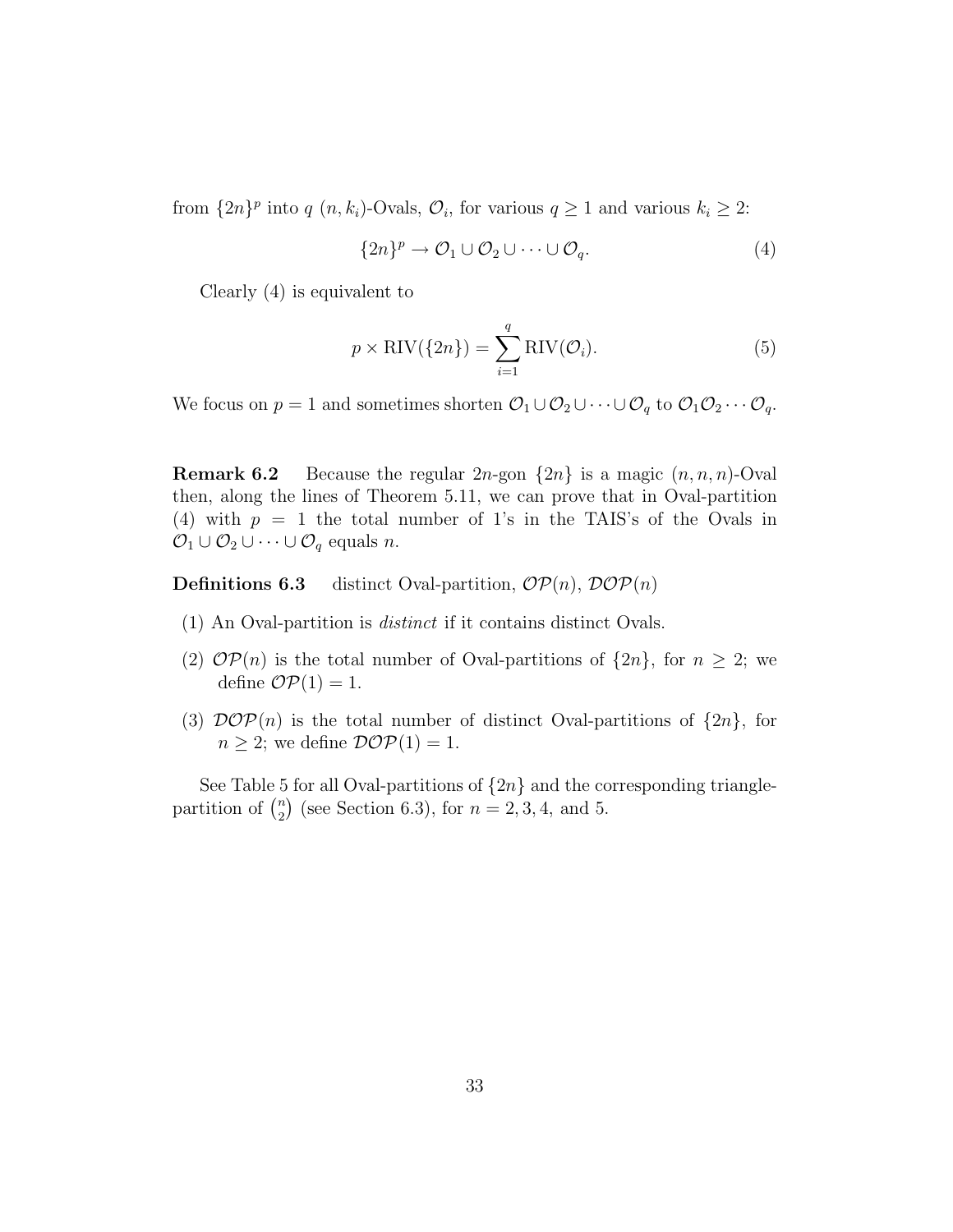| $\boldsymbol{n}$ | $\scriptstyle{'}$<br>$\overline{2}$ | q              | O-p of $\{2n\}$                                                                                                                                                                                                                                                    | $\binom{n}{2}$<br>$\Delta$ -p of | $\mathcal{OP}(n)$ | Distinct? | DOP(n)       |
|------------------|-------------------------------------|----------------|--------------------------------------------------------------------------------------------------------------------------------------------------------------------------------------------------------------------------------------------------------------------|----------------------------------|-------------------|-----------|--------------|
| $\overline{2}$   | $\mathbf{1}$                        | $\mathbf{1}$   | $\mathcal{O}_1$                                                                                                                                                                                                                                                    | $\mathbf{1}$                     | $\mathbf{1}$      | Yes       | $\mathbf{1}$ |
| 3                | 3                                   | 1              | $\mathcal{O}_2$                                                                                                                                                                                                                                                    | 3                                | $\overline{2}$    | Yes       | $\mathbf{1}$ |
| 3                | 3                                   | 3              | $\mathcal{O}_1^3$                                                                                                                                                                                                                                                  | 1 <sup>3</sup>                   |                   | No        |              |
| $\overline{4}$   | 6                                   | 1              | $\overline{\mathcal{O}_4}$                                                                                                                                                                                                                                         | 6                                | $\overline{4}$    | Yes       | $\mathbf{1}$ |
| 4                | 6                                   | $\overline{2}$ |                                                                                                                                                                                                                                                                    | 3 <sup>2</sup>                   |                   | $\rm No$  |              |
| $\overline{4}$   | 6                                   | 4              | $\mathcal{O}^2_3$<br>$\mathcal{O}^2_1\mathcal{O}^2_2\mathcal{O}^3_3$                                                                                                                                                                                               | 1 <sup>3</sup> 3                 |                   | $\rm No$  |              |
| $\overline{4}$   | 6                                   | 6              | $\mathcal{O}_1^{\bar{4}}\mathcal{O}_2^2$                                                                                                                                                                                                                           | $1^6$                            |                   | $\rm No$  |              |
| $\overline{5}$   | 10                                  | 1              | $\mathcal{O}_6$                                                                                                                                                                                                                                                    | $\left[10\right]$                | 12                | Yes       | 3            |
| $\overline{5}$   | 10                                  | 3              | $\mathcal{O}_1\mathcal{O}_4\mathcal{O}_5$                                                                                                                                                                                                                          | 136                              |                   | Yes       |              |
| $\overline{5}$   | 10                                  | 3              | $\mathcal{O}_2\mathcal{O}_3\mathcal{O}_5$                                                                                                                                                                                                                          | 136                              |                   | Yes       |              |
| $\overline{5}$   | 10                                  | 4              | $\mathcal{O}_1\mathcal{O}_3\mathcal{O}_4^2$                                                                                                                                                                                                                        | $13^{3}$                         |                   | No        |              |
| $\overline{5}$   | 10                                  | $\overline{4}$ |                                                                                                                                                                                                                                                                    | $13^3\,$                         |                   | No        |              |
| $\overline{5}$   | 10                                  | 5              |                                                                                                                                                                                                                                                                    | $1^{4}6$                         |                   | $\rm No$  |              |
| $\overline{5}$   | 10                                  | 6              | $\mathcal{O}_2 \mathcal{O}_3^2 \mathcal{O}_4$<br>$\mathcal{O}_1^2 \mathcal{O}_2^2 \mathcal{O}_5$<br>$\mathcal{O}_1^3 \mathcal{O}_2 \mathcal{O}_4^2$                                                                                                                | $1^4 3^2$                        |                   | $\rm No$  |              |
| $\overline{5}$   | 10                                  | 6              |                                                                                                                                                                                                                                                                    | $1^{4}3^{2}$                     |                   | $\rm No$  |              |
| $\overline{5}$   | 10                                  | 6              |                                                                                                                                                                                                                                                                    | $1^4 3^2$                        |                   | No        |              |
| $\overline{5}$   | 10                                  | 8              |                                                                                                                                                                                                                                                                    | $1^73$                           |                   | No        |              |
| $\overline{5}$   | 10                                  | 8              |                                                                                                                                                                                                                                                                    | $1^73$                           |                   | $\rm No$  |              |
| $\overline{5}$   | 10                                  | 10             | $\begin{array}{l} {\cal O}^1_1{\cal O}^2_2{\cal O}^4_3\\ {\cal O}^2_1{\cal O}^2_2{\cal O}^3_3{\cal O}^4_4\ {\cal O}^1_1{\cal O}^3_2{\cal O}^2_3\ {\cal O}^4_1{\cal O}^3_2{\cal O}^4_3\ {\cal O}^1_1{\cal O}^4_2{\cal O}^3_3\ {\cal O}^4_1{\cal O}^5_2 \end{array}$ | $1^{10}$                         |                   | No        |              |

Table 5: All Oval-partitions (O-p) of {2*n*} and the corresponding trianglepartition ( $\Delta$ -p) of  $\binom{n}{2}$ (see Section 6.3); the values of  $\mathcal{OP}(n)$  and  $\mathcal{DOP}(n)$ , for  $2 \leq n \leq 5$ . The Oval numbering  $\mathcal{O}_i$  refers to Table 2.

**Example 6.4**  $n = 5$ . See Fig. 7. As an example with  $n = 5$ , we check Equation (5) for the Oval-partition  $\mathcal{O}_1\mathcal{O}_3\mathcal{O}_4^2$  of {10} from Table 5:

$$
(5,5) = (1,0) + (2,1) + 2(1,2).
$$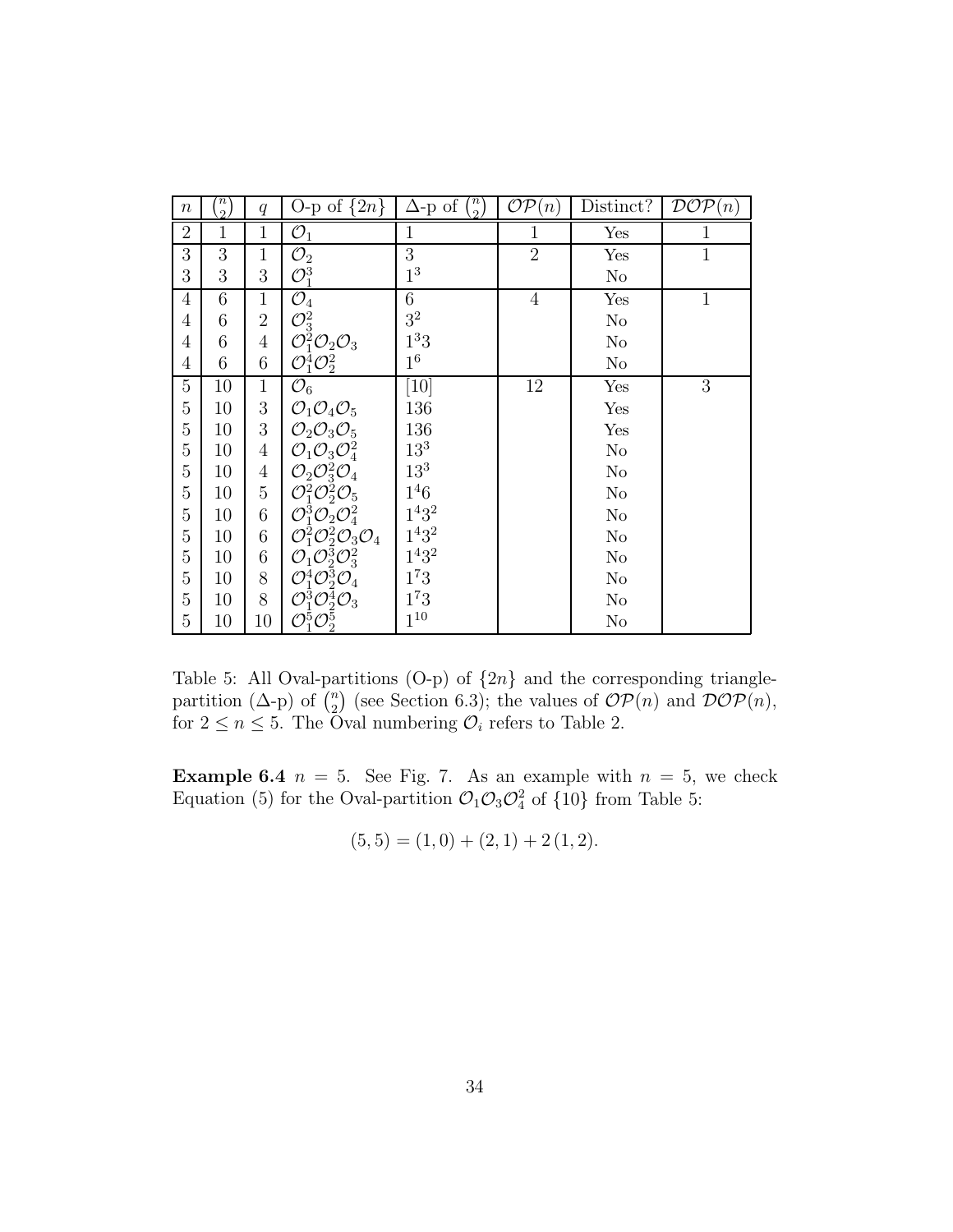

Figure 7: The Oval-partition  $\mathcal{O}_1\mathcal{O}_3\mathcal{O}_4^2$  of  $\{10\}$ .

Observe that the total number of 1's in the TAIS's of the Ovals in the above Oval-partition equals  $n = 5$ , in agreement with Remark 6.2.

See Table 2,  $n = 5$ . In total there are 6  $(5, k)$ -Ovals:  $\{O_1, O_2, O_3, O_4, O_5, O_6\}$ . Let  $\mathcal{RIV}(5) = \{ RIV(\mathcal{O}_1), RIV(\mathcal{O}_2), RIV(\mathcal{O}_3), RIV(\mathcal{O}_4), RIV(\mathcal{O}_5), RIV(\mathcal{O}_6) \}$  $\{(1,0), (0,1), (2,1), (1,2), (3,3), (5,5)\}.$  Then to find all Oval-partitions of  $\{10\}$  is equivalent to finding all sums of elements of  $\mathcal{RIV}(5)$  which are equal to  $\text{RIV}(\{10\}) = (5, 5)$ , where elements can be used more than once.

**Remark 6.5** Similarly, to find all Oval-partitions of  $\{2n\}$  is equivalent to finding all sums of elements of the multiset of RIV's of all (*n, k*)-Ovals which are equal to  $\text{RIV}(\{2n\})$ , where elements can be used more than once.

The values of  $OP(n)$  and  $DOP(n)$  for  $2 \leq n \leq 5$  are given in Table 5, we have also computed  $\mathcal{OP}(6) = 58$ ,  $\mathcal{DOP}(6) = 7$ ,  $\mathcal{DOP}(7) = 42$ , and  $DOP(8) = 334$ . The sequences  $\{OP(n) | n \geq 1\} = \{1, 1, 2, 4, 12, 58, ...\}$ and  $\{\mathcal{DOP}(n) | n \geq 1\} = \{1, 1, 1, 1, 3, 7, 42, 334, ...\}$  now appear in [7] as sequences A177921 and A181148 respectively.

We may also think about the Oval-partition  $\{2n\}\rightarrow \mathcal{O}_1\cup\mathcal{O}_2\cup\cdots\cup\mathcal{O}_q$  in terms of subsets  $S \subseteq \mathbb{Z}_n$ . From Example 5.12(a) the regular  $2n$ -gon  $\{2n\}$  is a magic  $(n, n, n)$ -Oval with corresponding  $(n, n, n)$ -CDS  $D = \{0, 1, \ldots, n-1\}.$ We modify the proof of Theorem 5.11 to give the following.

**Theorem 6.6** *The Oval-partition*  $\{2n\} \rightarrow \mathcal{O}_1 \cup \mathcal{O}_2 \cup \cdots \cup \mathcal{O}_q$  *exists if and only if there exists q subsets*  $D_1, D_2, \ldots, D_q \subseteq \mathbb{Z}_n$  *with the property that*  $\Delta(\{0,1,\ldots,n-1\}) = \Delta(D_1) \cup \Delta(D_2) \cup \cdots \cup \Delta(D_q).$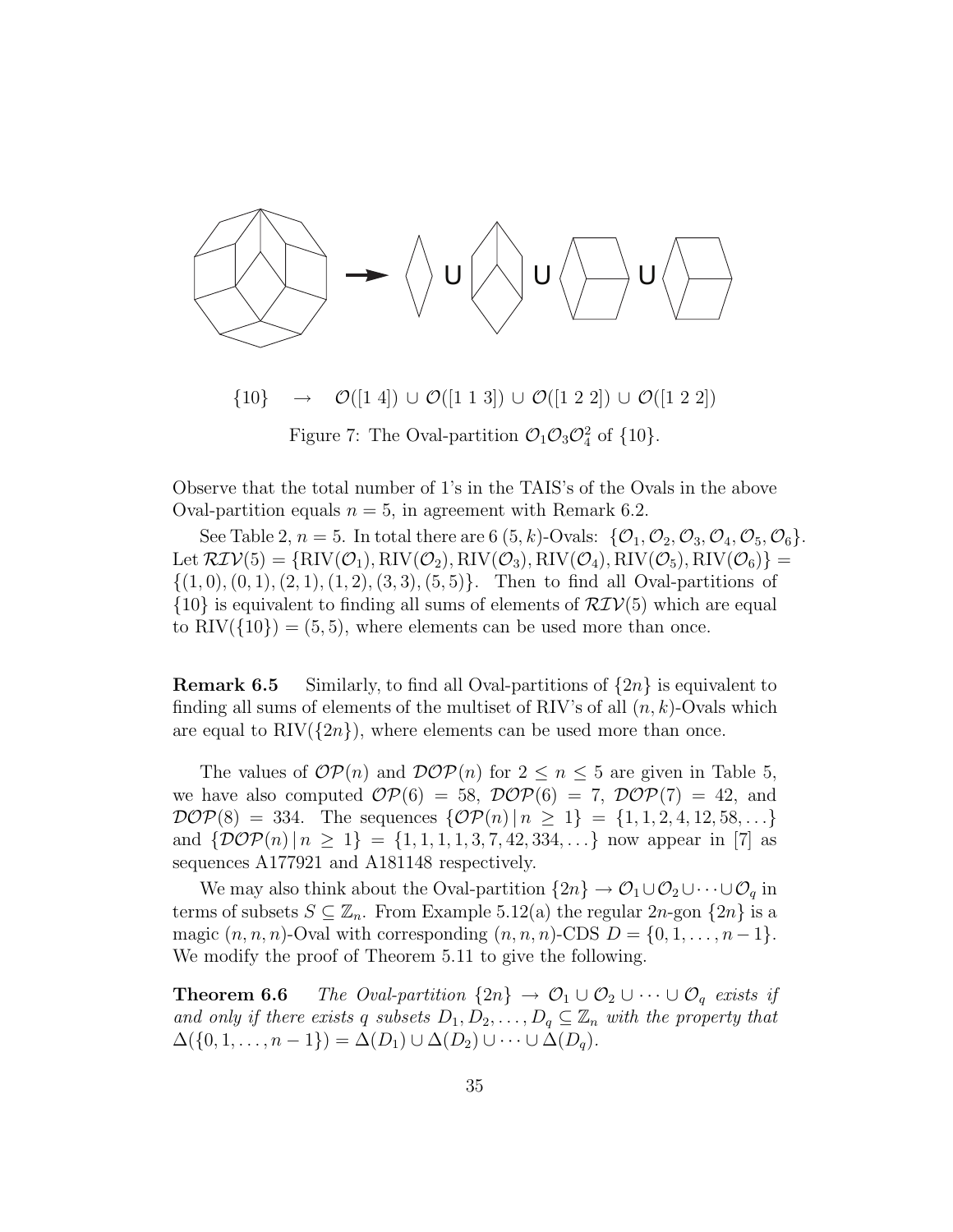**Example 6.7**  $n = 5$ . See Example 6.4. We have  $D = \{0, 1, 2, 3, 4\}$  and  $\Delta(D) = \{1^5, 2^5, 3^5, 4^5\}$ , and subsets of  $\mathbb{Z}_5$ :  $D_1 = \{0, 1\}$ ,  $D_2 = \{0, 1, 2\}$ , and  $D_3 = D_4 = \{0, 1, 3\}.$ 

# **6.1 Homologous Oval-partitions, isopart triples, cyclic difference families**

Here we consider Oval-partitions of  $\{2n\}^p$  in which the Ovals  $\mathcal{O}_i$  are  $(n, k)$ -Ovals, where *k* is fixed.

**Definition 6.8** A *homologous* Oval-partition of  $\{2n\}^p$  is a partition of the rhombs from  $\{2n\}^p$  into *q*  $(n, k)$ -Ovals,  $\mathcal{O}_i$ , for a *fixed*  $k \geq 2$ :

$$
\{2n\}^p \to \mathcal{O}_1 \cup \mathcal{O}_2 \cup \cdots \cup \mathcal{O}_q.
$$

Note that the  $(n, k)$ -Ovals  $\mathcal{O}_i$  need not be congruent.

When  $p = 1$  for a homologous Oval-partition of  $\{2n\}$  to exist we require  $\mu$ 2  $\sum_{n=1}^{\infty}$ 2 There is a homologous Oval-partition of  $\{2n\}$  into  $q = 1(n, n)$ -Oval, namely into  $\{2n\}$  itself, and another into  $q = \binom{n}{2}$   $(n, 2)$ -Ovals, namely into the  $\binom{n}{2}$ rhombs of  $\{2n\}$ . We consider these two partitions as trivial, and so in the following restrict ourselves to  $2 \le q \le {n \choose 2}$  $\big) - 1.$ 

**Definitions 6.9**  $[(n, k), q]$  isopart triple, realizable

(1) The ordered triple  $[(n, k), q]$  is an *isopart triple* if

$$
\binom{n}{2} = q \binom{k}{2} \quad \text{for some} \quad 2 \le q \le \binom{n}{2} - 1,
$$

so  $k \geq 3$ .

(2) The isopart triple  $[(n, k), q]$  is *realizable* if there exists a homologous Oval-partition of  $\{2n\}$  into *q* (not necessarily congruent)  $(n, k)$ -Ovals.

#### **Example 6.10**

(a)  $[(n, k), q] = [(4, 3), 2]$ . See Table 2. The smallest isopart triple which is realizable is  $[(4,3),2]$ . The relevant homologous Oval-partition is  $\{8\} \rightarrow$  $\mathcal{O}_3^2 = \mathcal{O}([1\ 1\ 2])^2.$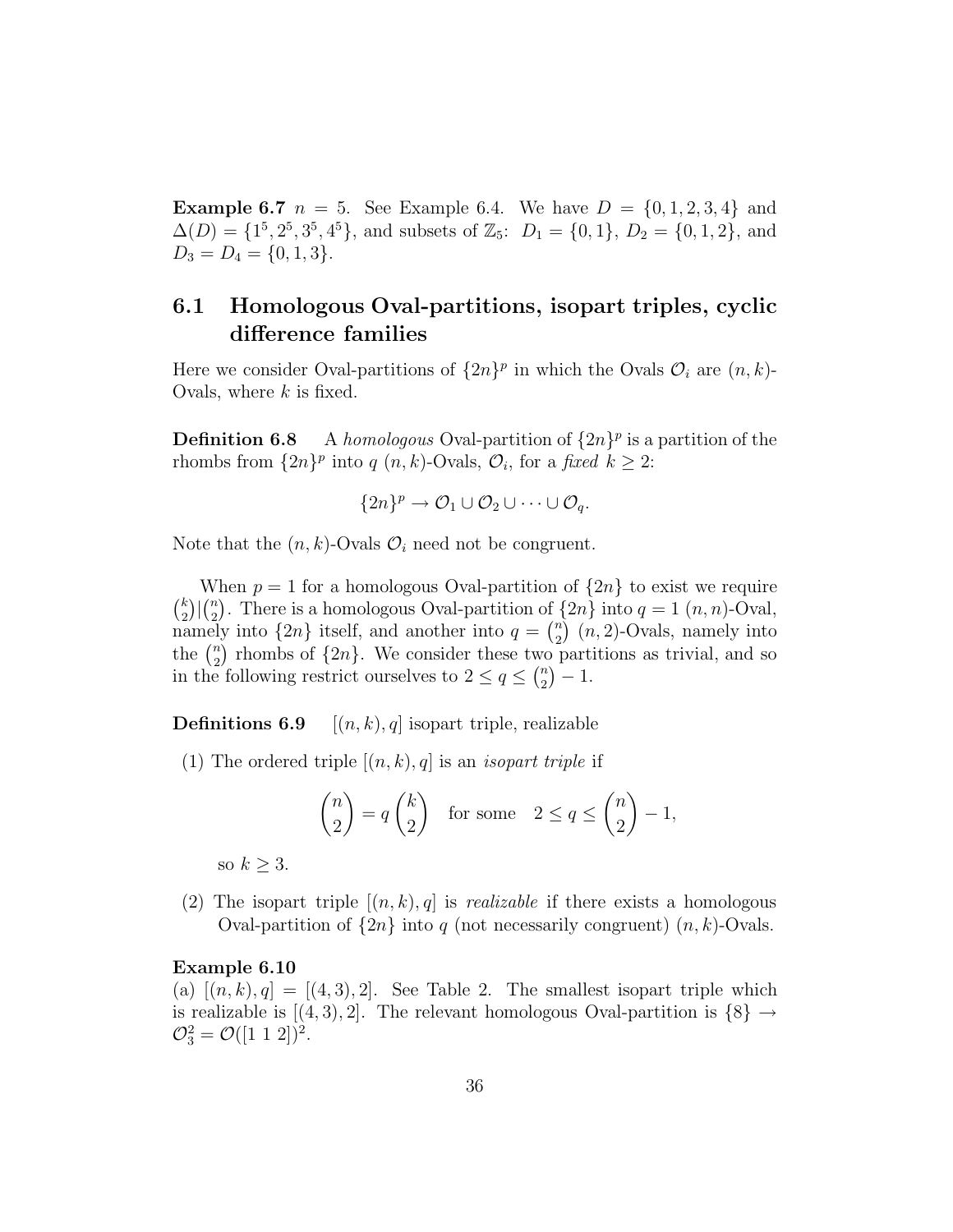(b)  $[(n, k), q] = [(6, 3), 5]$ . See Table 2. The smallest isopart triple which is not realizable is  $[(6, 3), 5]$ .

Suppose there is a homologous Oval-partition

$$
\{12\} \to \mathcal{O}_4^{q_1} \cup \mathcal{O}_5^{q_2} \cup \mathcal{O}_6^{q_3}
$$

where each  $q_i \geq 0$ . Then the system of equations containing the equation  $q_1 + q_2 + q_3 = 5$  together with the RIV Equations (5):

$$
(6,6,3) = q_1(2,1,0) + q_2(1,1,1) + q_3(0,3,0)
$$

must have a solution in the non-negative integers. That is, the system

$$
q_1 + q_2 + q_3 = 5, \ 2q_1 + q_2 = 6, \ q_1 + q_2 + 3q_3 = 6, \ q_2 = 3,
$$

must have a solution in the non-negative integers, a contradiction. Hence the isopart triple  $[(6,3),5]$  is not realizable.

See Table 6 for all isopart triples  $[(n, k), q]$  for  $2 \leq n \leq 16$ . All are realizable except [(**6***,* **3**)*,* **5**] and [(**10***,* **3**)*,* **15**].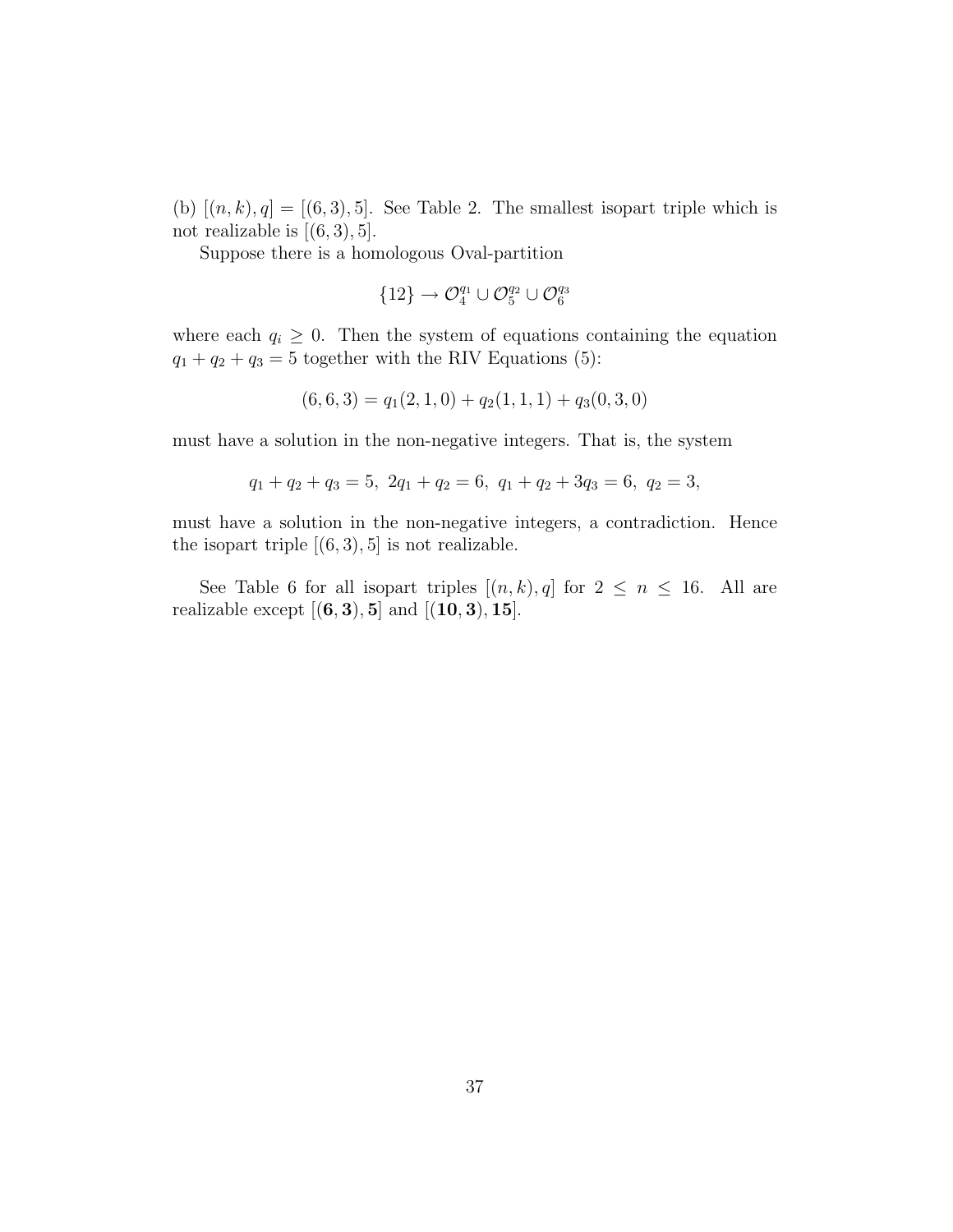| [(n,k),q]     | Example of a homologous Oval-partition realizing $[(n, k), q]$                                                                                                                               |
|---------------|----------------------------------------------------------------------------------------------------------------------------------------------------------------------------------------------|
| [(4,3),2]     | $\mathcal{O}([1\ 1\ 2])^2$ (magic)                                                                                                                                                           |
| [(6,3),5]     | Not realizable                                                                                                                                                                               |
| [(7,3),7]     | $\mathcal{O}([1\ 2\ 4])^7$ (magic, see Table 4 row $(7,3,1)$ , and Example 6.19(b))                                                                                                          |
| [(9,3),12]    | $\mathcal{O}([1\ 1\ 7])^3\mathcal{O}([1\ 4\ 4])^3\mathcal{O}([2\ 2\ 5])^3\mathcal{O}([3\ 3\ 3])^3$                                                                                           |
| [(9,4),6]     | $\mathcal{O}([1\ 1\ 2\ 5])^3\mathcal{O}([1\ 3\ 2\ 3])^3$                                                                                                                                     |
| [(10,3),15]   | Not realizable                                                                                                                                                                               |
| [(10,6),3]    | $\mathcal{O}([1\ 1\ 1\ 1\ 3\ 3])\mathcal{O}([1\ 1\ 2\ 1\ 1\ 4])\mathcal{O}([1\ 2\ 1\ 2\ 2\ 2])$ (see §3.9 p.22 of [8] and Fig. 8)                                                            |
| [(12,3),22]   | $\mathcal{O}([1\ 2\ 9])^4\mathcal{O}([1\ 3\ 8])^4\mathcal{O}([1\ 4\ 7])^4\mathcal{O}([2\ 4\ 6])^4\mathcal{O}([2\ 5\ 5])^4\mathcal{O}([3\ 3\ 6])^2$                                           |
| [(12, 4), 11] | $\mathcal{O}([1\ 1\ 3\ 7])\mathcal{O}([1\ 2\ 1\ 8])\mathcal{O}([1\ 2\ 4\ 5])\mathcal{O}([1\ 2\ 5\ 4])\mathcal{O}([1\ 2\ 2\ 7])\mathcal{O}([1\ 3\ 1\ 7])$                                     |
|               | $\mathcal{O}([1\ 4\ 1\ 6])\mathcal{O}([1\ 4\ 2\ 5])\mathcal{O}([2\ 2\ 2\ 6])\mathcal{O}([2\ 2\ 3\ 5])\mathcal{O}([3\ 3\ 3\ 3])$                                                              |
| [(13,3),26]   | $\overline{\mathcal{O}([1\ 3\ 9])^{13}}\mathcal{O}([2\ 5\ 6])^{13}$                                                                                                                          |
| [(13, 4), 13] | $\mathcal{O}([1 2 6 4])^{13}$ (magic, see Table 4 row $(13, 4, 1)$ )                                                                                                                         |
| [(15,3),35]   | $\mathcal{O}([1\ 1\ 1\ 3])^5\ \mathcal{O}([1\ 7\ 7])^5\ \mathcal{O}([2\ 2\ 1\ 1])^5\ \mathcal{O}([3\ 3\ 9])^5\ \mathcal{O}([3\ 6\ 6])^5\ \mathcal{O}([4\ 4\ 7])^5\ \mathcal{O}([5\ 5\ 5])^5$ |
| [(15,6),7]    | $\mathcal{O}([1\ 1\ 2\ 1\ 6\ 4])\mathcal{O}([1\ 1\ 2\ 3\ 2\ 6])\mathcal{O}([1\ 1\ 2\ 3\ 6\ 2])\mathcal{O}([1\ 2\ 2\ 7\ 1\ 2])$                                                               |
|               | $\mathcal{O}([1\ 2\ 4\ 1\ 2\ 5])\mathcal{O}([1\ 2\ 4\ 1\ 4\ 3])\mathcal{O}([1\ 3\ 2\ 4\ 1\ 4])$                                                                                              |
| [(15,7),5]    | $\mathcal{O}([1\ 1\ 2\ 1\ 3\ 2\ 5])^5$ (magic, see Table 4 row (15, 7, 3), and Example 6.19(c))                                                                                              |
| [(16,3),40]   | $\mathcal{O}([1\ 2\ 13])^8\,\mathcal{O}([1\ 7\ 8])^8\,\mathcal{O}([2\ 4\ 10])^8\,\mathcal{O}([3\ 4\ 9])^8\,\mathcal{O}([5\ 5\ 6])^8$                                                         |
| [(16, 4), 20] | See $\S 3.9$ p.23 of $[8]$                                                                                                                                                                   |
| [(16,5),12]   | See Example 6.11                                                                                                                                                                             |
| [(16,6),8]    | $\mathcal{O}([1\ 1\ 2\ 1\ 5\ 6])^4\mathcal{O}([1\ 5\ 2\ 2\ 3\ 3])^4$ (see Example 6.20)                                                                                                      |

Table 6: All isopart triples  $[(n, k), q]$  for  $2 \leq n \leq 16$ , and an example of a homologous Oval-partition realizing the triple. Triples [(**6***,* **3**)*,* **5**] and  $[(10, 3), 15]$  are not realizable.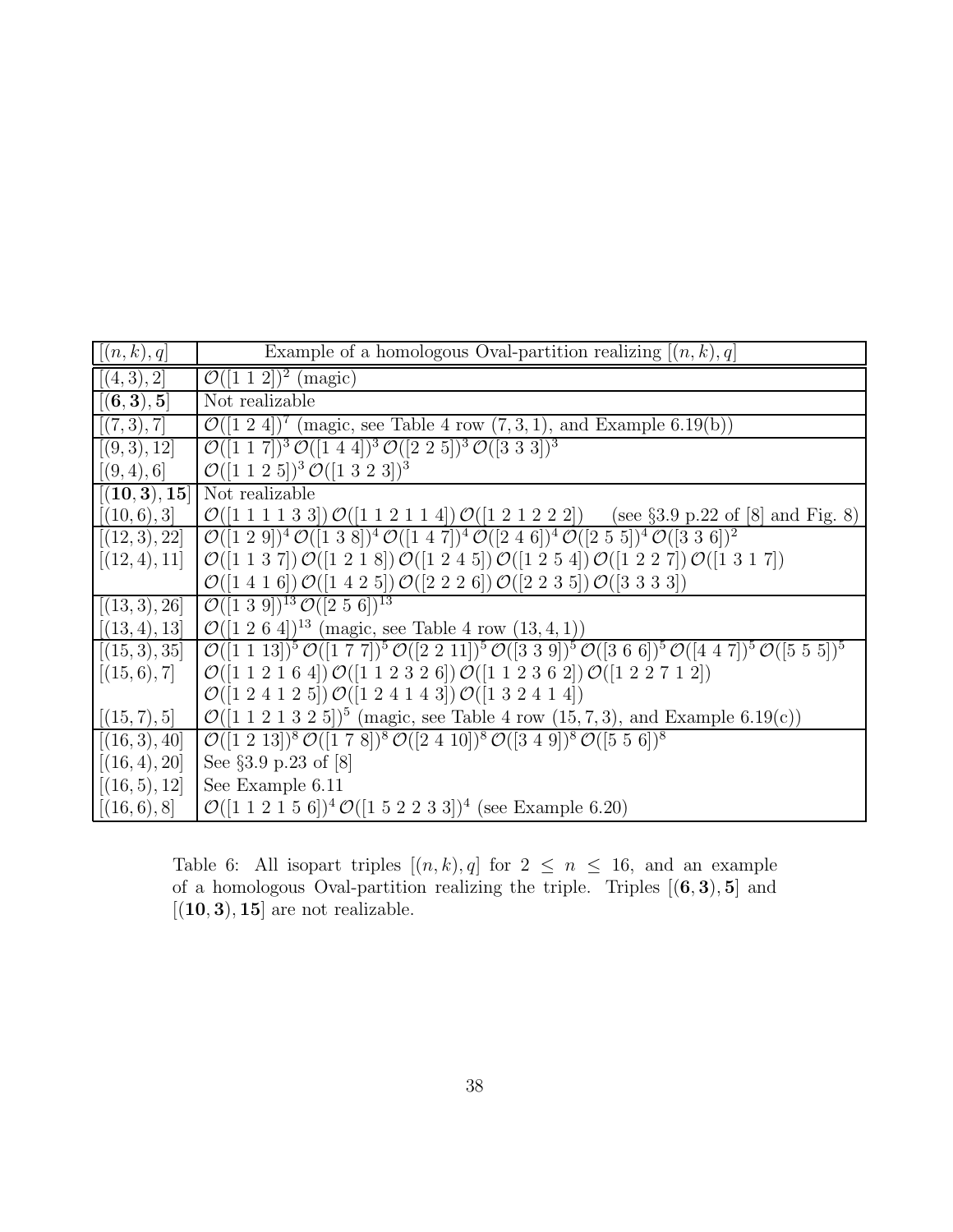

Figure 8: The homologous Oval-partition of {20} for isopart triple [(10*,* 6)*,* 3] from Table 6.

**Example 6.11**  $(n, k) = (16, 5)$ . Isopart triple  $[(16, 5), 12]$ . See §3.9 p.24 of [8]. Here each of the 12 (16*,* 5)-Ovals are distinct, *i.e.*, incongruent. The Table below gives the TAIS's and RIV's of these 12 Ovals.

| TAIS                                 | R I V                                            |
|--------------------------------------|--------------------------------------------------|
| $[1\;1\;1\;3\;10]$                   | (3, 2, 2, 1, 1, 1, 0, 0)                         |
| [1 2 9 1 3                           | (2, 1, 2, 2, 1, 1,<br>1,<br>$\left( 0\right)$    |
| $[1\;5\;2\;3\;5\;]$                  | 0, 3, 2, 1,<br>(1,<br>1,<br>1,<br>1)             |
| [14326                               | 1, 2, 1, 2,<br>(1,<br>1)<br>1,<br>1,             |
| [12517                               | (2, 1,<br>1, 2,<br>1,<br>0, 1,<br>2)             |
| 22237                                | 1, 2, 1, 1, 2,<br>(0, 3,<br>$\left( 0\right)$    |
| [22327                               | 3, 1, 1, 2, 0, 3,<br>(0, 0)<br>$\left( 0\right)$ |
| [12364                               | 1, 2, 1, 2, 2, 1,<br>(1,<br>$\left( 0\right)$    |
| $[1\;3\;1\;3\;8]$                    | (2,<br>0, 2, 3, 1, 0, 1,<br>1)                   |
| $\left\lceil 1 \right\rceil$<br>1338 | (2, 1, 2, 1,<br>1, 1,<br>1,<br>1)                |
| 2424<br>$\overline{4}$               | (0, 2, 0, 3, 0, 4, 0,                            |
| $[1\;3\;5\;1\;6\;]$                  | 2, 0, 1, 1, 1, 2, 2,<br>1)                       |
|                                      | (16,16,16,16,16,16,16,8)                         |

Homologous Oval-partitions are closely related to another class of combinatorial objects, (*cf.*, Theorem 6.6):

**Definition 6.12** A  $(n, k, \lambda)$ -cyclic difference family –  $(n, k, \lambda)$ -CDF – is a collection of *q k*-subsets  $D_1, D_2, \ldots, D_q \subseteq \mathbb{Z}_n$  with the property that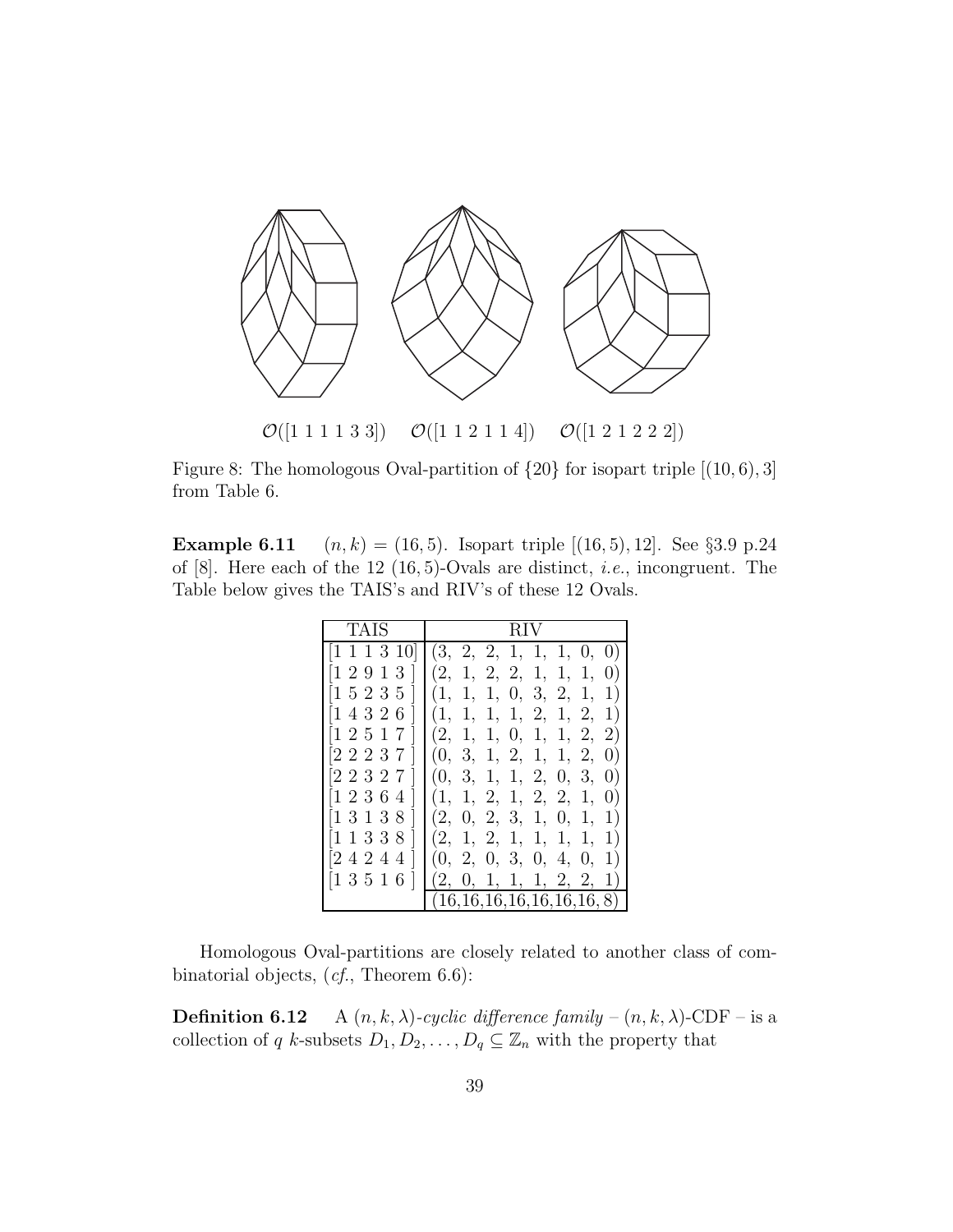$\Delta(D_1) \cup \Delta(D_2) \cup \cdots \cup \Delta(D_q)$  contains every non-zero element of  $\mathbb{Z}_n$  exactly *λ* times.

**Remark 6.13** See Equation (3). In a  $(n, k, \lambda)$ -CDF we have

$$
\lambda(n-1) = q k(k-1),
$$

hence  $q = \frac{\lambda(n-1)}{k(k-1)}$  is an integer.

From Definition 6.8 of a homologous Oval-partition of {2*n*} and Definition 6.12 of a  $(n, k, \lambda)$ -CDF and Theorem 6.6 we have the following result.

**Corollary 6.14** *There exists a homologous Oval-partition of* {2*n*} *into q* (*n, k*)*-Ovals if and only if there exists a* (*n, k, n*)*-CDF.*

Clearly, by taking unions of CDF's, there exists a  $(n, k, n)$ -CDF if and only if there exists a collection of  $(n, k, \lambda_i)$ -CDF's with  $\sum_i \lambda_i = n$ . Hence, another main result follows.

**Theorem 6.15** *There exists a homologous Oval-partition of* {2*n*} *into q*  $(n, k)$ -Ovals (*i.e., isopart triple*  $[(n, k), q]$  *is realizable) if and only if there* exists a collection of  $(n, k, \lambda_i)$ -CDF's with  $\sum_i \lambda_i = n$ .

#### **Example 6.16**

(a)  $(n, k) = (9, 4)$ . See Example 1.6(a) p.470 of [3] for the  $(9, 4, 3)$ -CDF with  $D_1 = \{0, 1, 2, 4\}$  and  $D_2 = \{0, 3, 4, 7\}$ . Using 3 copies of this CDF we produce the following homologous Oval-partition of {18} into 6 (9*,* 4)-Ovals:  $\mathcal{O}(\alpha(D_1))^3 \mathcal{O}(\alpha(D_2))^3 = \mathcal{O}([1\ 1\ 2\ 5])^3 \mathcal{O}([1\ 3\ 2\ 3])^3$ . This realizes isopart triple  $[(9, 4), 6]$  with the same partition as given in Table 6.

(b)  $(n, k) = (16, 3)$ . Conversely, we may take a partition which realizes an isopart triple from Table 6 and produce a CDF. For example, the 5 (16*,* 3)- Ovals from row  $[(16,3),40]$ :  $\mathcal{O}([1\ 2\ 13])$   $\mathcal{O}([1\ 7\ 8])$   $\mathcal{O}([2\ 4\ 10])$   $\mathcal{O}([3\ 4\ 9])$   $\mathcal{O}([5\ 5\ 6])$ produce a  $(16, 3, 2)$ -CDF with  $D_1 = \{0, 1, 3\}, D_2 = \{0, 1, 8\}, D_3 = \{0, 2, 6\},$  $D_4 = \{0, 3, 7\}$ , and  $D_5 = \{0, 5, 10\}$  which is not  $(u, z)$ -equivalent to the (16*,* 3*,* 2)-CDF in Examples 16.13, p.394 of Colbourn and Dinitz [4].

(c)  $(n, k) = (6, 3)$ . From Table 6 we see that isopart triple  $[(6, 3), 5]$  is not realizable, so, from Theorem 6.15, there does not exist a (6*,* 3*,* 6)-CDF nor a (6*,* 3*,* 2)-CDF; see Table II.2.29, p.61 of [4].

(d)  $(n, k) = (10, 3)$ . Similarly, isopart triple  $[(10, 3), 15]$  is not realizable, so there does not exist a (10*,* 3*,* 10)-CDF nor a (10*,* 3*,* 2)-CDF; see Table II.2.29, p.61 of [4] again.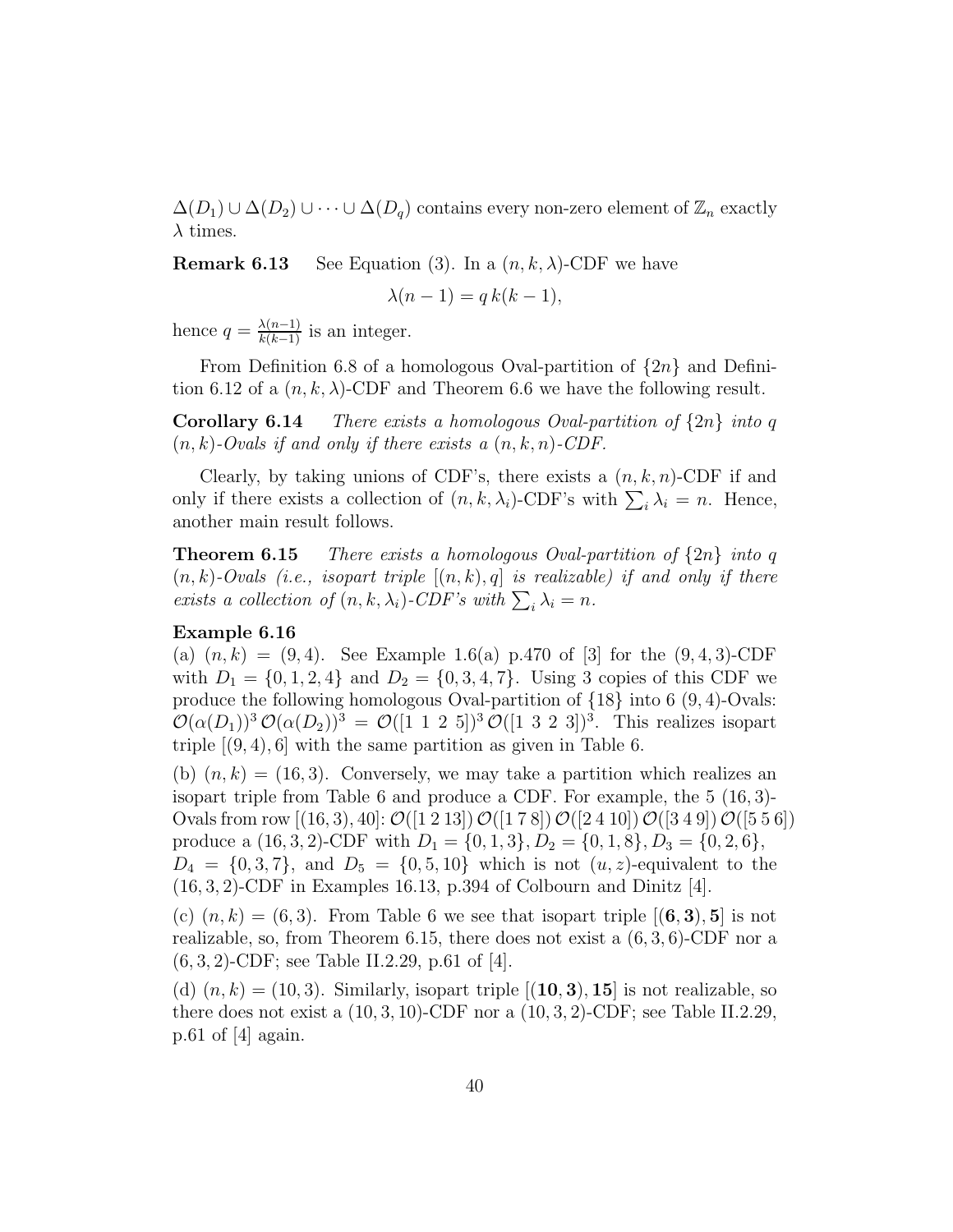### **6.2 Magic Oval-partitions**

Recall that in a  $(n, k, \lambda)$ -CDS we have  $\lambda(n-1) = k(k-1)$ .

As mentioned in Section 1 this research was partially motivated by Question (iii) on p. 10 of Schoen [8].

*Fix*  $n \geq 2$ *, for which integers p and q can the rhombs contained in p copies of* {2*n*} *be partitioned to tile q* congruent *Ovals?*

**Definition 6.17** A *magic* Oval-partition of  $\{2n\}^p$  is a partition of the rhombs contained in  $\{2n\}^p$  into *q* congruent  $(n, k)$ -Ovals,  $\mathcal{O}$ :

$$
\{2n\}^p \to \mathcal{O}^q. \tag{6}
$$

We now show that if such a magic Oval-partition of  $\{2n\}^p$  exists, then  $\mathcal O$ is magic.

**Theorem 6.18** *The partition*  $\{2n\}^p \rightarrow \mathcal{O}^q$  *exists if and only if there exists a*  $(n, k, \frac{pn}{q})$ -CDS, (O will then be a magic  $(n, k, \frac{pn}{q})$ -Oval).

**Proof.** For odd *n*. Necessity: suppose that such a partition (6) exists. Consider  $\rho_h$ , the rhomb of  $\text{SRI}_{2n}$  with principle index *h*, for any fixed *h* = 1, 2, ...,  $\frac{n-1}{2}$ . It appears *pn* times on the left in partition (6) and  $q\lambda_h$  times on the right, *i.e.*, it appears  $\lambda_h = \frac{pn}{q}$  times in  $\mathcal{O}$ . Thus  $\lambda_h$  is independent of *h*, and so  $\mathcal{O}$  is a magic  $(n, k, \frac{pn}{q})$ -Oval, (for some suitable *k* satisfying  $k(k-1) = \frac{pn}{q}(n-1).$ 

Sufficiency: conversely given a magic  $(n, k, \frac{pn}{q})$ -Oval  $\mathcal O$  it contains  $\frac{pn}{q}$  copies of each rhomb  $\rho_h$ . So  $\mathcal{O}^q$  contains *pn* copies of each  $\rho_h$ , but this is exactly the number of copies of  $\rho_h$  in  $\{2n\}^p$ .

For even *n*. The proof is similar to the above, but we consider the nonsquare rhombs  $\rho_h$  for  $h = 1, 2, \ldots, \frac{n}{2} - 1$ , and the square rhomb  $\rho_{\frac{n}{2}}$  as separate cases.  $\Box$ 

We can find a partition where *p* and *q* are the smallest by considering:

$$
\frac{p}{q} = \frac{\lambda}{n} = \frac{\lambda^*}{n^*}
$$

where  $gcd(\lambda^*, n^*) = 1$ . This gives the partition:

$$
\{2n\}^{\lambda^*} \to \mathcal{O}^{n^*}.
$$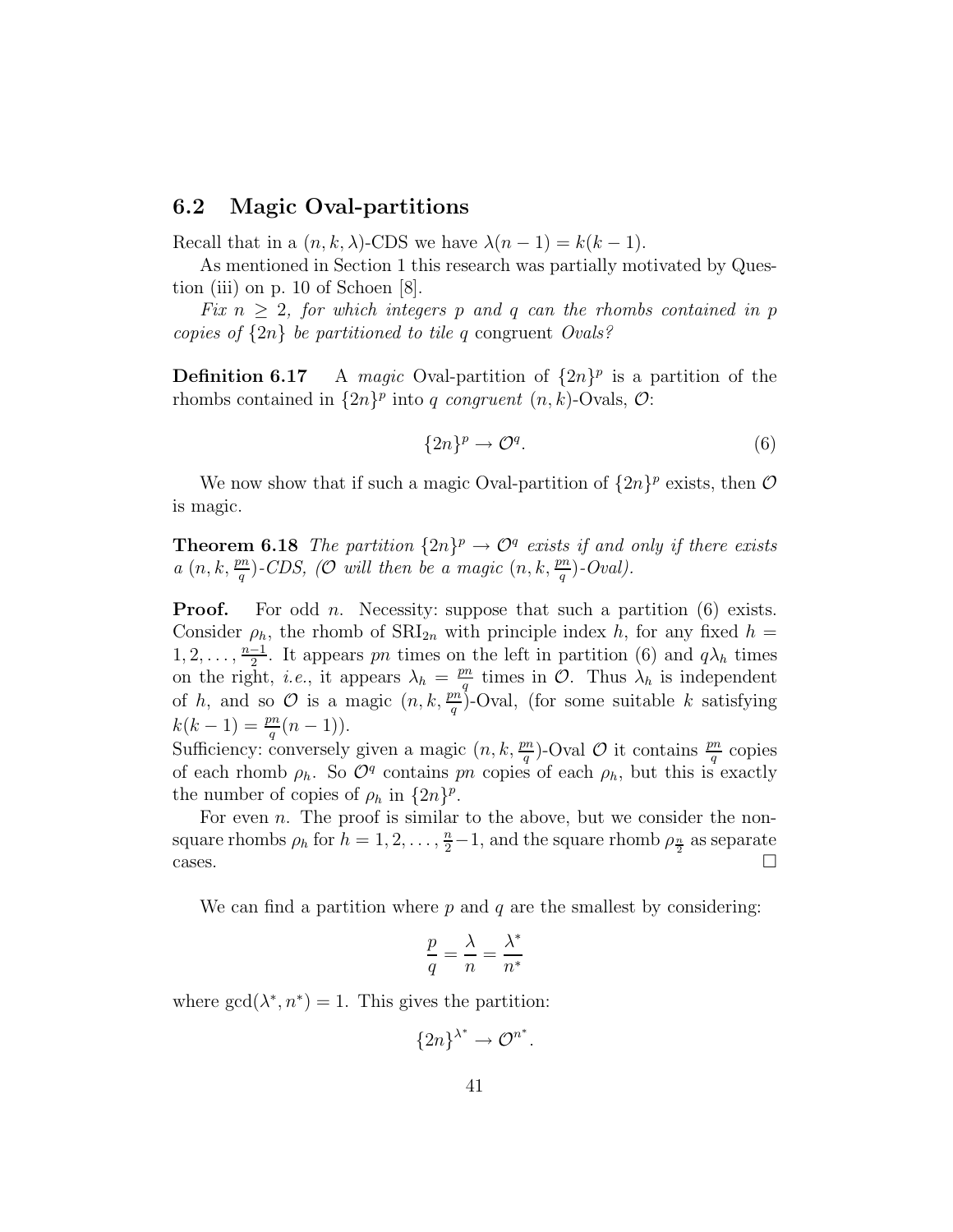Any other partition with the same  $\mathcal O$  is a 'multiple' of this one.

Note that if  $\lambda^* = 1$  and  $2 \leq n^* \leq {n \choose 2}$  $(-1)$  then  $[(n, k), n^*]$  is a realizable isopart triple.

#### **Example 6.19**

(a) See Examples 5.12(a) and (b). Oval  $\{2n\}$  is a magic  $(n, n-1, n-2)$ -Oval obtained from the regular  $2n$ -gon  $\{2n\}$  by removing its right-hand strip of rhombs. For odd *n* we have  $\frac{\lambda}{n} = \frac{n-2}{n} = \frac{\lambda^*}{n^*}$ , so the smallest magic Ovalpartition is

$$
{2n}^{n-2} \to {2n}^{n}.
$$

For even  $n = 2m$  the smallest magic Oval-partition is

$$
\{2n\}^{m-1} \to \{2n\}^{\prime m}.
$$

(b) See Example 5.12(c). Oval  $\mathcal{O}([1 2 4])$  is a magic  $(7, 3, 1)$ -Oval with RIV  $(1, 1, 1)$ . Now  $\frac{\lambda}{n} = \frac{1}{7} = \frac{\lambda^*}{n^*}$ , so we have the following magic Oval-partition

 ${14}^1 \rightarrow \mathcal{O}([1\ 2\ 4])^7$ .

The decomposition of  $1 \times RIV({14})$  is  $1 \times (7, 7, 7) \rightarrow 7 \times (1, 1, 1)$ , and the relevant realizable isopart triple is [(7*,* 3)*,* 7]; see Table 6.

(c)  $(n, k) = (15, 7)$ . See Example 5.12(d). Oval  $\mathcal{O}([1 \ 1 \ 2 \ 1 \ 3 \ 2 \ 5])$  is a magic  $(15, 7, 3)$ -Oval. Here  $\frac{\lambda}{n} = \frac{3}{15} = \frac{1}{5}$  so  $\lambda^* = 1$  and  $n^* = 5$ , this gives

$$
{30}^1 \rightarrow \mathcal{O}([1\ 1\ 2\ 1\ 3\ 2\ 5])^5.
$$

The RIV decomposition is  $1 \times (15, 15, 15, 15, 15, 15, 15) \rightarrow 5 \times (3, 3, 3, 3, 3, 3)$ and [(15*,* 7)*,* 5] is the corresponding realizable isopart triple.

(d)  $(n, k) = (11, 5)$ . The  $(11, 5)$ -Oval  $\mathcal{O}([1 \ 1 \ 4 \ 3 \ 2])$  is a magic  $(11, 5, 2)$ -Oval. Here  $\frac{\lambda}{n} = \frac{2}{11}$  so  $\lambda^* = 2$  and  $n^* = 11$ . This gives us the following magic Oval-partition where  $p \neq 1$ :

$$
{22}^2 \rightarrow \mathcal{O}([1\ 1\ 4\ 3\ 2])^{11}.
$$

The RIV decomposition is  $2 \times (11, 11, 11, 11, 11) \rightarrow 11 \times (2, 2, 2, 2, 2)$ .

**Example 6.20**  $(n, k) = (16, 6)$ . From Example 5.21 there does not exist a magic (16*,* 6*,* 2)-Oval, *i.e.*, there does not exist a (16*,* 6)-Oval with RIV  $(2, 2, 2, 2, 2, 2, 1)$ . Now RIV $({16})$  = (16, 16, 16, 16, 16, 16, 16, 8), so  ${16} \leftrightarrow$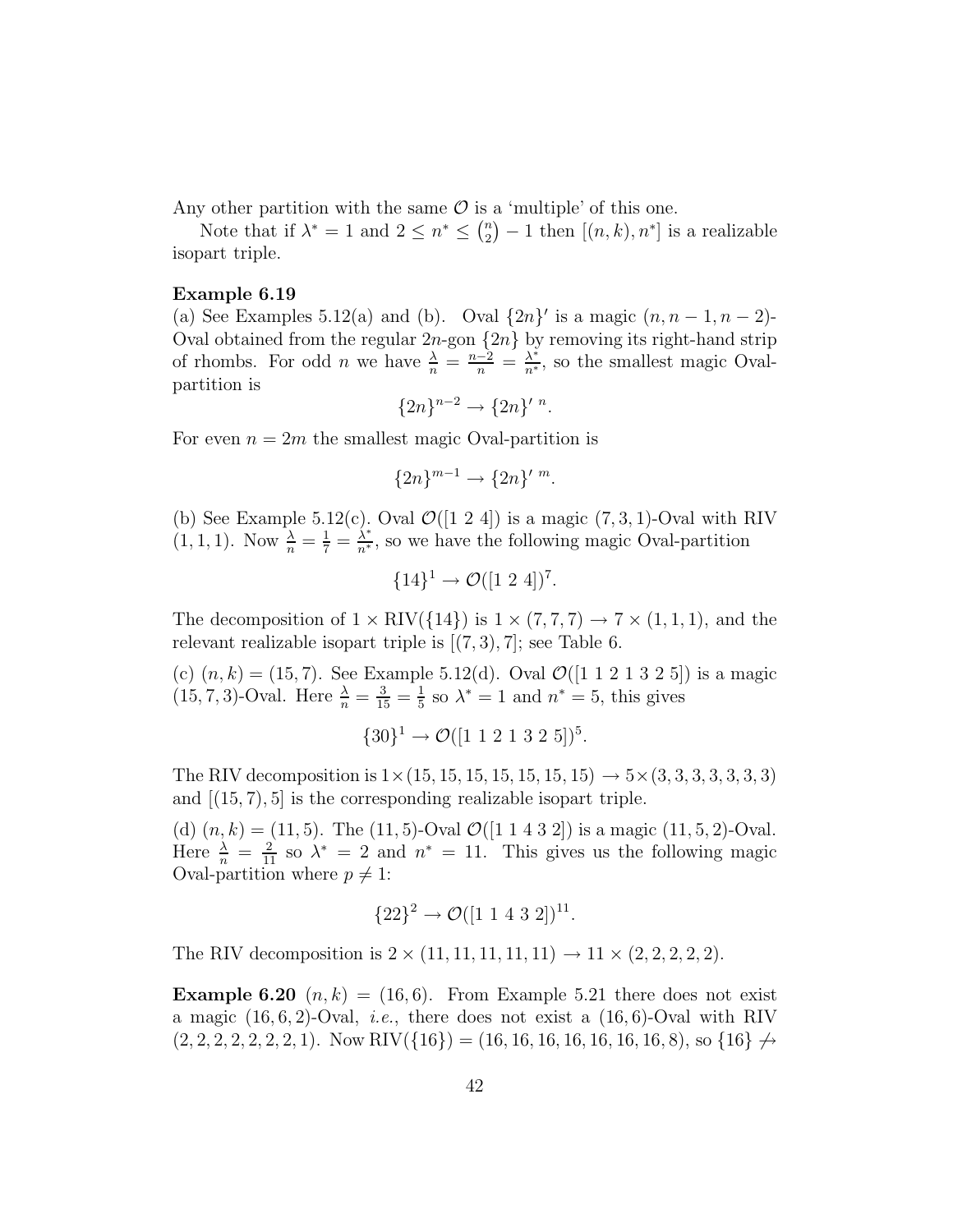$\mathcal{O}^8$  where  $\mathcal O$  is a fixed (16,6)-Oval. In row [(16,6), 8] of Table 6 we gave the homologous Oval-partition

$$
{16} \rightarrow \mathcal{O}([1\ 1\ 2\ 1\ 5\ 6])^4 \mathcal{O}([1\ 5\ 2\ 2\ 3\ 3])^4
$$
,

with RIV decomposition

 $(16, 16, 16, 16, 16, 16, 16, 8) = 4(3, 2, 2, 2, 2, 2, 1, 1) + 4(1, 2, 2, 2, 2, 2, 3, 1).$ 

We now show that for *every* homologous Oval-partition  $\{16\} \rightarrow \mathcal{O}_1^{q_1} \mathcal{O}_2^{q_2}$ into exactly 2 incongruent (16, 6)-Ovals  $\mathcal{O}_1$  and  $\mathcal{O}_2$ , we have  $q_1 = q_2 = 4$ .

Suppose  $q_1 = 1$  and  $q_2 = 7$ . Let  $\text{RIV}(\mathcal{O}_1) = (\lambda_1, \lambda_2, \lambda_3, \lambda_4, \lambda_5, \lambda_6, \lambda_7, \lambda_8)$ and RIV $(\mathcal{O}_2)=(\mu_1, \mu_2, \mu_3, \mu_4, \mu_5, \mu_6, \mu_7, \mu_8)$ . Then (16*,* 16*,* 16*,* 16*,* 16*,* 16*,* 16*,* 8)

 $= (\lambda_1, \lambda_2, \lambda_3, \lambda_4, \lambda_5, \lambda_6, \lambda_7, \lambda_8) + 7(\mu_1, \mu_2, \mu_3, \mu_4, \mu_5, \mu_6, \mu_7, \mu_8),$ 

and  $\lambda_h + 7\mu_h = 16$  for  $h = 1, 2, ..., 7$ . Hence for a fixed  $h = 1, 2, ..., 7$  we have either  $\lambda_h = \mu_h = 2$ , or  $\lambda_h = 9$  and  $\mu_h = 1$ , or  $\lambda_h = 16$  and  $\mu_h = 0$ .  $\sum_{h=1}^{8} \lambda_h = \binom{6}{2} = 15$ . Thus if  $\lambda_h = 2$  for every  $h = 1, 2, ..., 7$  then  $\lambda_8 = 1$ In particular  $\lambda_h \geq 2$  for every  $h = 1, 2, ..., 7$ . Now  $\mathcal{O}_1$  is a (16*,* 6)-Oval so and  $\mathcal{O}_1$  is a magic (16,6,2)-Oval, a contradiction. Hence for some *h* with  $h = 1, 2, \ldots, 7$  we must have  $\lambda_h = 9$  or  $\lambda_h = 16$ , so  $\sum_{h=1}^{7} \lambda_h \ge 6 \times 2 + 9 = 21$ . But  $\sum_{h=1}^{7} \lambda_h \leq 15$ , a contradiction. Hence there is no homologous Ovalpartition  $\{16\} \rightarrow \mathcal{O}_1^1 \mathcal{O}_2^7$ . Similarly, the other possible homologous Ovalpartitions  $\{16\} \rightarrow \mathcal{O}_1^2 \mathcal{O}_2^6$  or  $\{16\} \rightarrow \mathcal{O}_1^3 \mathcal{O}_2^5$  do not exist. Hence the only homologous Oval-partition  $\{16\} \rightarrow \mathcal{O}_1^{q_1} \mathcal{O}_2^{q_2}$  has  $q_1 = q_2 = 4$ ; an explicit example is given above.

#### 6.3 Triangular-partitions of  $\binom{n}{2}$  $\overline{ }$

Recall the *triangular numbers*:  $\{ \binom{n}{2} \}$ 2  $, n \ge 2$ } = {1*,* 3*,* 6*,* 10*,* 15*,* 21*,* 28*,...*}.

**Definitions 6.21** Triangular-partition ( $\Delta$ -partition) of  $\binom{n}{2}$ , realizable

- (1) A *triangular-partition* ( $\Delta$ -*partition*) of  $\binom{n}{2}$ ) is an integer partition of  $\binom{n}{2}$  $\overline{ }$ with each part a triangular number.
- (2) A  $\Delta$ -partition of  $\binom{n}{2}$ ) with *q* parts in which the *i*-th part is  $\binom{k_i}{2}$  is *realizable* if there exists an Oval-partition of  $\{2n\}$  into q Ovals  $\mathcal{O}_i$  in which  $\mathcal{O}_i$  is a  $(n, k_i)$ -Oval, for each  $i = 1, 2, ..., q$ .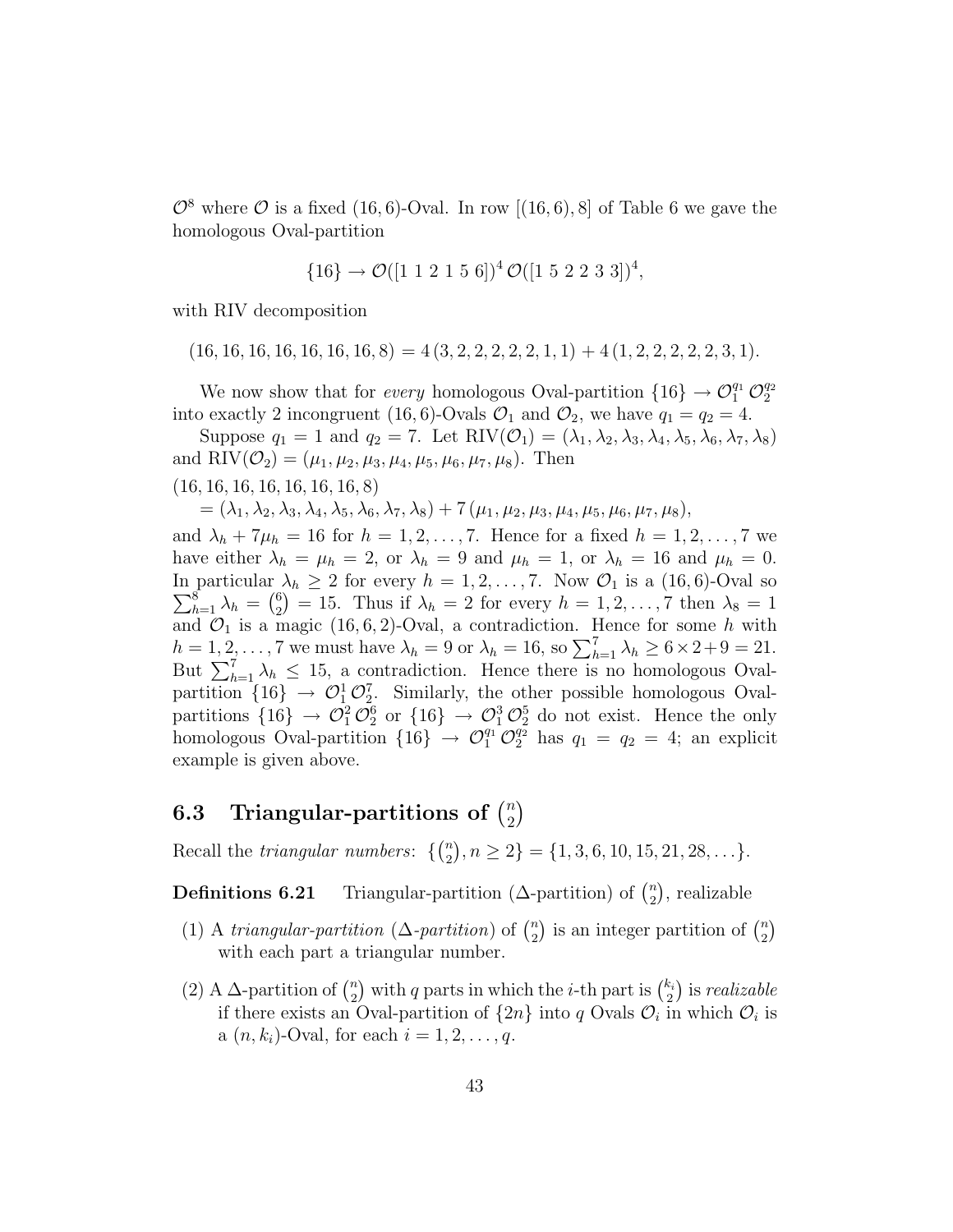**Remark 6.22** The  $\Delta$ -partition of  $\binom{n}{2}$ ) corresponding to isopart triple  $[(n, k), q]$  is  $\binom{k}{2}$  $\big)^q$ .

Table 7 lists all  $\Delta$ -partitions of  $\binom{n}{2}$  for  $n = 2, 3, ..., 8$ . For a fixed *n* the ∆-partitions are given with increasing *q*, and then in lexicographic order for constant *q*. The  $\Delta$ -partition **3<sup>5</sup>** of  $\binom{6}{2}$  $= 15$  is the only  $\Delta$ -partition in Table 7 which is not realizable; see Example 6.10(b), and row  $[(6,3),5]$  of Table 6.

| $\boldsymbol{n}$ | $\frac{n}{2}$ | $\Delta$ -partitions of $\binom{n}{2}$                                                                                                                                                                                             |
|------------------|---------------|------------------------------------------------------------------------------------------------------------------------------------------------------------------------------------------------------------------------------------|
| $\overline{2}$   | 1             | $\mathbf{1}$                                                                                                                                                                                                                       |
| 3                | 3             | $3, 1^3$                                                                                                                                                                                                                           |
| 4                | 6             | $6, 3^2, 1^33, 1^6$                                                                                                                                                                                                                |
| 5                | 10            | $[10]$ , 136, 13 <sup>3</sup> , 1 <sup>4</sup> 6, 1 <sup>4</sup> 3 <sup>2</sup> , 1 <sup>7</sup> 3, 1 <sup>10</sup>                                                                                                                |
| 6                | 15            | $[15]$ , 36 <sup>2</sup> , 1 <sup>2</sup> 3[10], 3 <sup>3</sup> 6, 1 <sup>3</sup> 6 <sup>2</sup> , <b>3<sup>5</sup></b> , 1 <sup>5</sup> [10], 1 <sup>3</sup> 3 <sup>2</sup> 6, 1 <sup>3</sup> 3 <sup>4</sup> , 1 <sup>6</sup> 36, |
|                  |               | $1^63^3$ , $1^96$ , $1^93^2$ , $1^{12}3$ , $1^{15}$                                                                                                                                                                                |
| 7                | 21            | $[21], 6[15], 1[10]2, 32[15], 363, 133[15], 1236[10], 3362, 1363$                                                                                                                                                                  |
|                  |               | $1233[10], 356, 16[15], 156[10], 133262, 37, 1532[10], 13346,$                                                                                                                                                                     |
|                  |               | $1^636^2$ , $1^33^6$ , $1^83[10]$ , $1^63^36$ , $1^96^2$ , $1^63^5$ , $1^{11}[10]$ , $1^93^26$ , $1^93^4$ ,                                                                                                                        |
|                  |               | $1^{12}36, 1^{12}3^3, 1^{15}6, 1^{15}3^2, 1^{18}3, 1^{21}$                                                                                                                                                                         |
| 8                | 28            | [28], 16[21], 3[10][15], 13 <sup>2</sup> [21], 16 <sup>2</sup> [15], 6 <sup>3</sup> [10], 1 <sup>3</sup> [10][15],                                                                                                                 |
|                  |               | $1^26[10]^2$ , $13^26[15]$ , $3^26^2[10]$ , $1^43[21]$ , $1^23^2[10]^2$ , $13^4[15]$ ,                                                                                                                                             |
|                  |               | $1364$ , $346[10]$ , $1436[15]$ , $13362[10]$ , $13363$ , $36[10]$ , $17[21]$ ,                                                                                                                                                    |
|                  |               | $1^53[10]^2$ , $1^43^3[15]$ , $1^46^4$ , $1^33^36[10]$ , $13^56^2$ , $1^76[15]$ , $1^66^2[10]$ ,                                                                                                                                   |
|                  |               | $1^43^26^3$ , $1^33^5[10]$ , $13^76$ , $1^8[10]^2$ , $1^73^2[15]$ , $1^63^26[10]$ , $1^43^46^2$ ,                                                                                                                                  |
|                  |               | $139$ , $17363$ , $1634[10]$ , $14366$ , $1103[15]$ , $1936[10]$ , $173362$ , $1438$ ,                                                                                                                                             |
|                  |               | $1^{10}6^3$ , $1^93^3[10]$ , $1^73^56$ , $1^{13}[15]$ , $1^{12}6[10]$ , $1^{10}3^26^2$ , $1^73^7$ ,                                                                                                                                |
|                  |               | $1^{12}3^2[10]$ , $1^{10}3^46$ , $1^{13}36^2$ , $1^{10}3^6$ , $1^{15}3[10]$ , $1^{13}3^36$ , $1^{16}6^2$ , $1^{13}3^5$ ,                                                                                                           |
|                  |               | $1^{18}[10]$ , $1^{16}3^26$ , $1^{16}3^4$ , $1^{19}36$ , $1^{19}3^3$ , $1^{22}6$ , $1^{22}3^2$ , $1^{25}3$ , $1^{28}$                                                                                                              |

Table 7: All  $\Delta$ -partitions of  $\binom{n}{2}$ for  $2 \le n \le 8$ . All are realizable except  $3^5$ , for  $n = 6$ .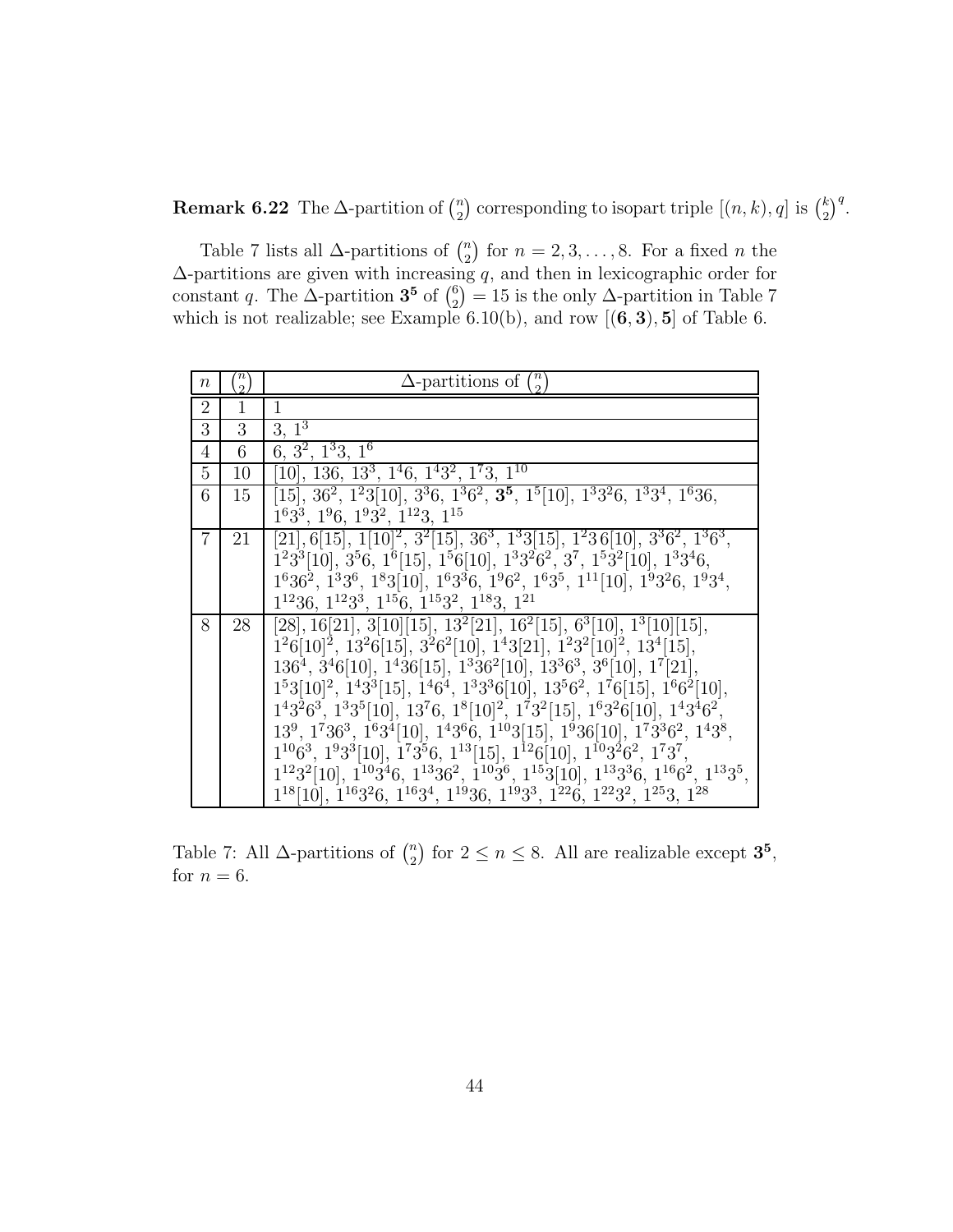**Example 6.23** 2  $\leq n \leq 6$ . See Table 5 for realizations of all  $\Delta$ -partitions of  $\binom{n}{2}$ for  $2 \le n \le 5$ . See Table 8 for all  $\Delta$ -partitions of  $\binom{6}{2}$  $= 15$  and, except for  $\mathbf{3}^5$ , an Oval-partition of  $\{12\}$  which realizes it. The  $\tilde{\Delta}$ -partition  $\mathbf{3}^5$  is not realizable. The Oval numbering  $\mathcal{O}_i$  refers to Table 2.

| Δ-p ot            | O-p of $\{12\}$                                           | $\Delta$ -p of      | O-p of $\{12\}$                                                         | $\Delta$ -p of<br>$\mathcal{D}_{\mathcal{L}}$ | O-p of $\{12\}$                                                   |
|-------------------|-----------------------------------------------------------|---------------------|-------------------------------------------------------------------------|-----------------------------------------------|-------------------------------------------------------------------|
| $\left[15\right]$ |                                                           | $3^5$               | Not realizable                                                          | $11^63^3$                                     | $\mathcal{O}_2^3 \mathcal{O}_3^3 \mathcal{O}_4^3$                 |
| 36 <sup>2</sup>   | $\mathcal{O}_4\mathcal{O}_8\mathcal{O}_9$                 | 1 <sup>5</sup> [10] | $\mathcal{O}_1^2\mathcal{O}_2^2\mathcal{O}_3\mathcal{O}_{10}$           | 1 <sup>9</sup> 6                              | $\mathcal{O}_1^3 \mathcal{O}_2^4 \mathcal{O}_3^2 \mathcal{O}_7$   |
| $1^23[10]$        | $\mathcal{O}_1\mathcal{O}_2\mathcal{O}_5\mathcal{O}_{10}$ | $1^3 3^2 6$         | $\mathcal{O}_2\mathcal{O}_3^2\mathcal{O}_4^2\mathcal{O}_8$              | $1^{9}3^2$                                    | $\mathcal{O}_1^2 \mathcal{O}_2^4 \mathcal{O}_3^3 \mathcal{O}_4^2$ |
| $3^36$            | $\mathcal{O}_4 \mathcal{O}_5^2 \mathcal{O}_8$             | $1^33^4$            | $\mathcal{O}_3^3 \mathcal{O}_4^3 \mathcal{O}_6$                         | $1^{12}3$                                     | $\mathcal{O}_1^4 \mathcal{O}_2^5 \mathcal{O}_3^3 \mathcal{O}_4$   |
| $1^3 6^2$         | $\mathcal{O}_2^2\mathcal{O}_3\mathcal{O}_7^2$             | $1^{6}36$           | $\mathcal{O}_1\mathcal{O}_2^3\mathcal{O}_3^2\mathcal{O}_4\mathcal{O}_7$ | 115                                           | $\mathcal{O}_1^6 \mathcal{O}_2^6 \mathcal{O}_3^3$                 |

Table 8: All  $\Delta$ -partitions  $(\Delta - p)$  of  $\binom{6}{2} = 15$  and, except for  $\mathbf{3^5}$ , an Ovalpartition (O-p) of {12} which realizes it.

We have extended our results on  $\Delta$ -partitions of  $\binom{n}{2}$ ) up to  $n = 10$ .

**Example 6.24** For  $n = 2, 3, ..., 10$  all  $\Delta$ -partitions of  $\binom{n}{2}$  are realizable  $\text{except 35 for } n = 6 \text{ (see Examples 6.10(b) and 6.16(c)), and } \textbf{315, 38[21]}, \textbf{35[10]^3, 33[36]},$ and **3**[21]<sup>2</sup> for  $n = 10$ . The unrealizable  $\Delta$ -partitions for  $n = 10$  were shown to be unrealizable along the lines of Example 6.10(b) using MAPLE; see also Example  $6.16(d)$ .

# **7** *u***-equivalent Ovals**

In this Section we explain why 2 incongruent (*n, k*)-Ovals can have RIV's that are permutations of each other. For example, see Table  $2 n = 7$ , there are 4 incongruent (7, 3)-Ovals:  $\{\mathcal{O}_4, \mathcal{O}_5, \mathcal{O}_6, \mathcal{O}_7\}$ , but 3 of them:  $\{\mathcal{O}_4, \mathcal{O}_6, \mathcal{O}_7\}$ have RIV's that are permutations of (2*,* 1*,* 0).

Recall the operations  $\alpha$  and  $\beta$  from Definitions 2.8, and the function *r* from Equation (2). Recall also that  $S = \{s_1, s_2, \ldots, s_k\}$  where  $0 \leq s_1 <$  $s_2 < \cdots < s_k$  is a *k*-subset of  $\mathbb{Z}_n$  with elements in increasing order. For  $u \in U(n)$ , when we form  $uS = \{us_1, us_2, \ldots, us_k\}$  we will always rearrange the elements of  $uS$  in increasing order also, so that we may apply  $\alpha$  to  $uS$ .

Further, we let  $\left[\left\lfloor \frac{n}{2} \right\rfloor\right] = \{1, 2, \ldots, \left\lfloor \frac{n}{2} \right\rfloor\}.$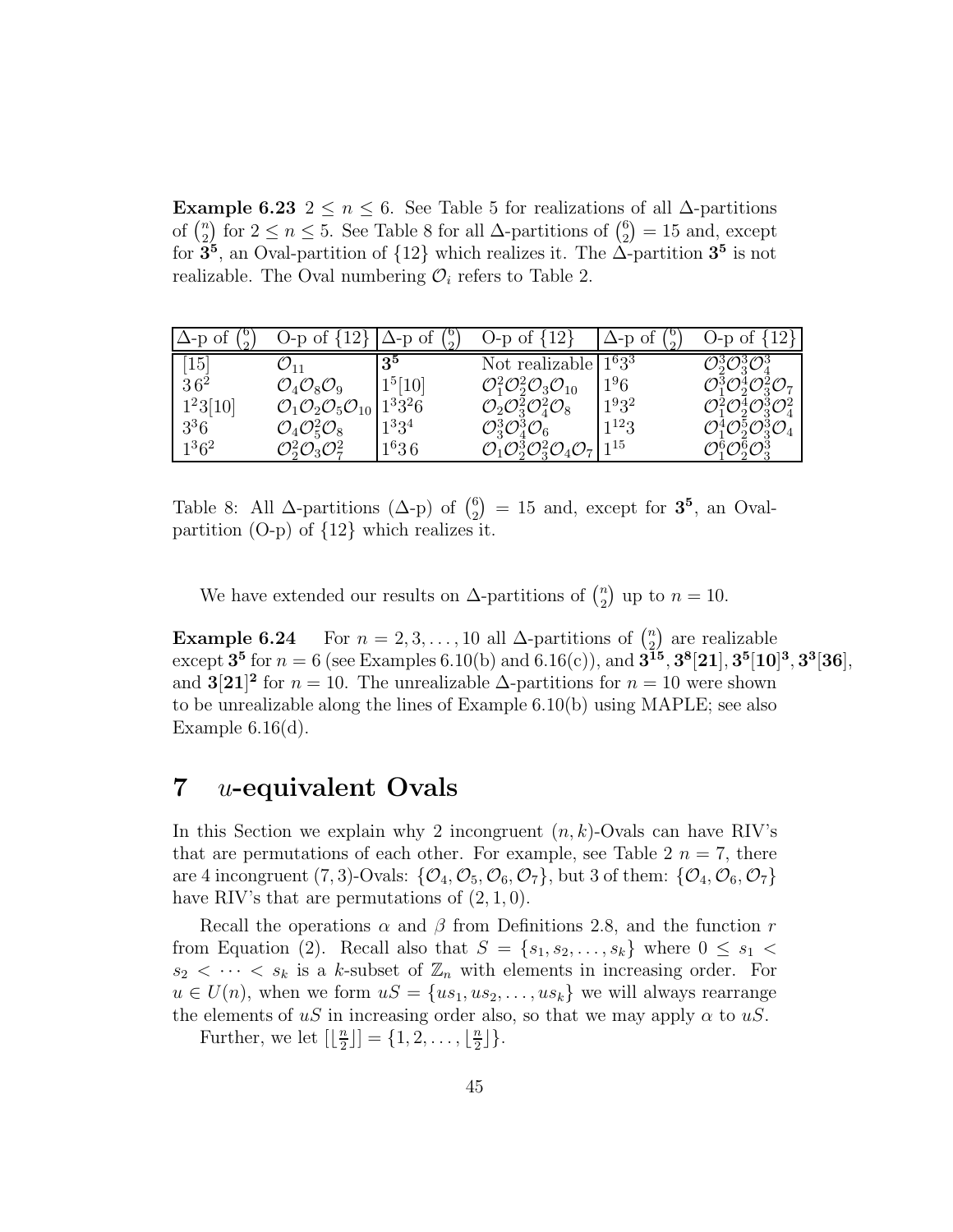**Lemma 7.1** *Let principal index h occur*  $\lambda_h$  *times in OIT*( $\alpha(S)$ ) =  $r(\delta(S))$ *. Then for any*  $u \in U(n)$  *principal index uh occurs*  $\lambda_h$  *times in*  $OIT(\alpha(uS))$  $r(\delta(uS))$ .

**Proof.** Let principal index *uh* occur  $\lambda_{uh}$  times in  $\text{OIT}(\alpha(uS)) = r(\delta(uS))$ . We must show that  $\lambda_h = \lambda_{uh}$ .

First we show  $\lambda_h \leq \lambda_{uh}$ : principal index *h* occurs  $\lambda_h$  times in  $\text{OIT}(\alpha(S))$  = *r*( $\delta(S)$ ), so there are  $\lambda_h$  pairs  $\{s_j, s_i\}$  where  $1 \leq i < j \leq k$  for which  $s_j$  −  $s_i \in \{h, -h\}$ . Consider  $uS = \{us_1, us_2, \ldots, us_k\} = \{v_1, v_2, \ldots, v_k\}$  where 0 ≤  $v_1$  <  $v_2$  <  $\cdots$  <  $v_k$ . Suppose pair  $\{s_i, s_i\}$  satisfies  $s_j - s_i \in \{h, -h\}$ with  $s_j - s_i = h$ . Then  $us_j - us_i = uh$ , *i.e.*,  $v_\ell - v_{\ell'} = uh$  where  $v_\ell = us_j$ and  $v_{\ell'} = u s_i$ . If  $\ell > \ell'$  then pair  $\{v_{\ell}, v_{\ell'}\}$  satisfies  $v_{\ell} - v_{\ell'} = u h$  and so  $v_{\ell} - v_{\ell'} \in \{uh, -uh\}$  and  $1 \leq \ell' < \ell \leq k$ , and if  $\ell < \ell'$  then pair  $\{v_{\ell'}, v_{\ell}\}$ satisfies  $v_{\ell} - v_{\ell} = -uh$  and so again  $v_{\ell} - v_{\ell} \in \{uh, -uh\}$  and  $1 \leq \ell < \ell' \leq k$ . Thus, in either case, a pair  $\{s_j, s_i\}$  for which  $s_j - s_i = h$  where  $1 \leq i < j \leq k$ gives rise to a pair  $\{v_a, v_b\}$  for which  $v_a - v_b \in \{uh, -uh\}$  and  $1 \le a < b \le k$ . Similarly if  $s_j - s_i = -h$ . Thus  $\lambda_h \leq \lambda_{uh}$ .

To show that  $\lambda_h \geq \lambda_{uh}$ , *i.e.*,  $\lambda_{uh} \leq \lambda_h$  we start with  $V = uS =$  ${u s_1, u s_2, \ldots, u s_k} = {v_1, v_2, \ldots, v_k}$  and argue as above with *u* replaced by  $u^{-1}$ .

The above two paragraphs give  $\lambda_h = \lambda_{uh}$  as required.

**Definitions 7.2** *u* $\mathcal{O}$ , permutation  $P_u$ 

Let  $\mathcal{O}$  be an  $(n, k)$ -Oval with TAIS *T*, and let  $u \in U(n)$ .

- (1)  $u\mathcal{O}$  is the  $(n, k)$ -Oval with TAIS  $\alpha(u\beta(T))$ .
- (2) *Permutation*  $P_u$  is the permutation of  $\left[\frac{n}{2}\right]$  given by  $P_u(h) = r(uh)$ , for every  $h \in \left[\lfloor \frac{n}{2} \rfloor\right]$  and  $u \in U(n)$ .

**Theorem 7.3** *Let*  $\mathcal{O}$  *be an*  $(n, k)$ *-Oval and let*  $u \in U(n)$ *. Then*  $\text{RIV}(u\mathcal{O})$  =  $P_u(RIV(\mathcal{O}))$ .

**Proof.** For each  $h \in [\lfloor \frac{n}{2} \rfloor]$  let the *h*-th entry of RIV( $\mathcal{O}$ ) be  $\lambda_h$  then, from Lemma 7.1, the *uh*-th entry of RIV $(u\mathcal{O})$  is also  $\lambda_h$ . Hence RIV $(u\mathcal{O})$  is a permutation of RIV( $\mathcal{O}$ ) where, for each  $h \in [\lfloor \frac{n}{2} \rfloor]$ , the *h*-th entry (of RIV( $\mathcal{O}$ )) is moved to the *uh*-th entry (of  $\text{RIV}(u\mathcal{O})$ ), *i.e.*, is moved by the application of permutation  $P_u$ . Thus the result.  $\Box$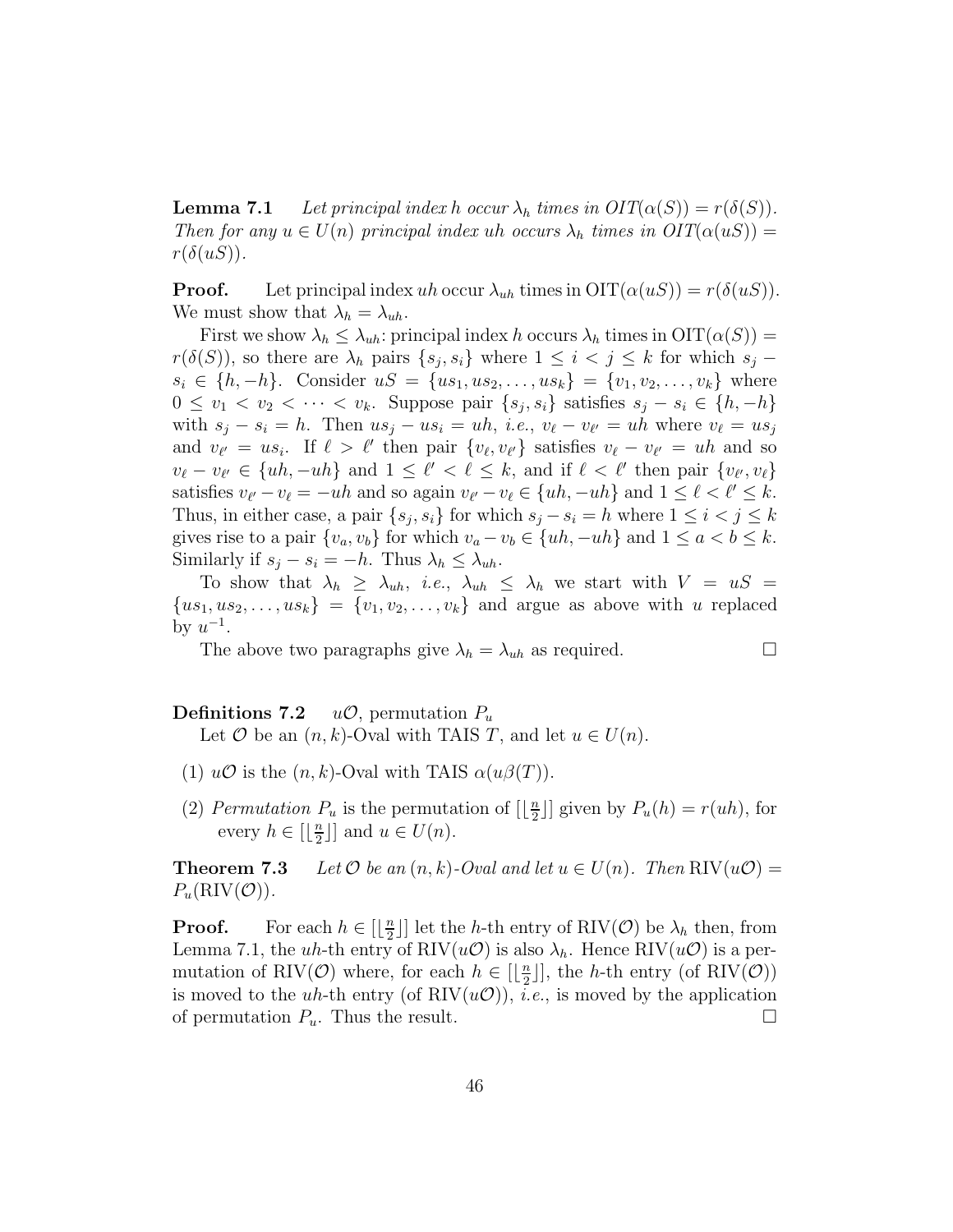#### **Example 7.4**

(a) For every  $n \geq 2$  we have  $-1 \in U(n)$  and  $P_{-1}$  is the identity permutation of  $[\lfloor \frac{n}{2} \rfloor]$ . Hence RIV( $-\mathcal{O}$ ) = RIV( $\mathcal{O}$ ). Confirming this, see Lemma 3.2(i), we have  $\text{TAIS}(-\mathcal{O}) \equiv_{\text{cyc}} \text{TAIS}(\mathcal{O})$  and hence  $\text{RIV}(-\mathcal{O}) = \text{RIV}(\mathcal{O})$ . (b)  $(n, k) = (15, 6)$ . See Example 2.5. For the  $(15, 6)$ -Oval X with TAIS  $T = [4 \ 3 \ 2 \ 1 \ 4 \ 1]$  we have  $X = \beta(T) = \{0, 4, 7, 9, 10, 14\}$ . Unit  $2 \in U(15)$ gives permutation  $P_2 = (1\ 2\ 4\ 7)(3\ 6)(5)$  of [7]. Now  $2X = \{0, 3, 5, 8, 13, 14\},\$ and so  $2\mathcal{X} = \mathcal{O}([3 \ 2 \ 3 \ 5 \ 1 \ 1])$ . We check: RIV $(2\mathcal{X}) = P_2(RIV(\mathcal{X}))$  $P_2(2, 1, 2, 2, 4, 2, 2) = (2, 2, 2, 1, 4, 2, 2)$ , as required by Theorem 7.3. (c)  $(n, k) = (16, 6)$ . We show how we used Theorem 7.3 in Example 6.20. In Example 6.20 it was required to find 2 (16, 6)-Ovals  $\mathcal{O}_1$  and  $\mathcal{O}_2$  for which  $\text{RIV}(\mathcal{O}_1) + \text{RIV}(\mathcal{O}_2) = (4, 4, 4, 4, 4, 4, 4, 2).$  From Example 5.21 we had a  $(16, 6)$ -Oval  $\mathcal{O} = \mathcal{O}([1 \ 1 \ 2 \ 1 \ 5 \ 6])$  with RIV $(\mathcal{O}) = (3, 2, 2, 2, 2, 2, 1, 1)$ . We observed that  $(4, 4, 4, 4, 4, 4, 4, 2) - RIV(\mathcal{O}) = (1, 2, 2, 2, 2, 3, 1)$  is a per-

mutation of RIV( $\mathcal{O}$ ). Further, unit 7  $\in U(16)$  gives permutation  $P_7$  =  $(1\ 7)(3\ 5)(2)(4)(6)(8)$  of [8], and  $P_7(RIV(\mathcal{O})) = (1, 2, 2, 2, 2, 3, 1)$ . Then letting  $\mathcal{O}_1 = \mathcal{O}$  and  $\mathcal{O}_2 = 7\mathcal{O} = \mathcal{O}([1 5 2 2 3 3])$  gave the required Ovals.

**Definition 7.5** Two  $(n, k)$ -Ovals  $\mathcal{O}_1$  and  $\mathcal{O}_2$  are *u-equivalent*,  $\mathcal{O}_1 \equiv_u \mathcal{O}_2$ , if there is a  $u \in U(n)$  such that  $\mathcal{O}_1 = u\mathcal{O}_2$ .

It is clear that *u*-equivalence is an equivalence relation on  $\mathcal{O}_c^*(n, k)$ , the set of (*n, k*)-Ovals up to congruency.

Definitions 7.6  $\mathcal{O}_{c,\equiv_u}^*(n,k), \mathcal{O}_{c,\equiv_u}(n,k)$ 

- (1)  $\mathcal{O}_{c,\equiv_u}^*(n,k)$  is the set of equivalence classes of  $\equiv_u$  in  $\mathcal{O}_c^*(n,k)$ .
- (2)  $\mathcal{O}_{c,\equiv_u}(n,k) = |\mathcal{O}_{c,\equiv_u}^*(n,k)|$  is the number of equivalence classes of  $\equiv_u$  in  $\mathcal{O}_c^*(n,k)$ .

**Example 7.7**  $(n, k) = (7, 3)$ . See Table 2,  $n = 7$ . Here  $\mathcal{O}_4 = 2\mathcal{O}_6 = 4\mathcal{O}_7$ , and  $\mathcal{O}_5 = u\mathcal{O}_5$  for every  $u \in U(7)$ . Hence there are  $\mathcal{O}_{c,\equiv u}(7,3) = 2 \equiv_u$ equivalence classes in  $\mathcal{O}_c^*(7,3)$ , namely  $[\mathcal{O}_4] = \{ \mathcal{O}_4, \mathcal{O}_6, \mathcal{O}_7 \}$  and  $[\mathcal{O}_5] = \{ \mathcal{O}_5 \}.$ We have  $\mathcal{O}_{c,\equiv_u}^*(7,3) = \{[\mathcal{O}_4], [\mathcal{O}_5]\}$ . We say that there are 2 (7, 3)-Ovals up to *u*-equivalence, namely Ovals  $\mathcal{O}_4$  and  $\mathcal{O}_5$ ; see Table 9.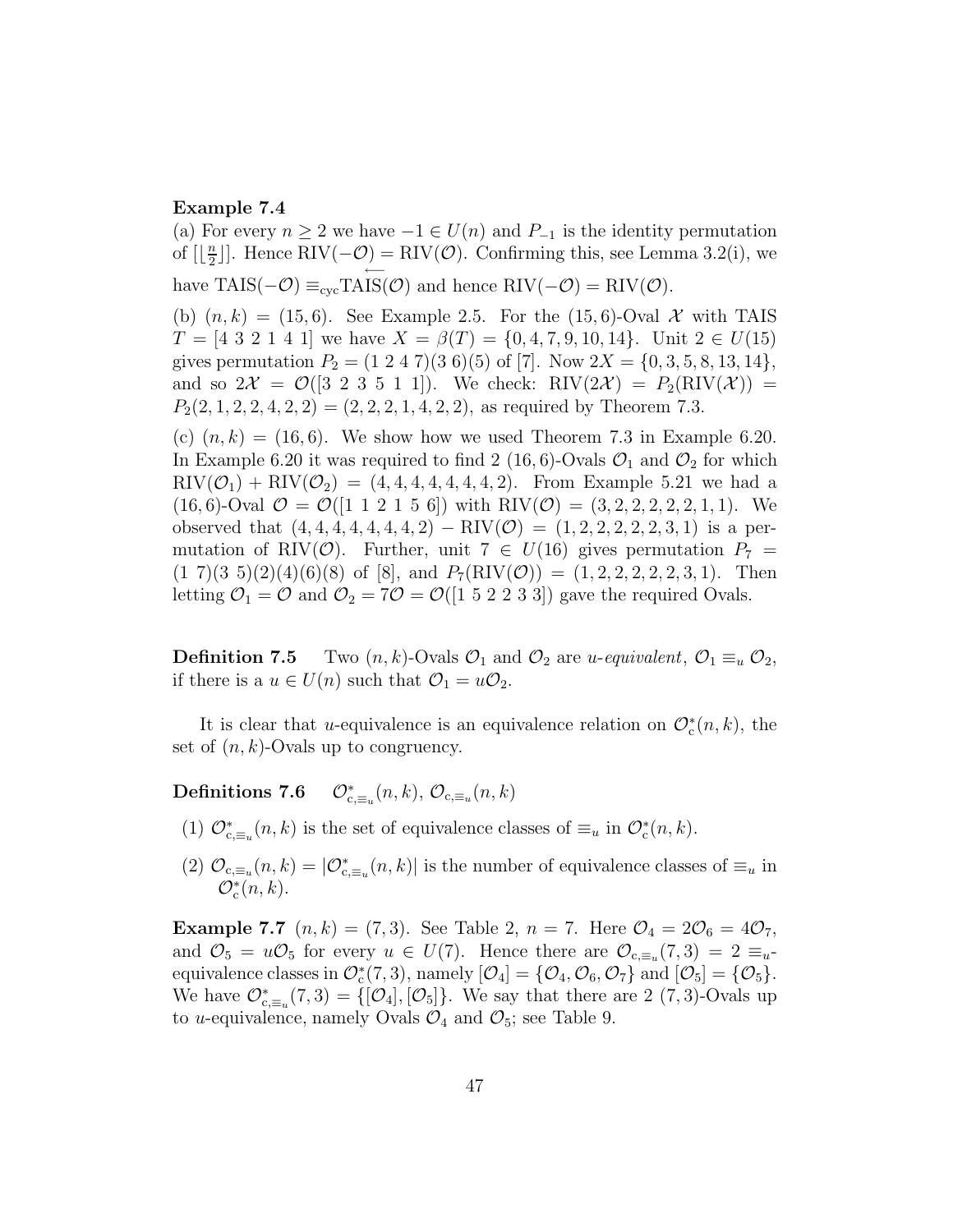|                                       |                 |                                                |                                                           | $\,n$ | $\boldsymbol{k}$ | $\mathcal{O}_{c,\equiv_u}(n,k)$ | $\mathcal{O}_{c,\equiv_u}^*(n,k)$                                                                                                                                  |
|---------------------------------------|-----------------|------------------------------------------------|-----------------------------------------------------------|-------|------------------|---------------------------------|--------------------------------------------------------------------------------------------------------------------------------------------------------------------|
|                                       |                 |                                                |                                                           | 8     | 2                | 3                               | $\mathcal{O}_1, \mathcal{O}_2, \mathcal{O}_4$                                                                                                                      |
| $\boldsymbol{n}$                      | $\vert k \vert$ | $\mathcal{O}_{c,\equiv_u}(n,k)$                | $\overline{\mathcal{O}}_{\mathrm{c},\equiv_{u}}^{*}(n,k)$ | 8     | 3                |                                 | $\mathcal{O}_5, \mathcal{O}_6, \mathcal{O}_7, \mathcal{O}_8$                                                                                                       |
|                                       |                 |                                                |                                                           | 8     | 4                | $6\phantom{.}6$                 | $\mathcal{O}_{10}, \mathcal{O}_{11}, \mathcal{O}_{12}, \mathcal{O}_{13}, \mathcal{O}_{16}, \mathcal{O}_{17}$                                                       |
| $\sqrt{2}$                            | $\overline{2}$  |                                                | $\mathcal{O}_1$                                           | 8     | 5                | $\overline{4}$                  | $\mathcal{O}_{18}, \mathcal{O}_{19}, \mathcal{O}_{20}, \mathcal{O}_{21}$                                                                                           |
| $\overline{3}$                        | $\overline{2}$  | 1                                              | $\mathcal{O}_1$                                           | 8     | 6                | 3                               | $\mathcal{O}_{23}, \mathcal{O}_{24}, \mathcal{O}_{26}$                                                                                                             |
| $\sqrt{3}$                            | 3               |                                                | $\mathcal{O}_2$                                           | 8     | 7                |                                 | $\mathcal{O}_{27}$                                                                                                                                                 |
| $\sqrt{4}$                            | $\sqrt{2}$      | $\sqrt{2}$                                     | $\mathcal{O}_1, \mathcal{O}_2$                            | 8     | 8                |                                 | $\mathcal{O}_{28}$                                                                                                                                                 |
| $\overline{4}$                        | 3               | $\overline{1}$                                 | $\mathcal{O}_3$                                           | 9     | $\overline{2}$   | $\overline{2}$                  | $\overline{\mathcal{O}_1,\mathcal{O}_3}$                                                                                                                           |
| $\overline{4}$                        | 4               |                                                | $\mathcal{O}_4$                                           | 9     | 3                | $\overline{3}$                  | $\mathcal{O}_5, \mathcal{O}_6, \mathcal{O}_{11}$                                                                                                                   |
| $\overline{5}$                        | $\overline{2}$  | $\mathbf{1}$                                   | $\mathcal{O}_1$                                           | 9     | 4                | $\overline{4}$                  | $\mathcal{O}_{12}, \mathcal{O}_{13}, \mathcal{O}_{15}, \mathcal{O}_{17}$                                                                                           |
|                                       | 3               |                                                | $\mathcal{O}_3$                                           | 9     | 5                | $\overline{4}$                  | $\mathcal{O}_{22}, \mathcal{O}_{23}, \mathcal{O}_{24}, \mathcal{O}_{29}$                                                                                           |
| $\begin{array}{c} 5 \\ 5 \end{array}$ | 4               |                                                | $\mathcal{O}_5$                                           | 9     | 6                | 3                               | $O_{32}, O_{33}, O_{38}$                                                                                                                                           |
| $\mathbf 5$                           | 5               |                                                | $\mathcal{O}_6$                                           | 9     |                  | $\overline{2}$                  | $O_{39}, O_{41}$                                                                                                                                                   |
| $6\overline{6}$                       | $\overline{2}$  | $\sqrt{3}$                                     | $\overline{\mathcal{O}_1,\mathcal{O}_2,\mathcal{O}_3}$    | 9     | 8                |                                 | $\mathcal{O}_{43}$                                                                                                                                                 |
| $6\,$                                 | 3               | 3                                              | $\mathcal{O}_4, \mathcal{O}_5, \mathcal{O}_6$             | 9     | 9                | $\mathbf{1}$                    | $\mathcal{O}_{44}$                                                                                                                                                 |
| $\,6\,$                               | 4               | $\begin{smallmatrix} 3 \\ 1 \end{smallmatrix}$ | $\mathcal{O}_7, \mathcal{O}_8, \mathcal{O}_9$             | 10    | $\overline{2}$   | $\overline{3}$                  | $\mathcal{O}_1, \mathcal{O}_2, \mathcal{O}_5$                                                                                                                      |
| $\sqrt{6}$                            | 5               |                                                | $\mathcal{O}_{10}$                                        | 10    | 3                | 4                               | $\mathcal{O}_6, \mathcal{O}_7, \mathcal{O}_9, \mathcal{O}_{10}$                                                                                                    |
| $\,6\,$                               | 6               |                                                | $\mathcal{O}_{11}$                                        | 10    | 4                | 9                               | $\mathcal{O}_{14}, \mathcal{O}_{15}, \mathcal{O}_{16}, \mathcal{O}_{17}, \mathcal{O}_{18}, \mathcal{O}_{19}, \mathcal{O}_{22}, \mathcal{O}_{26}, \mathcal{O}_{27}$ |
| $\overline{7}$                        | $\overline{2}$  | $\mathbf{1}$                                   | $\mathcal{O}_1$                                           | 10    | 5                | 9                               | $\mathcal{O}_{30}, \mathcal{O}_{31}, \mathcal{O}_{32}, \mathcal{O}_{33}, \mathcal{O}_{34}, \mathcal{O}_{36}, \mathcal{O}_{37}, \mathcal{O}_{38}, \mathcal{O}_{45}$ |
| $\overline{7}$                        | 3               |                                                | $\mathcal{O}_4, \mathcal{O}_5$                            | 10    | 6                | 9                               | $\mathcal{O}_{46}, \mathcal{O}_{47}, \mathcal{O}_{48}, \mathcal{O}_{49}, \mathcal{O}_{50}, \mathcal{O}_{51}, \mathcal{O}_{53}, \mathcal{O}_{57}, \mathcal{O}_{58}$ |
| $\overline{7}$                        | 4               | $\frac{2}{2}$                                  | $\mathcal{O}_8, \mathcal{O}_9$                            | 10    | 7                | $\overline{4}$                  | $\mathcal{O}_{62}, \mathcal{O}_{63}, \mathcal{O}_{65}, \mathcal{O}_{66}$                                                                                           |
| $\overline{7}$                        | $\overline{5}$  |                                                | $\mathcal{O}_{12}$                                        | 10    | 8                | $\mathfrak{Z}$                  | $\mathcal{O}_{70}, \mathcal{O}_{71}, \mathcal{O}_{74}$                                                                                                             |
|                                       | 6               |                                                | $\mathcal{O}_{15}$                                        | 10    | 9                |                                 | $\mathcal{O}_{75}$                                                                                                                                                 |
| $\overline{7}$                        | 7               | $\mathbf{1}$                                   | $\mathcal{O}_{16}$                                        | 10    | 10               |                                 | $\mathcal{O}_{76}$                                                                                                                                                 |

Г

Table 9: All  $(n, k)$ -Ovals up to *u*-equivalence for  $2 \le n \le 10$ . The equivalence class  $[\mathcal{O}_i]$  is denoted by  $\mathcal{O}_i$ ; see Example 7.7.